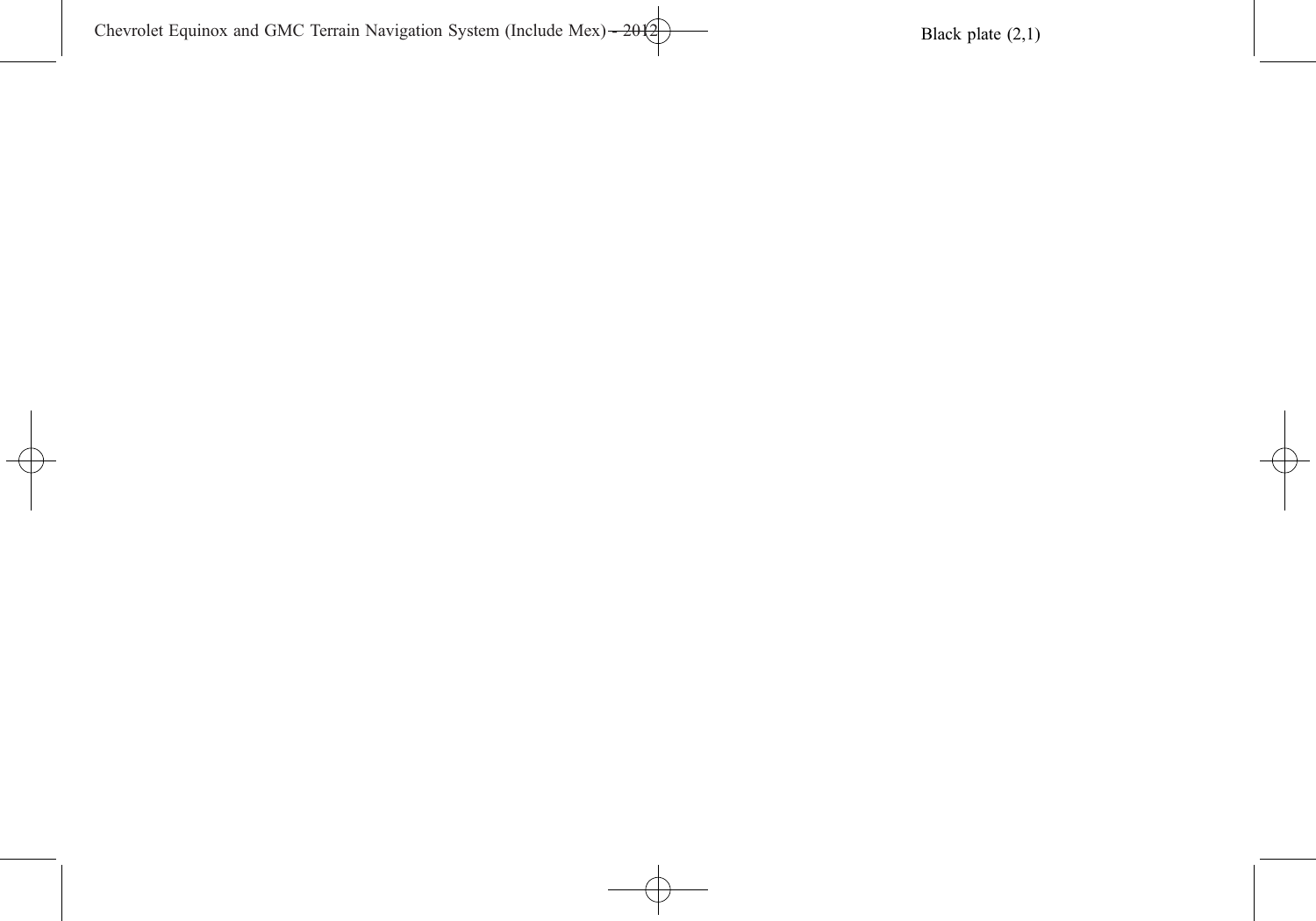# 2011 General Motors LLC. All Rights Reserved.

# **Infotainment System 3**

# <span id="page-2-0"></span>**Introduction**





The names, logos, emblems, slogans, vehicle model names, and vehicle body designs appearing in this manual including, but not limited to GM, the GM logo, CHEVROLET, the CHEVROLET Emblem, and the name Equinox, GMC, the name Terrain are registered trademarks

and/or service marks of General Motors LLC, its subsidiaries, affiliates, or licensors.

The information in this manual supplements the owner manual.

This manual describes features that may or may not be on your specific vehicle either because they are options that you did not purchase or due to changes subsequent to the printing of this owner manual. Please refer to the purchase documentation relating to your specific vehicle to confirm each of the features found on your vehicle. For vehicles first sold in Canada, substitute the name "General Motors of Canada Limited" for Chevrolet and GMC Motor Divisions wherever it appears in this manual.

Keep this manual with the owner manual in the vehicle, so it will be there if it is needed. If the vehicle is sold, leave this manual in the vehicle.

### **Canadian Vehicle Owners (Propriétaires des Véhicules Canadiens)**

A French language copy of this manual can be obtained from your dealer or from:

On peut obtenir un exemplaire de ce guide en français auprès du concessionnaire ou à l'adresse suivante:

Helm, Incorporated P.O. Box 07130 Detroit, MI 48207

1-800-551-4123 Numéro de poste 6438 de langue française www.helminc.com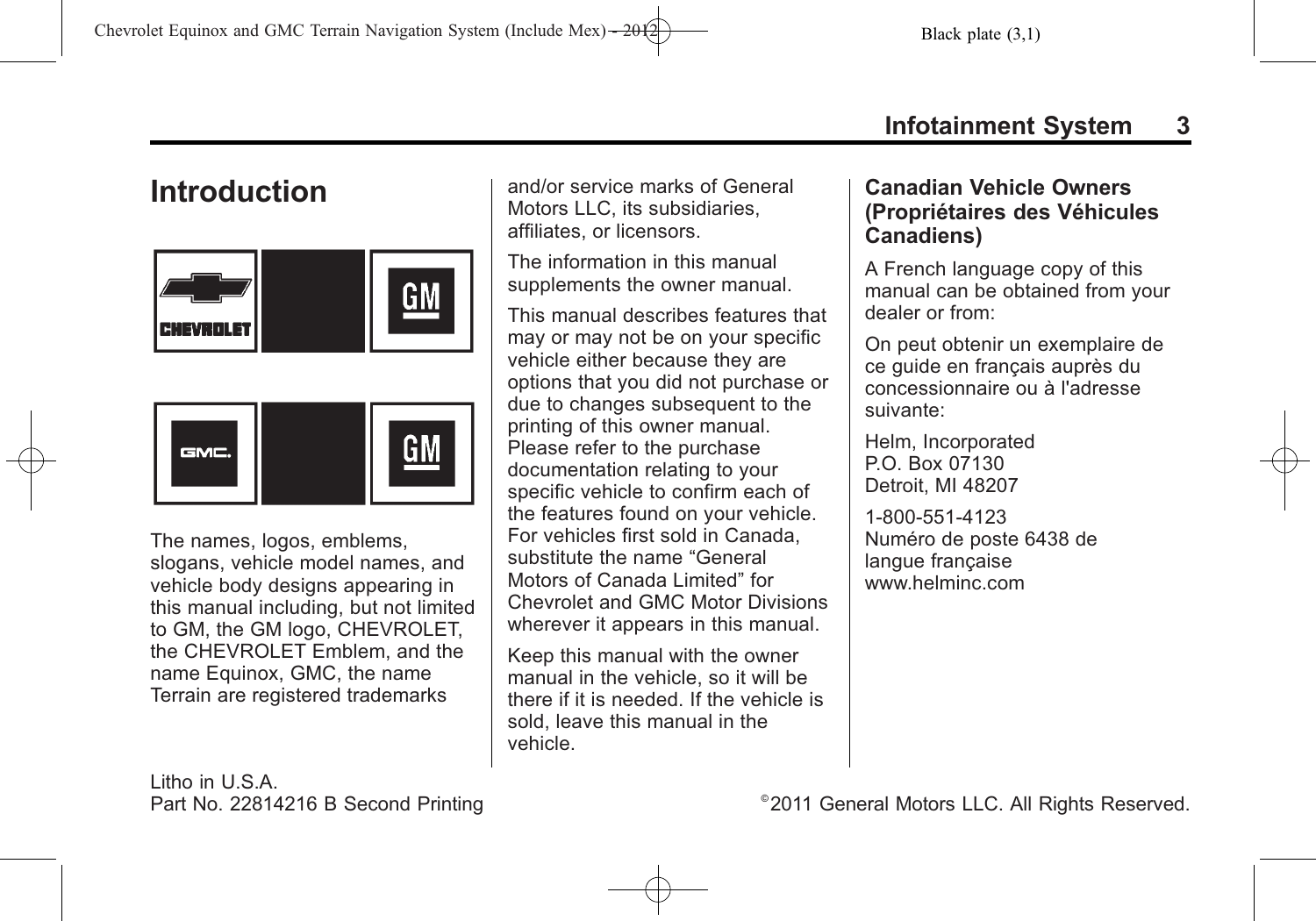# <span id="page-3-0"></span>**Overview**

Read this manual thoroughly to become familiar with how the navigation system operates.

The navigation system includes navigation and audio functions.

Keeping your eyes on the road and your mind on the drive is important for safe driving. The navigation system has built-in features intended to help with this by disabling some features when driving. A grayed-out function is not available when the vehicle is moving.

All functions are available when the vehicle is parked. Do the following before driving:

- . Become familiar with the navigation system operation, buttons on the faceplate, and touch-sensitive screen buttons.
- Set up the audio by presetting favorite stations, setting the tone, and adjusting the speakers.
- . Set up the navigation features, such as entering an address.

Set up phone numbers in advance so they can be called easily by pressing a single button or a single voice command for navigation systems equipped with phone capability.

# { **WARNING**

Taking your eyes off the road too long or too often while using the navigation system could cause a crash and you or others could be injured or killed. Focus your attention on driving and limit glances at the moving map on the navigation screen. Use voice guidance whenever possible.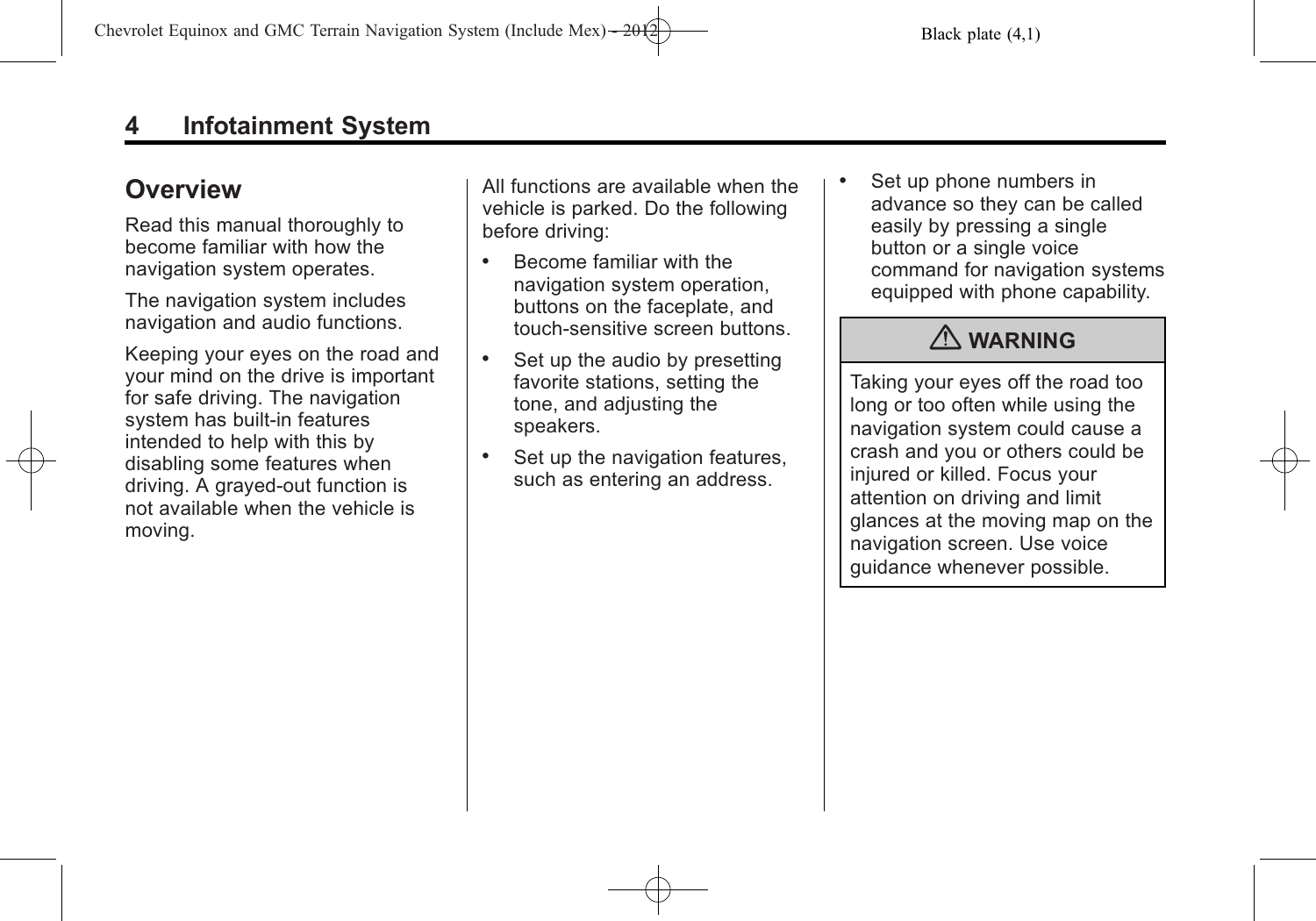Use the navigation system to:

- . Plan a route.
- . Select a destination using various methods and choices.
- . Follow turn-by-turn route and map guidance with voice prompts, only if permitted by traffic laws, controls, and conditions.
- . Receive RDS broadcast announcements.

Always be alert and obey traffic and roadway laws and instructions, regardless of the guidance from the navigation system. Because the navigation system uses street map information that does not include all traffic restrictions or the latest road changes, it may suggest using a road that is now closed for construction or a turn that is prohibited by signs at the intersection. Always evaluate whether following the system's directions is safe and legal for the current conditions.

When the navigation system is turned on, a screen may appear with information that must be read and acknowledged before accessing some navigation features.

After acknowledging the start up information, the NAV (Navigation) and DEST (Destination) functions are accessible. Information can now be entered or deleted, and other functions accessed. See instructions later in this section.

Every 50 times the vehicle is started and the navigation system is turned on, the Caution screen appears. After reading the caution, select OK. If OK is not selected, all control buttons except for NAV (Navigation) and DEST (Destination) can be accessed.

When getting started, set your preferences or delete information in the navigation system using various options.

### **Navigation System Overview**

The navigation system is controlled by using the buttons on the faceplate and the touch screen buttons.

See "Infotainment Control Buttons" in this section for more information.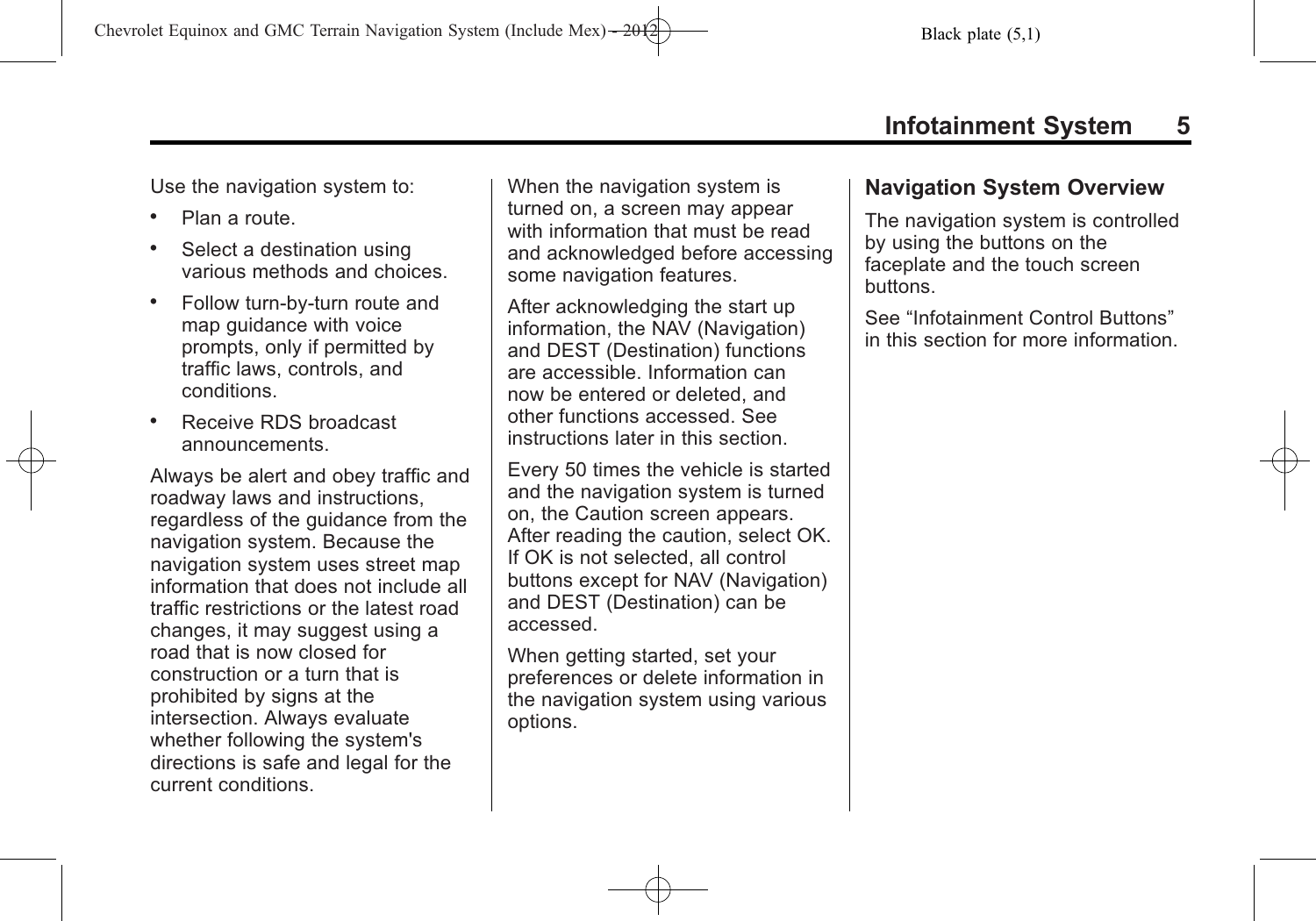

- A. DEST (Destination)
- $B.$  **K** SEEK and **M** SEEK
- C. FAV (Favorite)
- D. VOL/  $\bigcup$  (Volume/Power)
- E. SOURCE
- F. Preset Buttons (1-6)
- $G.$   $\stackrel{\triangle}{\longrightarrow}$  HOME
- H. MENU/SEL (Menu/Select)
- $I. \Leftrightarrow$  BACK
- J. CONFIG (Configuration)
- K. INFO (Information)
- L. TONE
- M. RPT (Repeat Navigation)
- N. NAV (Navigation)
- O.  $\bigcup$  /  $\mathbf{\mathbf{\mathsf{M}}}$  (Phone/Mute)
- P.  $\triangle$  (Eject)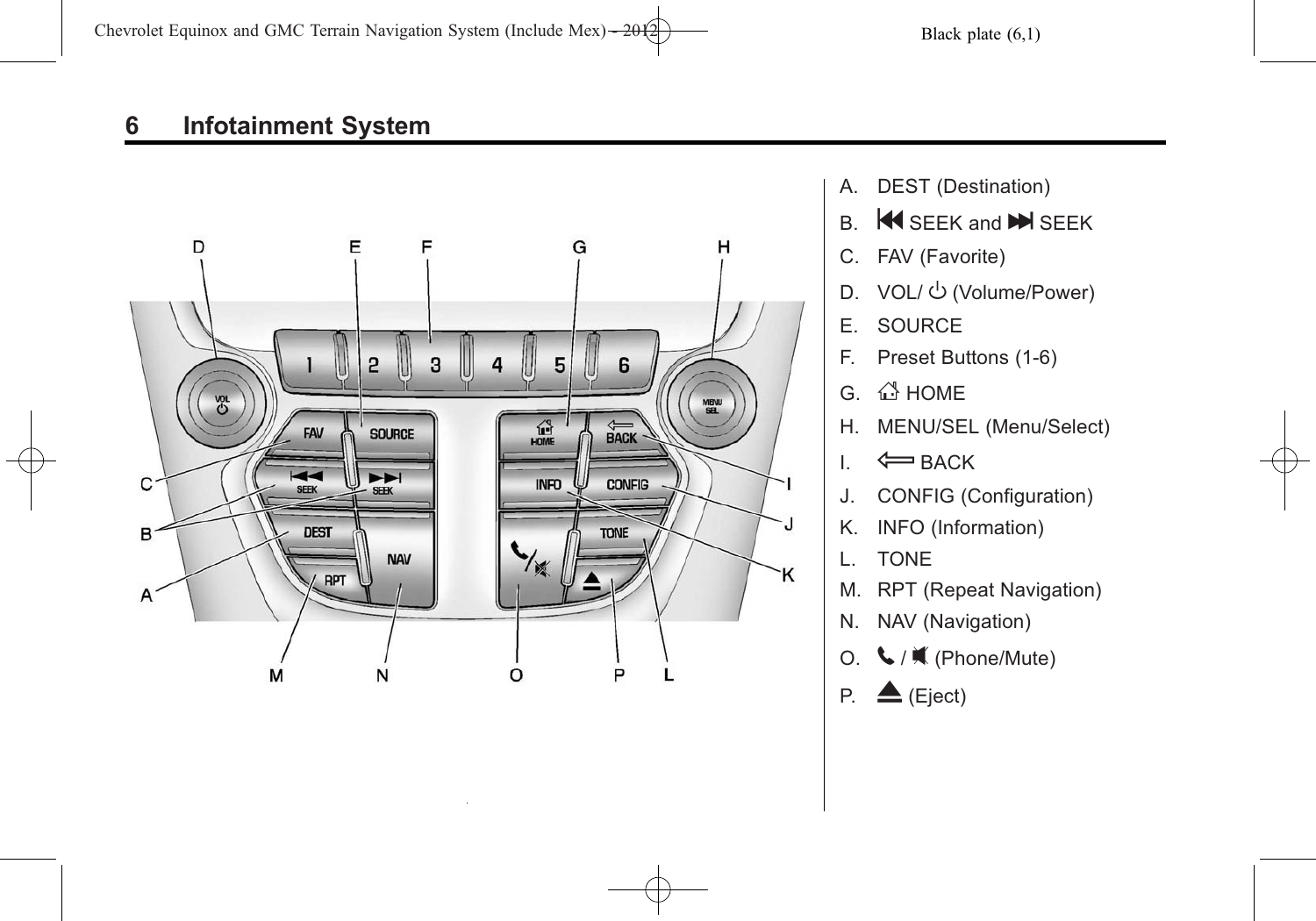# **Infotainment Control Buttons**

The buttons on the faceplate are used to start main functions while using the infotainment system.

# **VOL/**  $\cup$  (Volume/Power):

- 1. Press to turn the system on and off.
- 2. Turn to adjust the volume.

**SOURCE:** Press to change the audio sources such as AM-FM Radio, XM (if equipped), CD, and AUX.

**TONE:** Press to access the sound menu screen to adjust bass, midrange, and treble. See *[AM-FM](#page-13-0) [Radio on page 14](#page-13-0)* for more information.

**INFO (Information): Press to** toggle through an audio or navigation information screen. **CONFIG (Configure):** Press to adjust features for radio, navigation, display, phone, vehicle, and time. See *[Configure Menu on page 46](#page-45-0)* for more information.

 $\bigcirc$  **HOME:** See "Home Page" following in this section.

**MENU/SEL:** Turn to highlight a feature. Press to activate the highlighted feature.

5 **/** 0 **(Phone/Mute):** See *[Bluetooth on page 60](#page-59-0)* for more information.

## **NAV (Navigation):**

- 1. Press to view the vehicle's current position on the map screen.
- 2. Continue pressing to cycle through the full map and split screens.

**RPT (Repeat Navigation):** Press to repeat the last voice guidance prompt.

### **DEST (Destination):**

- 1. Press to enter a destination.
- 2. If a destination has already been entered, press to access the Destination Menu. See *[Destination on page 36](#page-35-0)* for more information.

E **BACK:** Press to return to the previous screen in a menu.

If on a page accessed directly by a faceplate button or Home Page screen button, pressing  $\leftarrow$  BACK will go to the Home Page.

**FAV (Favorite Pages 1-6):** Press to display the current page number above the preset buttons. The stored stations for each list display on the touch-sensitive preset buttons at the bottom of the screen. The number of preset FAV lists can be changed in the Configuration Menu.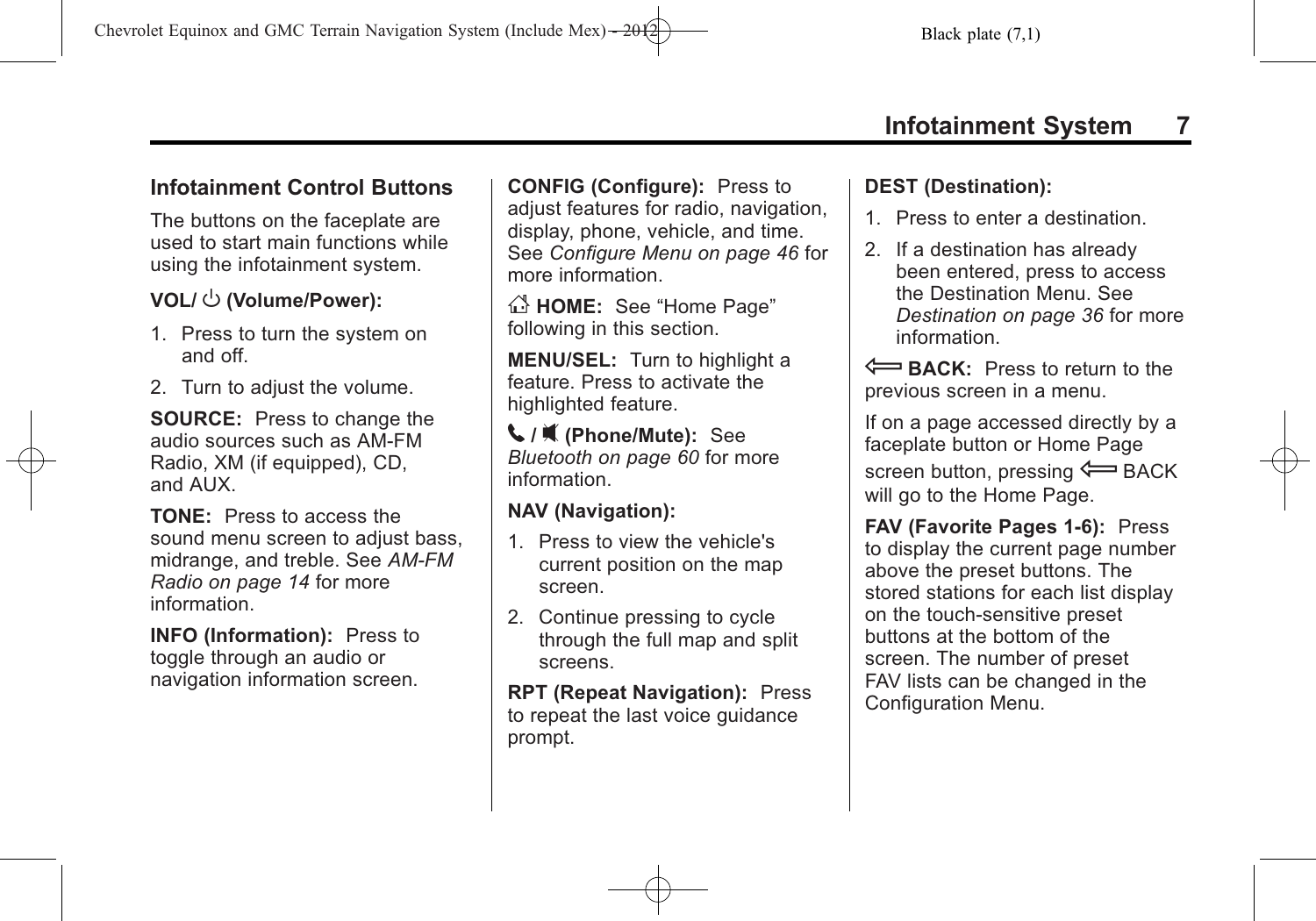## **N** SFFK:

- 1. Press to seek the next track.
- 2. Press and hold to fast forward through a track.
- 3. Release the button to return to playing speed. See *[CD Player](#page-20-0) [on page 21](#page-20-0)* and *[MP3 on page 23](#page-22-0)* for more information.
- 4. For AM, FM, or XM (if equipped), press to seek to the next strong station.

# **KI** SEEK:

1. Press to seek to the beginning of the current or previous track. If the track has been playing for less than five seconds, it seeks the previous track. If longer than five seconds, the current track starts from the beginning.

- 2. Press and hold to quickly reverse through a track.
- 3. Release the button to return to playing speed. See *[CD Player](#page-20-0) [on page 21](#page-20-0)* and *[MP3 on page 23](#page-22-0)* for more information.
- 4. For AM, FM, or XM (if equipped), press to seek to the previous strong station.

**Preset Buttons (1-6):** The preset buttons numbered one through six can be used to select stored AM, FM, and XM (if equipped) stations.

**E** (Eject): Press to eject a disc from the CD player. See *[CD Player](#page-20-0) [on page 21](#page-20-0)*.

## **Touch Screen Buttons**

Touch screen buttons are on the screen and highlighted when a feature is available. Some toggle screen buttons highlight when active and gray out when inactive.

# **Home Page**

The navigation system displays a Home Page that makes accessing many of the features an easy process.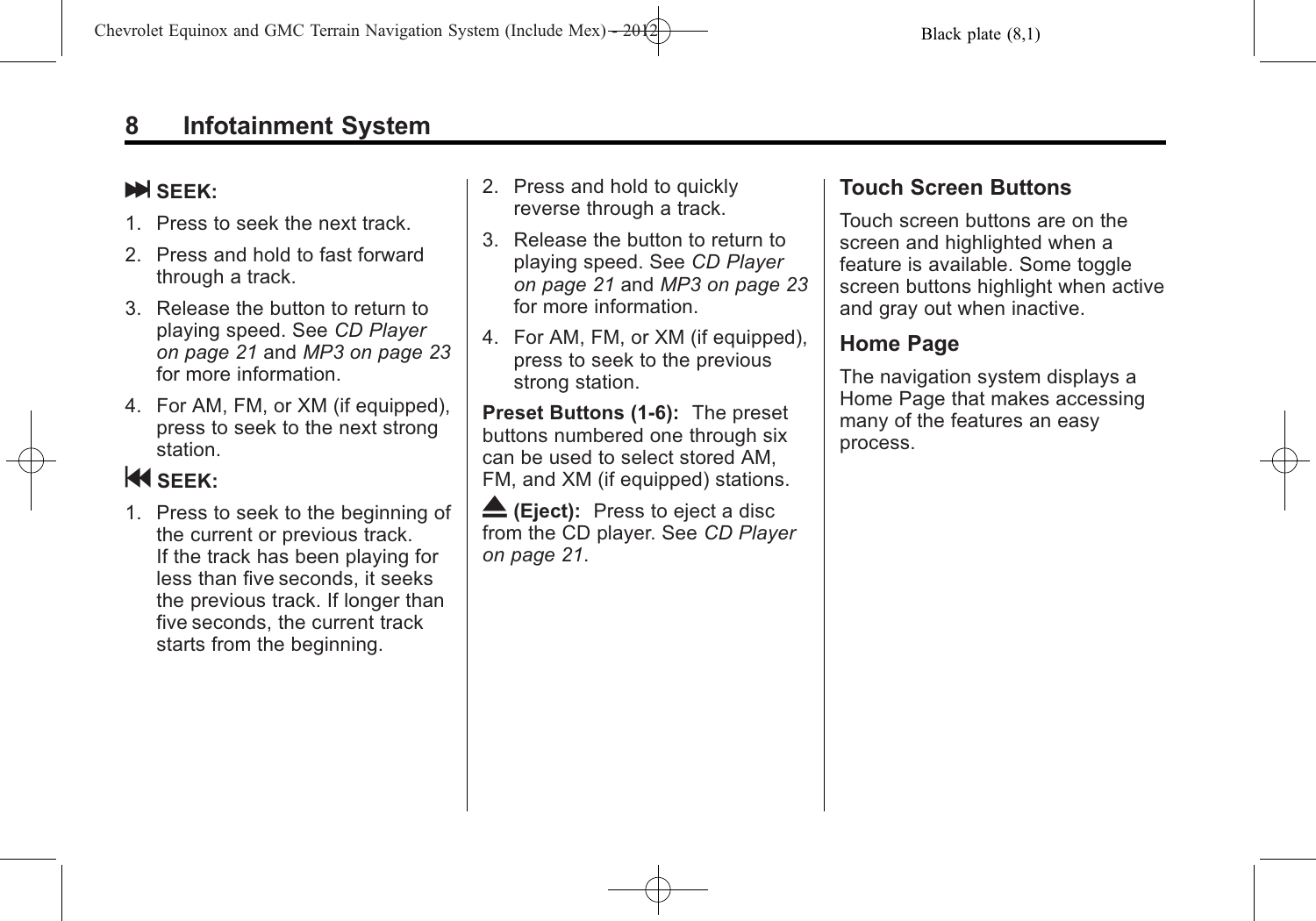

**Back:** On page 2 or 3 of the Home Page, press Back to return to page 1 of the Home Page. On page 1, Back serves no function.

**Home:** While navigating through other menus, press to go back to the Home Page to start a different feature.

**Fav:** Press to display a page of stored (favorite) AM, FM, or XM (if equipped) stations. Keep pressing Fav to scroll through the favorite pages.

**Info:** Press to toggle through an audio or a navigation information screen.

**More:** Press to cycle through available Home Pages.

**Menu:** Press to go to the Home Page Menu.

| <b>Back</b> | Home                            | Fav | Info | 75°F | 9:26 PM |  |  |
|-------------|---------------------------------|-----|------|------|---------|--|--|
|             | Home Page Menu<br>國國國國國         |     |      |      |         |  |  |
|             | Customize Home Page             |     |      |      |         |  |  |
|             | Sort Icons                      |     |      |      |         |  |  |
|             | Restore Main Home Page Defaults |     |      |      |         |  |  |
|             |                                 |     |      |      |         |  |  |
|             |                                 |     |      |      |         |  |  |
|             |                                 |     |      |      |         |  |  |
|             |                                 |     |      |      |         |  |  |

The Home Page Menu lists the options Customize Home Page, Sort Icons, and Restore Main Home Page Defaults.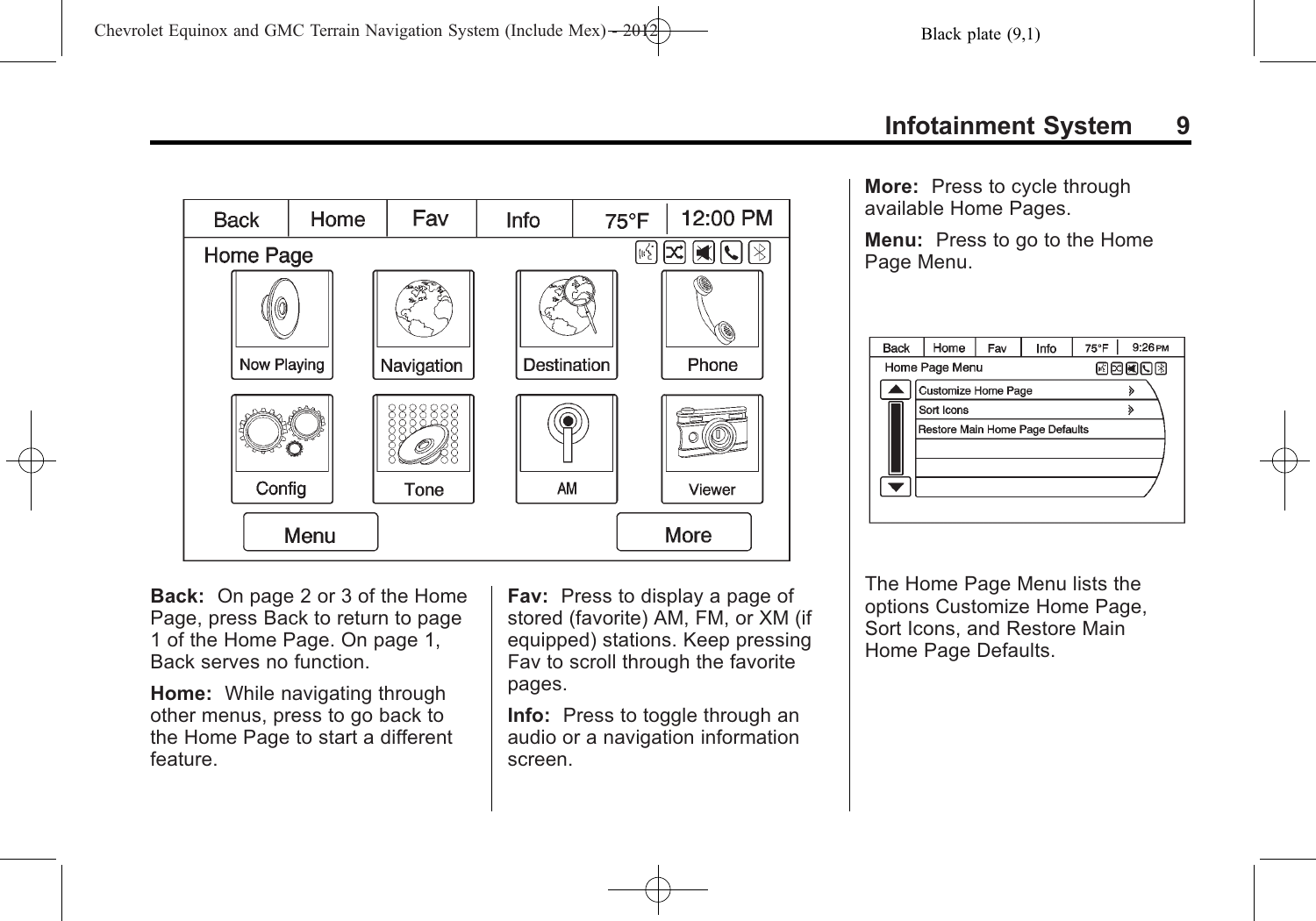| <b>Back</b> | Home                                | Info<br>Fav |  | 12:00 PM<br>75°F |
|-------------|-------------------------------------|-------------|--|------------------|
|             | Select 8 items or less to customize | 网网阿冈冈       |  |                  |
|             | Now Playing                         |             |  |                  |
|             | Navigation                          |             |  | ঢ়               |
|             | Destination                         |             |  | ঢ়               |
|             | Phone                               |             |  | ঢ়               |
|             | Config                              |             |  | ₽                |
|             | Tone                                |             |  |                  |
|             |                                     |             |  |                  |

Out of all available Home Page icons, up to eight icons can be selected and sorted for the first Home Page screen.

### **Home Page Features**



Press the Now Playing screen button to display the active source page. The sources available are AM, FM, XM (if equipped), CD, USB/iPod, and AUX.

See *[AM-FM Radio on page 14](#page-13-0)*, *[Satellite Radio on page 20](#page-19-0)*, *[CD](#page-20-0) [Player on page 21](#page-20-0)*, *[Auxiliary](#page-24-0) [Devices on page 25](#page-24-0)*, and *[Configure](#page-45-0) [Menu on page 46](#page-45-0)*.



Press the Navigation screen button to display a map of your current vehicle position. See *[Using the](#page-28-0) [Navigation System on page 29](#page-28-0)*, *[Maps on page 33](#page-32-0)*, *[Navigation](#page-33-0) [Symbols on page 34](#page-33-0)*, and *[Configure](#page-45-0) [Menu on page 46](#page-45-0)*.



Press the Destination screen button to display the Destination Entry Home Page or the Destination Menu. The available screen buttons provide easy access to a variety of ways to enter a destination. See *[Destination on page 36](#page-35-0)*.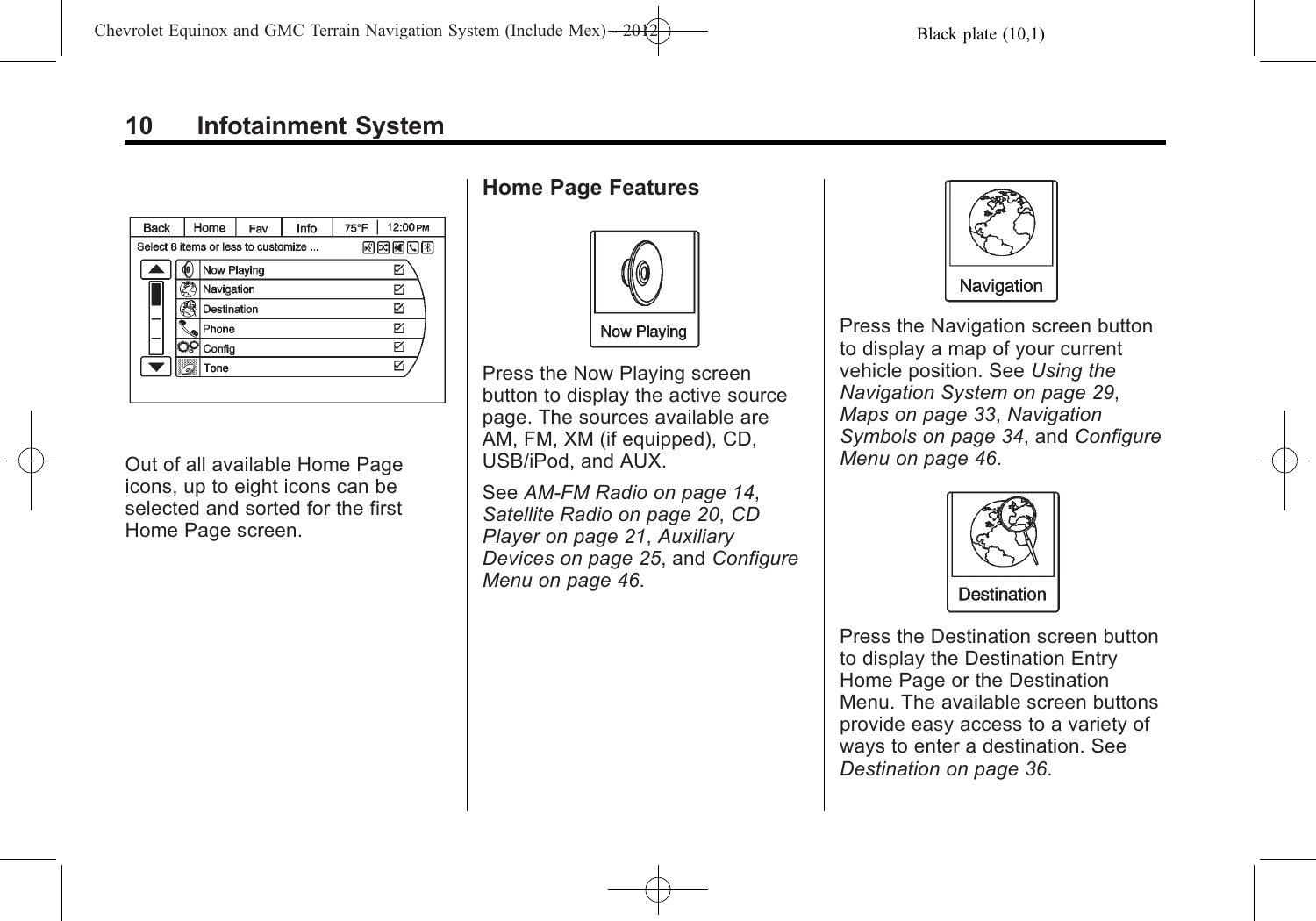

Press the Phone screen button to display the Phone main page. See *[Bluetooth on page 60](#page-59-0)*.



Press the Config screen button to display the Config main page. From this display, you can adjust features such as time and date, radio, phone, navigation, vehicle, and display. See *[Configure Menu on](#page-45-0) [page 46](#page-45-0)*.



Press the Viewer screen button to view pictures on your USB stick or SD card. Pictures on the SD card can only be viewed through a USB adapter.



Press the FM screen button to display the FM main page and play the current or last tuned FM station. See *[AM-FM Radio on page 14](#page-13-0)*.



Press the AM screen button to display the AM main page and play the current or last tuned AM station. See *[AM-FM Radio on page 14](#page-13-0)*.



Press the XM screen button (if equipped) to display the XM main page and play the current or last tuned XM channel. See *[AM-FM](#page-13-0) [Radio on page 14](#page-13-0)* and *[Satellite](#page-19-0) [Radio on page 20](#page-19-0)*.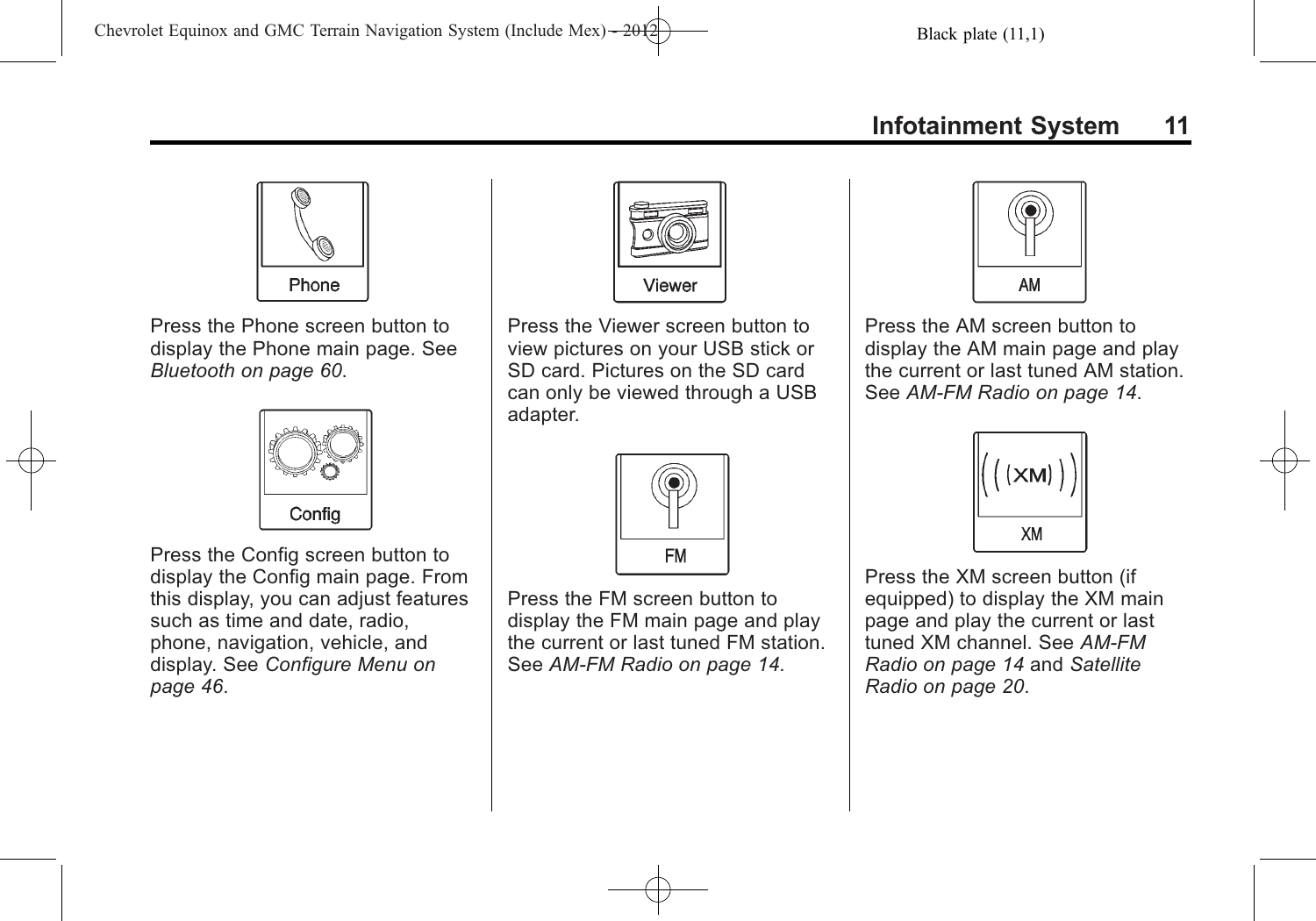

Press the CD screen button to display the CD main page and play the current or last CD track selected. See *[CD Player on](#page-20-0) [page 21](#page-20-0)*.



Press the iPod screen button to display the iPod main page and play the current or last track selected. See *[Auxiliary Devices on page 25](#page-24-0)*.



Press the USB screen button to display the USB main page and play the current or last track selected. See *[Auxiliary Devices on page 25](#page-24-0)*.



Press the AUX screen button to access any connected auxiliary device. See *[Auxiliary Devices on](#page-24-0) [page 25](#page-24-0)*.



Press the XM Traffic screen button (if equipped) to display the Traffic main page. Select other traffic-related options from that list. See "XM NavTraffic™ (If Equipped)" under *[Configure Menu on page 46](#page-45-0)*.



Press the XM Weather screen button (if equipped) to display the Weather main page. Select other weather-related options from that list. See XM™ Weather (If Equipped) under *[Configure Menu on](#page-45-0) [page 46](#page-45-0)*.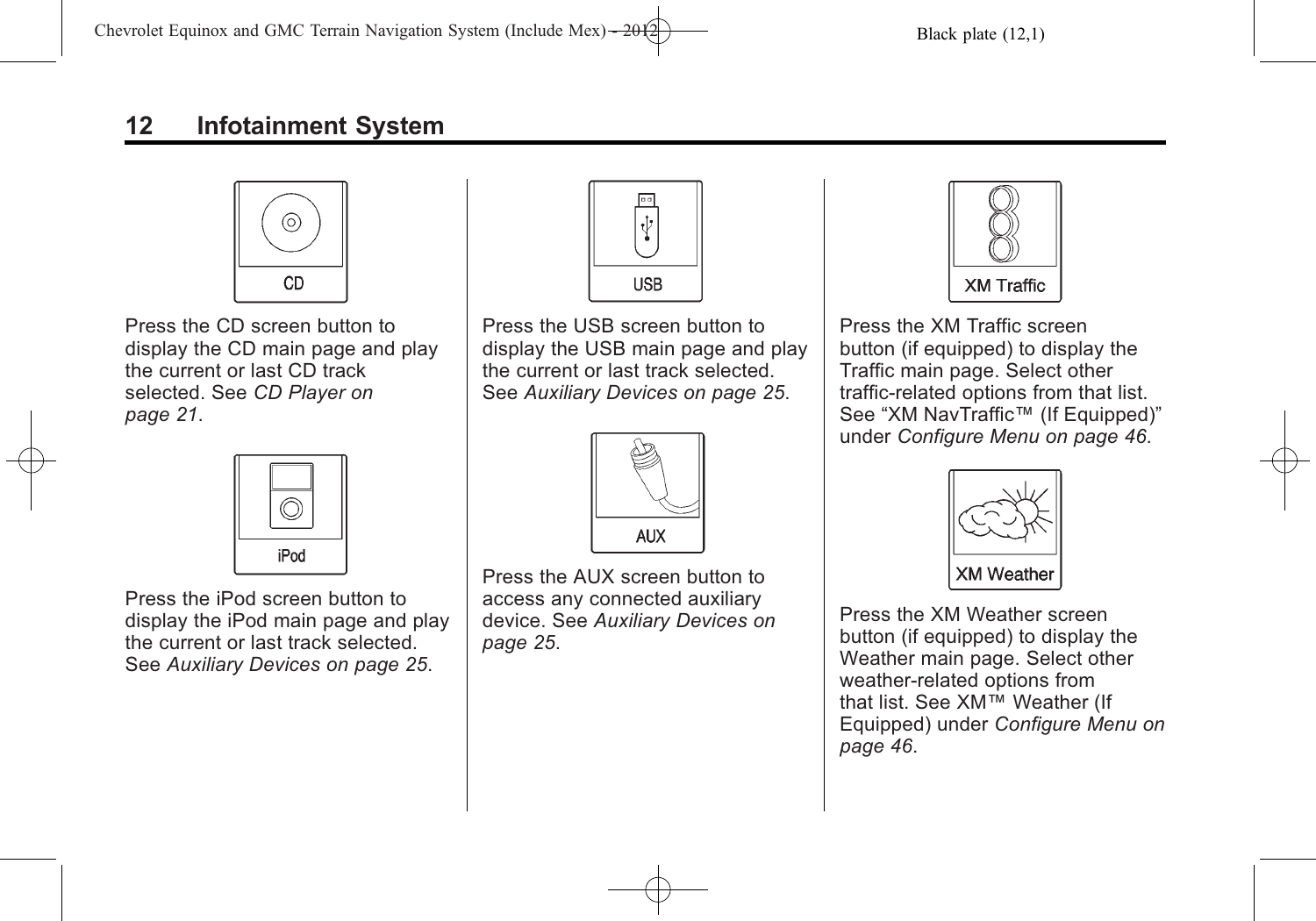

Press the Tone screen button to display the Tone main page. Adjust the tone and speakers by pressing the screen buttons to change the levels of sound for treble, midrange, bass, fade, and balance. See *[AM-FM Radio on page 14](#page-13-0)*.

### **Languages**

The vehicle supports English, French (Canadian), and Spanish. The default language is English.

To change the display language, see *[Configure Menu on page 46](#page-45-0)* later in this manual, or "Vehicle Personalization" in the Index of the vehicle owner manual for more information.

### **English and Metric Unit Conversion**

To change the display units between English and metric units, see "Driver Information Center (DIC)" in the Index of the vehicle owner manual.

### **Deleting Personal Information**

The navigation system can store destinations and personal information such as names and addresses.

At times, such as when selling or disposing of your vehicle, you may want to delete this information:

- . Address Book
- . Previous Destinations
- . Home Address (user configurable)
- . Favorite Routes

### **Cleaning the Display**

*Notice:* **Using abrasive cleaners when cleaning glass surfaces could scratch the glass. Use only a soft cloth and do not spray cleaner directly on the system as it could affect the mechanical parts.**

Do not wipe the panel with a hard cloth or use a volatile liquid such as paint thinner; it could scratch the surface or erase the characters on the buttons.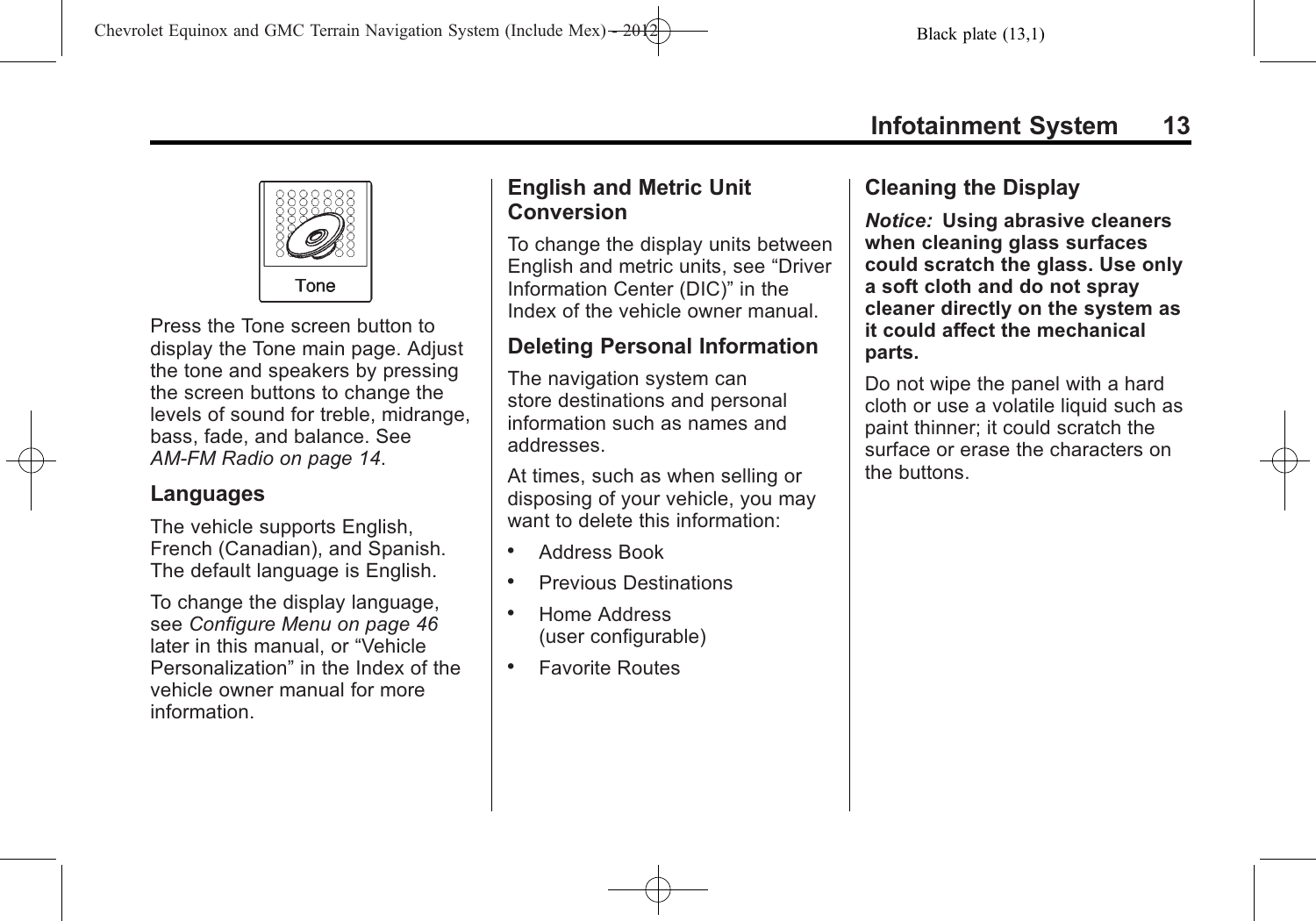# <span id="page-13-0"></span>**Radio**

# **AM-FM Radio**

### **Playing the Radio**

### **Audio Source**

### **VOL/**  $\cup$  (Volume/Power):

- 1. Press to turn the radio on or off.
- 2. Turn to increase or decrease the volume of the active source (i.e., current audio source, active navigation voice guidance, or traffic prompts).

The steering wheel controls can also be used to adjust the volume. See "Steering Wheel Controls" in the vehicle owner manual for more information.





To access the radio main page, press the SOURCE button on the faceplate, the Now Playing screen button, or one of the audio screen buttons on the Home Page.

While on the audio main page, press the Source button repeatedly to display and cycle through the available sources (AM, FM, and XM (if equipped), CD, USB/iPod, and AUX).

If the audio source is on while viewing a map screen, an icon of that source displays at the top of the map screen. This icon also allows the audio source to be changed without leaving the navigation mode.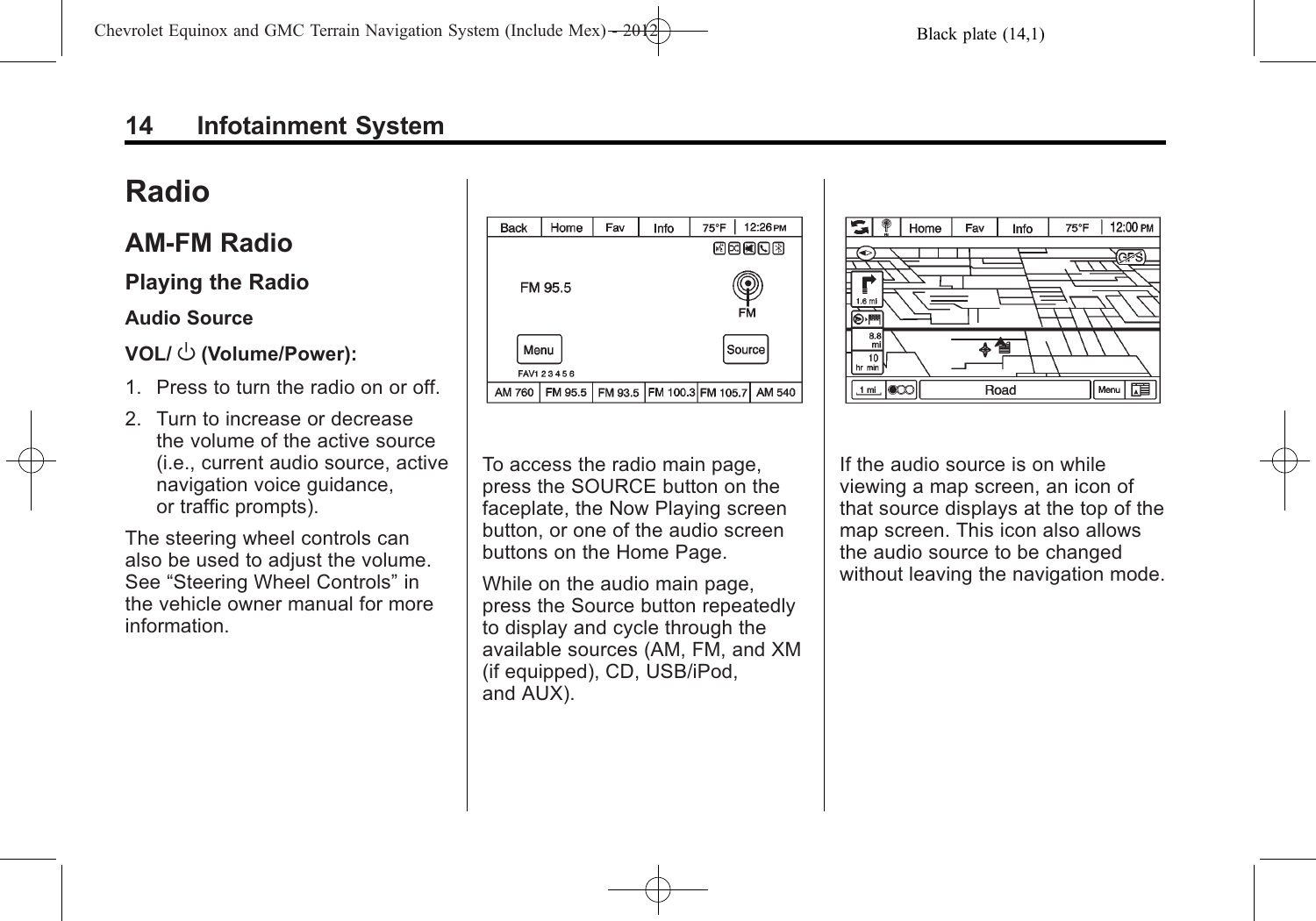



Press the audio source icon located at the top left side of the screen to display a pop-up menu of available audio source icons. Press one of the icons to change the source.

## **Navigation Audio System**

### **Tone Settings**

To access the tone settings, press the Home Page Tone button or the TONE button on the faceplate.

Use the tone settings to adjust the following features:

- . Setting the tone
- . Adjusting the speakers

### **Setting the Tone**

To adjust the tone:

- . Treble: Press + or − to change the level.
- . Middle (Midrange): Press + or − to change the level.
- . Bass: Press + or − to change the level.

### **Adjusting the Speakers**

To adjust the speaker balance:

. Press the left arrow on the bottom for more sound from the left speakers or the right arrow on the bottom for more sound from the right speakers. The middle position balances the sound between the left and right speakers.

To adjust the speaker fade:

. Press the upper arrow for more sound from the front speakers and the lower arrow for more sound from the rear speakers. The middle position balances the sound between the front and rear speakers.

### **EQ Settings**

The EQ settings are selected through the tone menu. Press the left or right arrows to cycle through the EQ options. The available choices are Pop, Rock, Jazz, Classical, and Talk.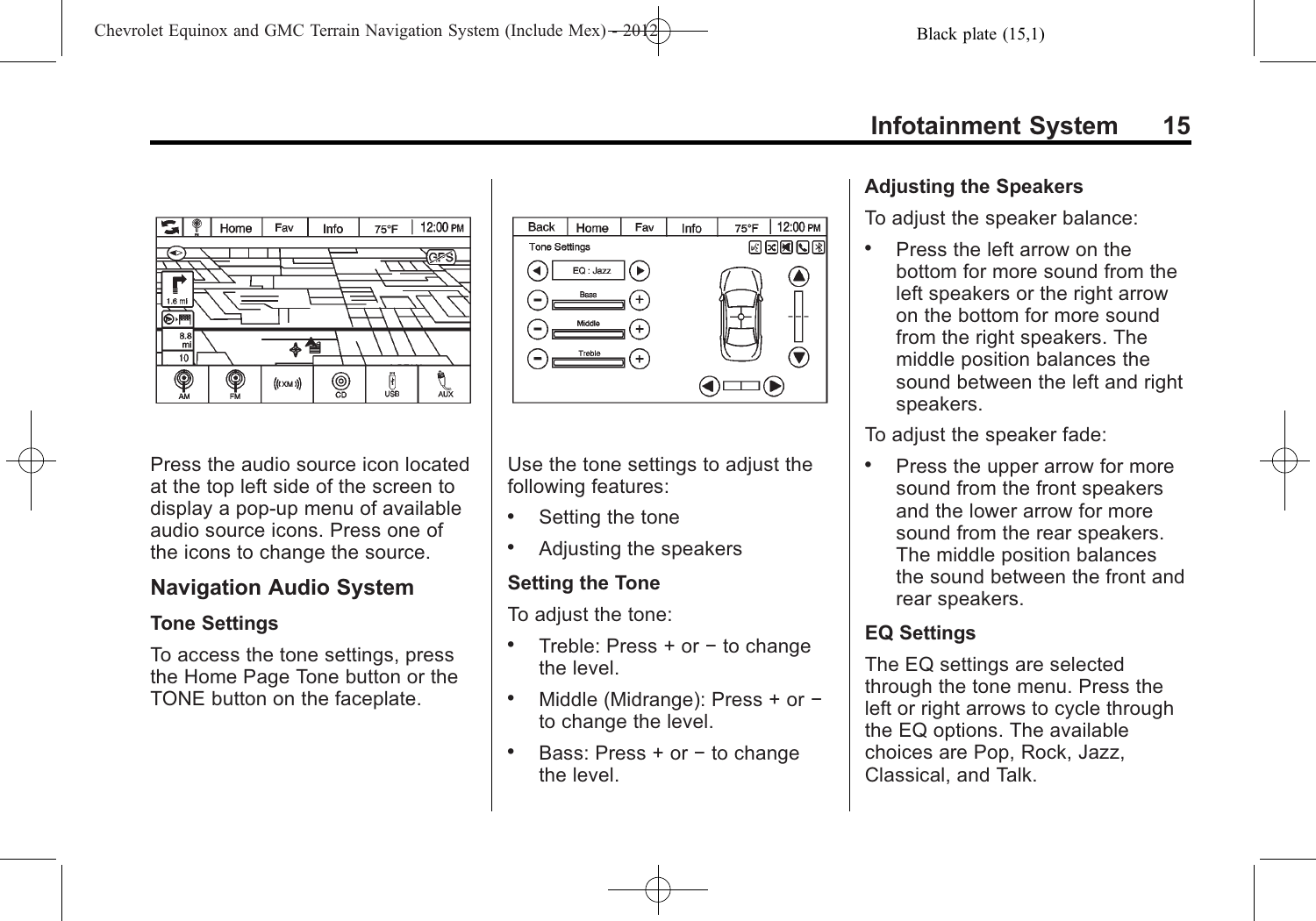### **Finding a Station**

To select the band, see "Audio Source" earlier in this section.

Turn the MENU/SEL knob to find a radio station. To select a preset station, press the corresponding preset button.

### **Seeking a Station**

Press **44** SEEK or **N** SEEK to search for a station.

#### **AM**



1. Press the AM screen button on the Home Page or select AM from the source pop-up to display the AM main page.



2. From the AM screen, press the Menu screen button to display the menu options.

| <b>Back</b> | Home                          | Fav | Info | $12:00 \text{PM}$<br>$75^{\circ}$ F |  |  |  |
|-------------|-------------------------------|-----|------|-------------------------------------|--|--|--|
|             | <b>AM Menu</b><br>因因國因图       |     |      |                                     |  |  |  |
|             | <b>Favorites List</b>         |     |      |                                     |  |  |  |
|             | <b>AM Station List</b>        |     |      |                                     |  |  |  |
|             | <b>Update AM Station List</b> |     |      |                                     |  |  |  |
|             |                               |     |      |                                     |  |  |  |
|             |                               |     |      |                                     |  |  |  |
|             |                               |     |      |                                     |  |  |  |
|             |                               |     |      |                                     |  |  |  |

3. Press to select the desired option.

**Favorites List:** Press to display a list of favorite preset stations.

**AM Station List:** Press to display the AM station list.

**Update AM Station List:** Press to start a search for the strongest stations in your area to populate the AM Station List.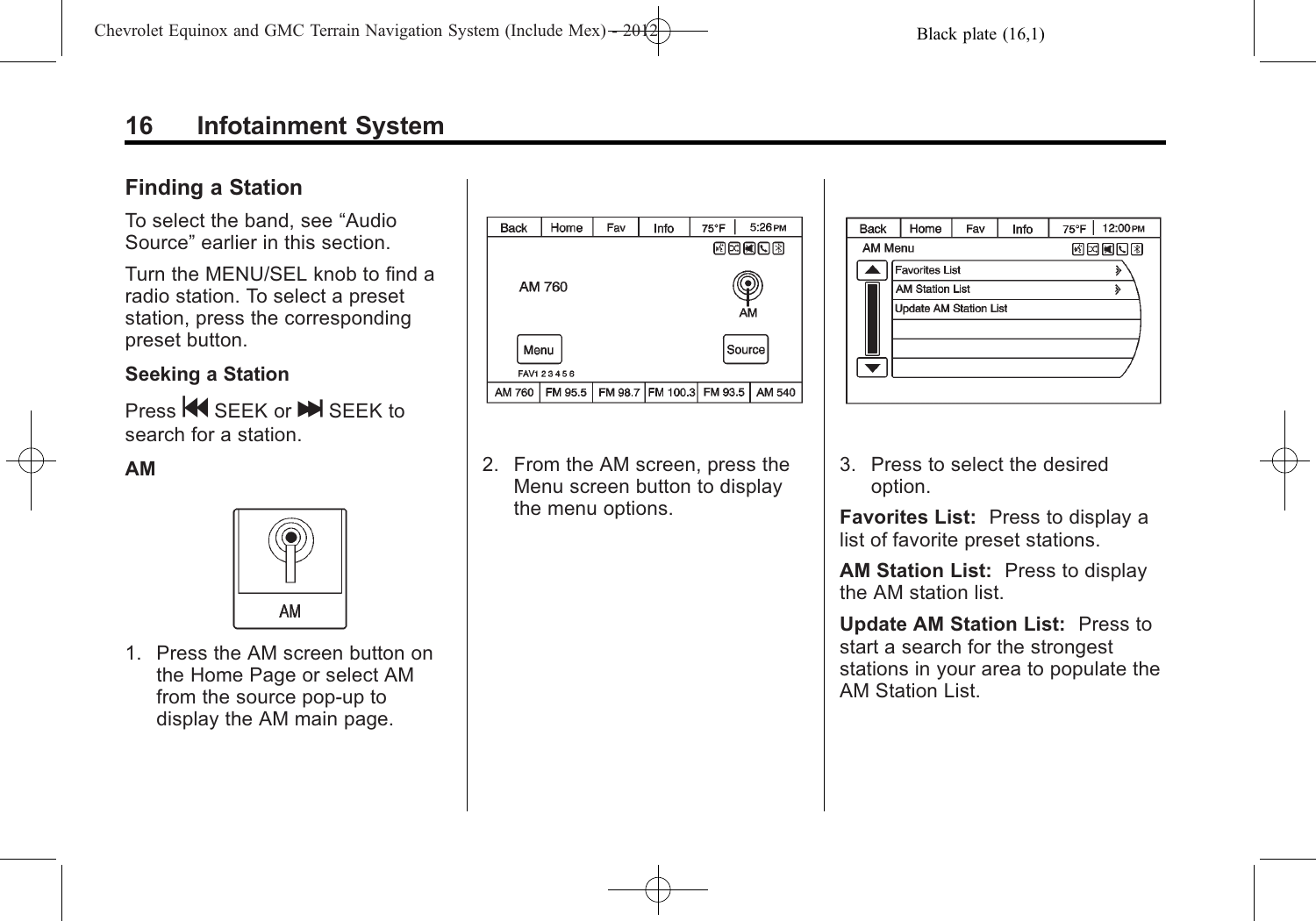#### **FM**



1. Press the FM screen button on the Home Page or select FM from the source pop-up to display the FM main page.

| Back                                                 | Home    | Fav | Info                     | 75°F   | 12:26 PM |
|------------------------------------------------------|---------|-----|--------------------------|--------|----------|
|                                                      |         |     |                          | 國國國國國  |          |
| Rock<br>FM 95.5<br>$9 - 5 - 5$<br>FM<br>Art Festival |         |     |                          |        |          |
| Menu<br>FAV1 23456                                   |         |     |                          | Source |          |
| AM 760                                               | FM 95.5 |     | FM 98.7 FM 100.3 FM 93.5 |        | AM 540   |

2. From the FM screen, press the Menu screen button to display the menu options.

| <b>Back</b>    | Home                           | Fav | Info  | 75°F | 12:00 PM |  |  |
|----------------|--------------------------------|-----|-------|------|----------|--|--|
| <b>FM Menu</b> |                                |     | 四國國國國 |      |          |  |  |
|                | <b>Favorites List</b>          |     |       |      |          |  |  |
|                | <b>FM Stations List</b>        |     | ঌ     |      |          |  |  |
|                | <b>FM Categories</b>           |     |       | ১    |          |  |  |
|                | <b>Update FM Stations List</b> |     |       |      |          |  |  |
|                |                                |     |       |      |          |  |  |
|                |                                |     |       |      |          |  |  |
|                |                                |     |       |      |          |  |  |

3. Press to select the desired option.

**Favorites List:** Press to display a list of favorite preset stations.

**FM Stations List:** Press to display the FM station list.

**FM Categories:** Press to display the FM categories (e.g., sports, news, pop music).

**Update FM Stations List:** Press to start a search for the strongest stations in your area to populate the FM Stations List.

#### **XM (If Equipped)**



1. Press the XM screen button on the Home Page or select XM from the source pop-up to display the XM main page.

| Back            | Home          | Fav     | Info           | 75°F                       | 12:26 PM |
|-----------------|---------------|---------|----------------|----------------------------|----------|
|                 |               |         |                | 网网间口图                      |          |
|                 | $XM54 - Rock$ |         |                |                            |          |
| Lithium         |               |         | $((\kappa_M))$ |                            |          |
| Nirvana         |               |         |                |                            |          |
| Come As You Are |               |         |                |                            |          |
| Menu            |               |         |                | Source                     |          |
| FAV 123456      |               |         |                |                            |          |
| AM 760          | FM 95.5       | Lithium |                | FM 100.3 The 60's   AM 540 |          |

2. From the XM screen, press the Menu screen button to display the menu options.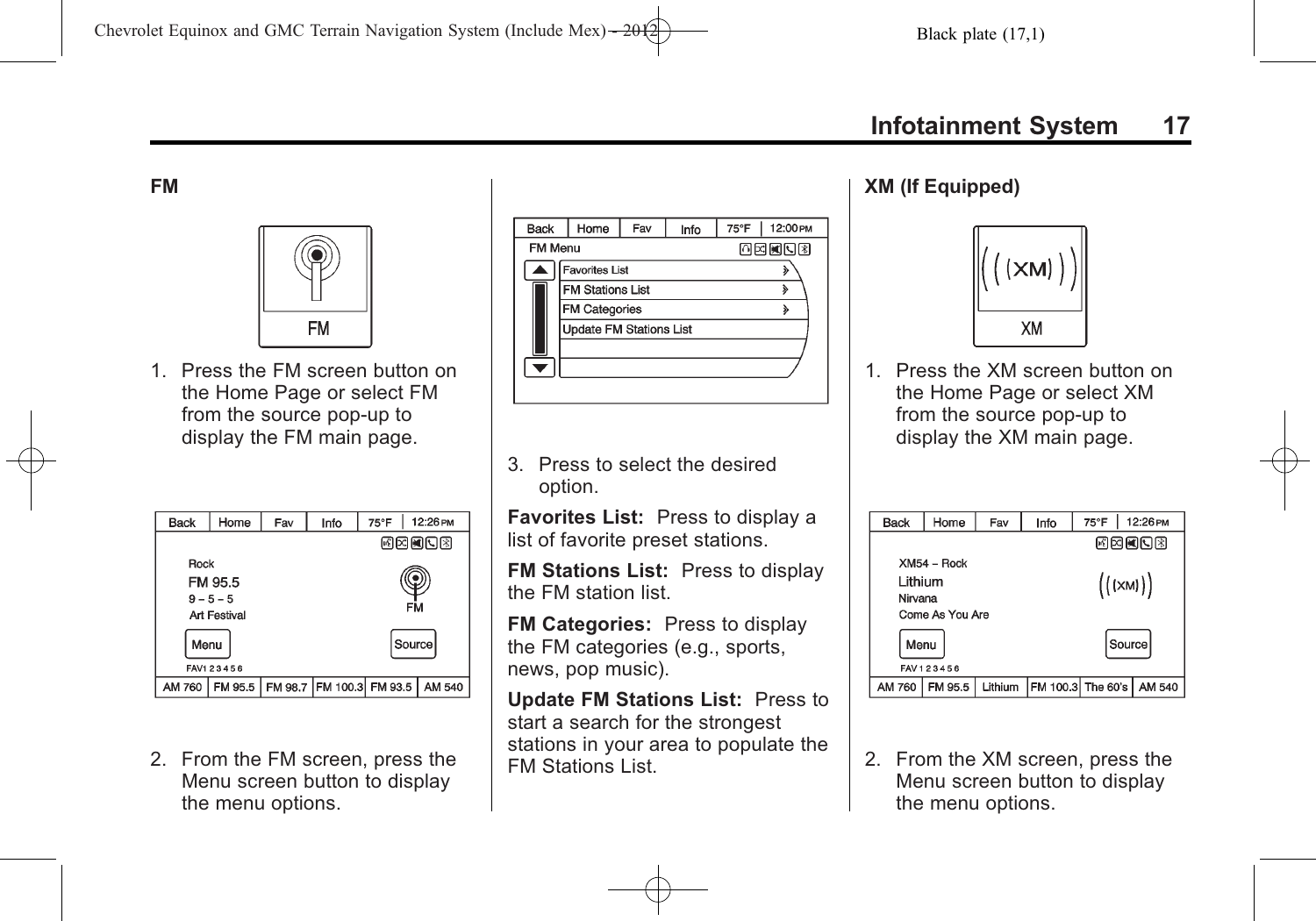| <b>Back</b>    | Home                     | Fav | Info | 75°F       | 12:00 PM |
|----------------|--------------------------|-----|------|------------|----------|
| <b>XM Menu</b> |                          |     |      | 55 X X 5 X |          |
|                | <b>Favorites List</b>    |     |      |            |          |
|                | <b>XM Channels List</b>  |     |      |            |          |
|                | <b>XM Categories</b>     |     |      |            |          |
|                | Add/Remove XM Categories |     |      |            | ঌ        |
|                |                          |     |      |            |          |
|                |                          |     |      |            |          |
|                |                          |     |      |            |          |

3. Press to select the desired option.

**Favorites List:** Press to display a list of favorite preset stations.

**XM Channels List:** Press to display the XM channels list.

**XM Categories:** Press to display the XM categories. For available XM categories, check the XM website. For more information, see www.xmradio.com or call 1-800-929-2100 in the U.S. In Canada, see www.xmradio.ca or call 1-877-438-9677.

### **Changing the Sources**

To change audio sources from any of the audio main pages (AM, FM, XM, CD, USB/iPod, or AUX), press the SOURCE button on the faceplate or the Source screen button to display a pop-up of available audio sources. Touch-tap or press the SOURCE button on the faceplate repeatedly to change the desired source.



### **Storing Radio Station Presets**

There are a few ways to store presets.

Up to 36 preset stations can be stored. AM, FM, and XM, if equipped, can be mixed.

- 1. From the AM, FM, or XM main page, press and hold one of the preset screen buttons located at the bottom of the screen. After a few seconds, a beep will be heard and the new preset information will display on that screen button.
- 2. Press and hold a preset button on the faceplate to store the currently active station. After a few seconds, a beep will be heard and the new preset information will display on a small pop-up display at the bottom of the screen.
- 3. Repeat the steps for each preset.

To change the number of preset pages, see "Mixed-Band Presets" following for more information.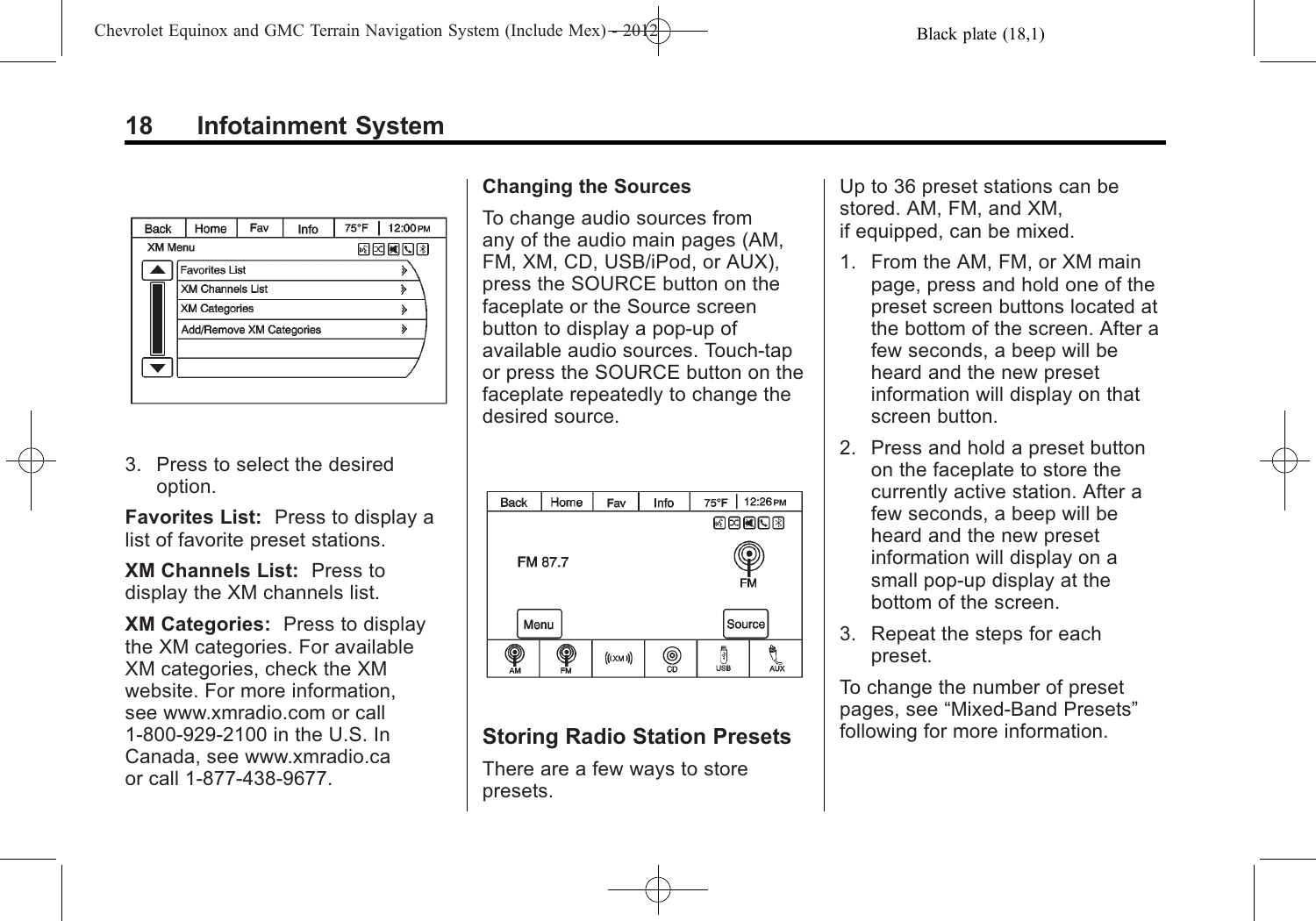## **Recalling a Preset Station**

To recall a preset station from a FAV page:



- . Press the FAV button on the faceplate to display the FAV pop-up. Select the desired preset from the pop-up.
- . Press the Fav screen button at the top bar to display the preset pop-up that appears at the bottom of the page. Press one of the preset screen buttons to go to the selected preset station.

. In the AM, FM, or XM (if equipped) main page, press one of the preset screen buttons to go to the selected preset station.

### **Mixed-Band Presets**

Each page can store six preset stations. The presets within a page can be from different radio bands.

To scroll through the pages, press the FAV button on the faceplate or the Fav screen button on the top bar. The current page number displays above the preset buttons. The stored stations for each FAV page display on the preset buttons at the bottom of the screen. The number of FAV pages displayed can be changed in the Radio Settings in the Configuration Menu.

### **Radio Data System (RDS)**

| <b>Back</b> | Home                     | Fav<br>Info |   | 12:00 PM<br>$75^{\circ}$ F |
|-------------|--------------------------|-------------|---|----------------------------|
|             | Radio Settings           |             |   | 网络阿门图                      |
|             | Speed Dependent Volume   |             |   |                            |
|             |                          |             |   |                            |
|             | <b>Startup Volume</b>    |             |   |                            |
|             | <b>Radio Favorites</b>   |             |   |                            |
|             | Add/Remove XM Categories |             |   | ১                          |
|             | <b>RDS Settings</b>      |             | ঌ |                            |
|             |                          |             |   |                            |
|             |                          |             |   |                            |
|             |                          |             |   |                            |

### **Radio Settings**

From the Configuration Menu, press Radio Settings. Select RDS Settings to display RDS options.

The audio system has a Radio Data System (RDS). RDS features are available for use only on FM stations that broadcast RDS information. With RDS, the radio can:

. Seek to stations broadcasting the selected type of programming.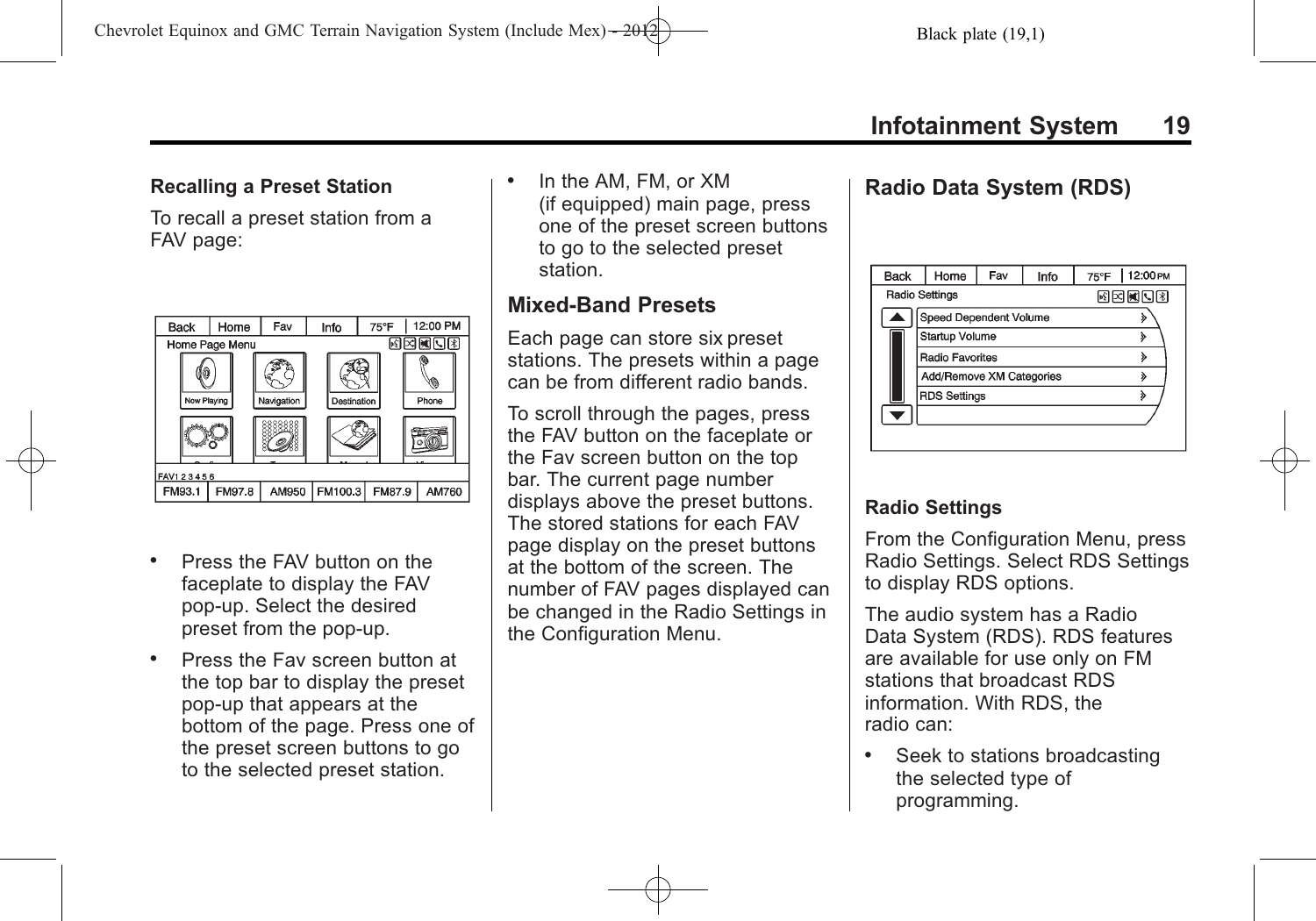- <span id="page-19-0"></span>. Receive announcements concerning local and national emergencies.
- . Display messages from radio stations.

This system relies on receiving specific information from these stations and only works when the information is available. In rare cases, a radio station could broadcast incorrect information that causes the radio features to work improperly. If this happens, contact the radio station.

The RDS system can be turned on or off. When information is broadcast from the current FM station, the station name or call letters display on the audio screen. RDS can provide a program type (PTY) for current programming and the name of the program being broadcasted.

# **Satellite Radio**

### **XM™ Satellite Radio Service**

Vehicles with an XM satellite radio tuner and an XM satellite radio subscription can receive XM programming.

XM is a satellite radio service based in the 48 contiguous United States and 10 Canadian provinces. XM satellite radio has a wide variety of programming and commercial-free music, coast to coast, and in digital-quality sound. A service fee is required to receive the XM service. For more information, see www.xmradio.com or call 1-800-929-2100 in the U.S. In Canada, see www.xmradio.ca or call 1-877-438-9677.

When XM is active, the channel name and number, category name, song title, and artist display on the screen.

## **XM Categories**

XM stations are organized in categories.

To customize which XM categories are used and displayed in the system, see "Adding or Removing Categories" following.

### **Adding or Removing Categories**

- 1. From the Home Page press the Config screen button or the CONFIG button on the faceplate.
- 2. Select Radio Settings from the Configuration Menu list.
- 3. Select Add/Remove XM Categories.
- 4. From the Add/Remove XM Categories screen, select or deselect any category to be used in XM mode. A checkmark will indicate that the category is selected.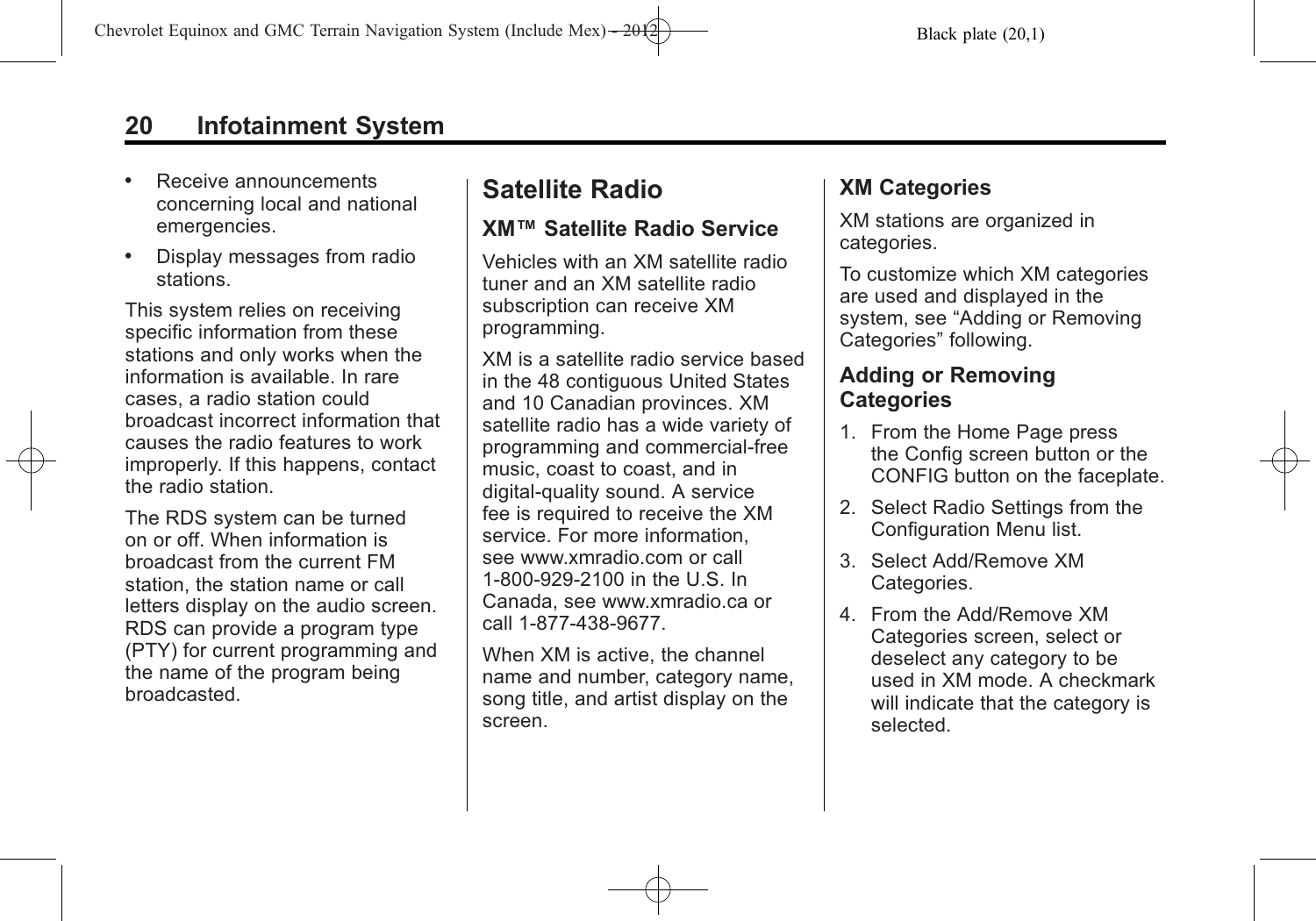# <span id="page-20-0"></span>**Audio Players**

# **CD Player**

The player can be used for CD and MP3 audio.

With the vehicle on, insert a disc into the slot, label side up. The player pulls it in and begins playing. While playing, the navigation system is available.

The system is capable of playing:

- . Most audio CDs
- . CD-R
- . CD-RW
- . MP3 or unprotected WMA formats

When playing any compatible recordable disc, the sound quality can be reduced due to disc quality, the method of recording, the quality of the music that has been recorded, or the way the disc has been handled.

There can be increased skipping, difficulty in recording tracks, difficulty in finding tracks, and/or difficulty in loading and ejecting. If these problems occur, check the disc for damage or try a known good disc.

To avoid damage to the CD player:

- . Do not use scratched or damaged discs.
- . Do not apply labels to discs. The labels could get caught in the player.
- . Insert only one disc at a time.
- . Keep the loading slot free of foreign materials, liquids, and debris.
- . Use a marking pen to label the top of the disc.

## **Loading and Ejecting Discs**

To load a disc:

- 1. Turn the vehicle on.
- 2. Insert a disc into the slot, label side up. The player pulls it in the rest of the way. If the disc is damaged or improperly loaded, there is an error and the disc ejects.

The disc automatically plays once loaded.

Press  $\triangle$  to eject a disc from the CD player. If the disc is not removed within a short period of time, it is automatically pulled back into the player.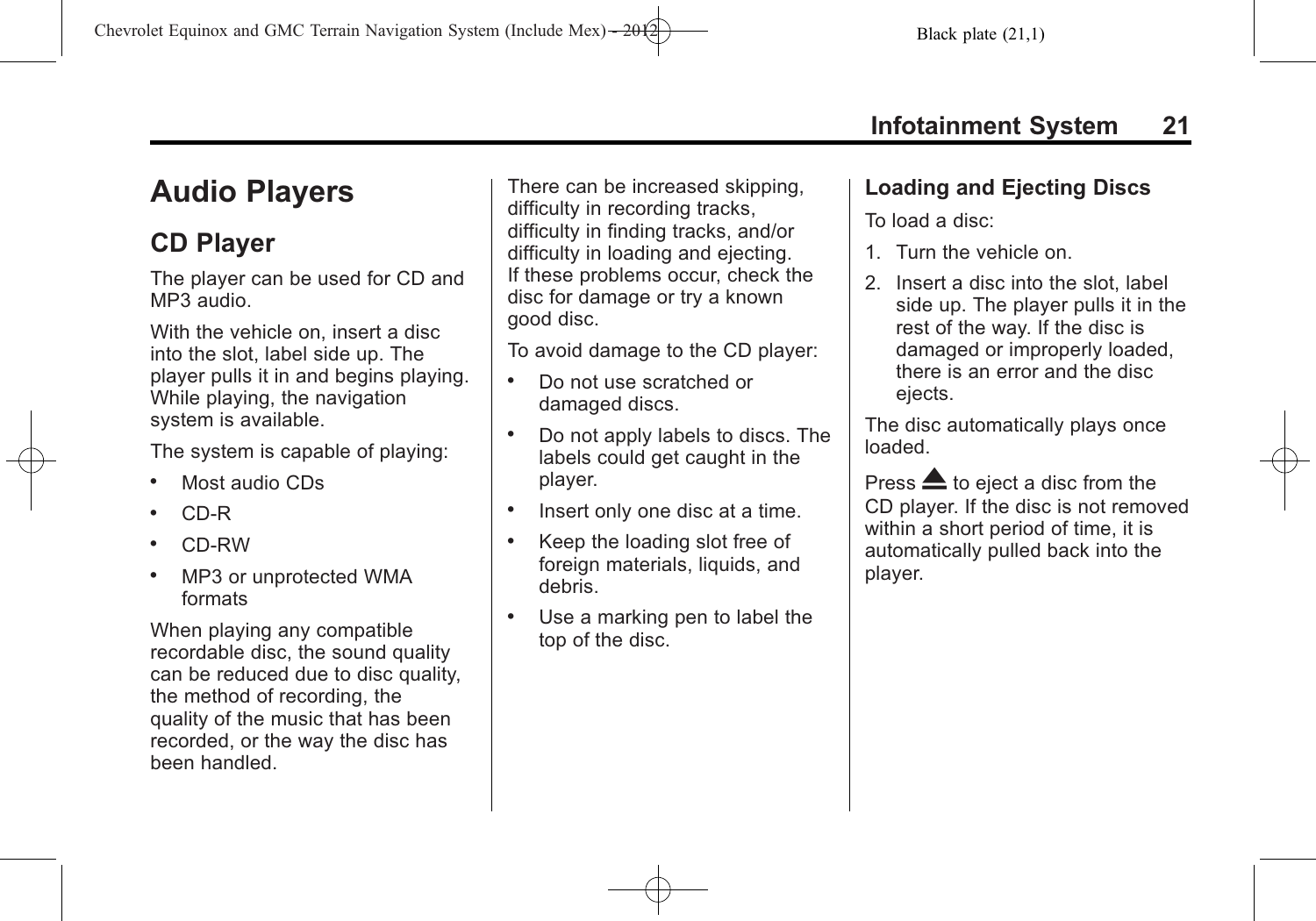### **Playing an Audio CD**



1. Press the CD screen button on the Home Page or select CD from the source pop-up to display the CD main page.

| <b>Back</b>         | Home                                                                           | Fav | Info    | 12:26 PM<br>75°F |  |
|---------------------|--------------------------------------------------------------------------------|-----|---------|------------------|--|
|                     |                                                                                |     |         | 國國國國國            |  |
|                     | $\square$ 3 Track 2 / 10<br>Poison Prince<br>Amy MacDonald<br>This is the life |     | 6<br>ĆЛ |                  |  |
| Menu                |                                                                                |     |         | Source           |  |
| Elapsed Time: 00:19 |                                                                                |     |         |                  |  |

2. From the CD screen, press the Menu screen button to display the menu options.

| <b>Back</b> | Home                | Fav | Info | 75°F | 12:00 PM |  |
|-------------|---------------------|-----|------|------|----------|--|
|             |                     |     |      |      |          |  |
| CD Menu     |                     |     |      |      | 图图图图图    |  |
|             | Shuffle Songs (RDM) |     |      |      |          |  |
|             | <b>Track List</b>   |     |      |      |          |  |
|             |                     |     |      |      |          |  |
|             |                     |     |      |      |          |  |
|             |                     |     |      |      |          |  |
|             |                     |     |      |      |          |  |
|             |                     |     |      |      |          |  |

3. Press to select the desired option.

On the CD main page a track number displays at the beginning of each track. Song, Artist, and Album information displays when available.

Use the following controls to play the disc:

### l **SEEK:**

- . Press to seek to the next track.
- . Press and hold to fast forward through a track. Release the button to return to playing speed. Elapsed time displays.

# **K** SFFK:

- . Press to seek to the beginning of the current or previous track. If the track has been playing for less than five seconds, it seeks to the previous track. If longer than five seconds, the current track starts from the beginning.
- . Press and hold to fast reverse through a track. Release the button to return to playing speed. Elapsed time displays.

**MENU/SEL Knob:** Turn to the right or left to select the next or previous track. Press this knob to select the menu. If a track is selected from the menu, the system plays the track and returns to the CD screen.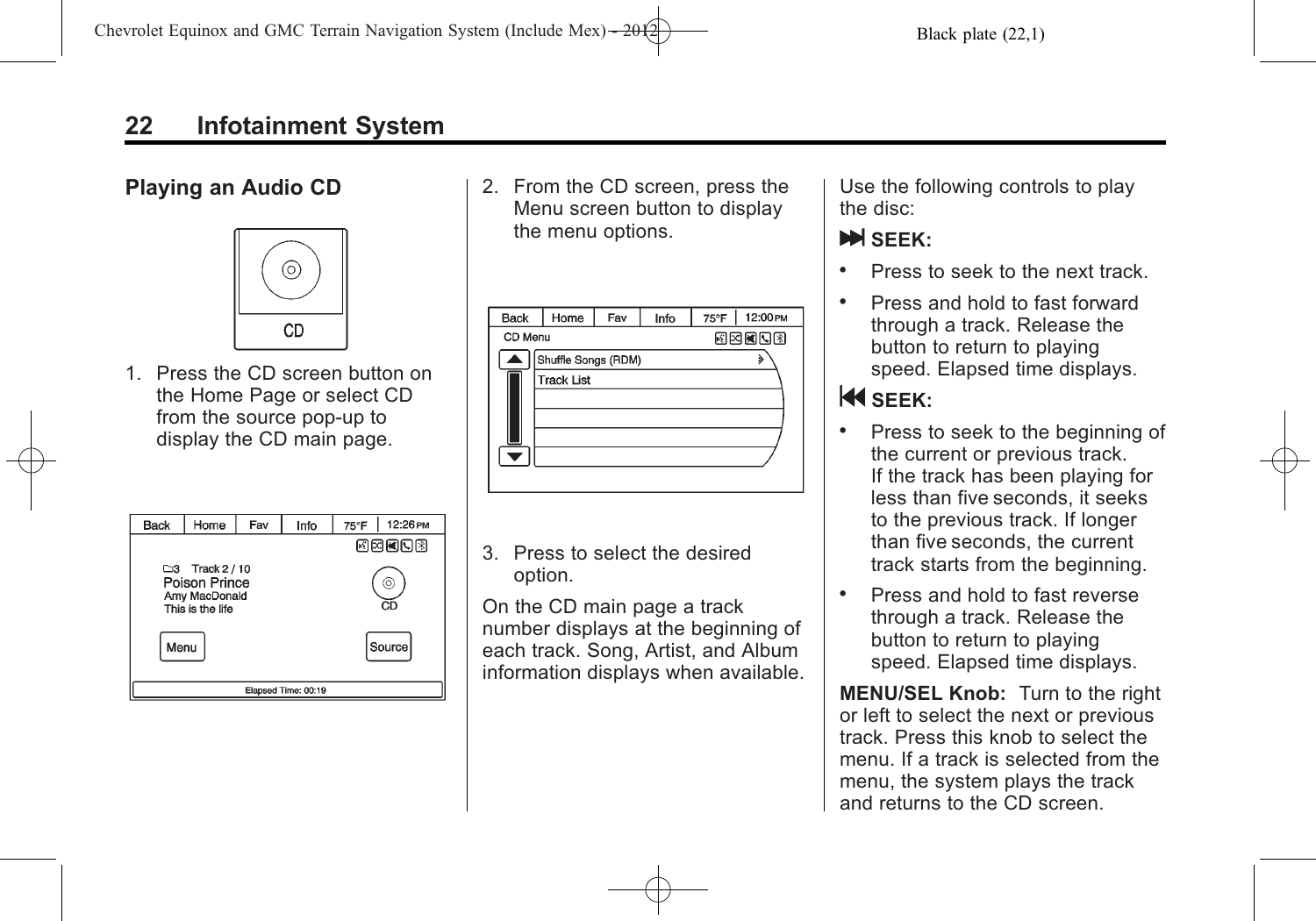# <span id="page-22-0"></span>**Error Messages**

If Disc Error displays and/or the disc comes out, it could be for one of the following reasons:

- . The disc has an invalid or unknown format.
- The disc is very hot. Try the disc again when the temperature returns to normal.
- . The road is very rough. Try the disc again when the road is smoother.
- The disc is dirty, scratched, wet, or upside down.
- . The air is very humid. Try the disc again later.
- . There was a problem while burning the disc.
- . The label is caught in the CD player.

If the CD is not playing correctly, for any other reason, try a known good CD.

If any error continues, contact your dealer.

# **MP3**

## **Playing an MP3 CD**

To play an MP3 CD, follow the same instructions as "Playing an Audio CD."

The following guidelines must be met when creating an MP3 disc, otherwise the CD might not play:

- . Sampling rate: 16 kHz, 22.05 kHz, 24 kHz, 32 kHz, 44.1 kHz, and 48 kHz.
- . Bit rates supported: 8, 16, 24, 32, 40, 48, 56, 64, 80, 96, 112, 128, 144, 160, 192, 224, 256, and 320 kbps.
- . Maximum number of folders: eight folders with 255 files per folder.
- . Maximum of 1,000 files on a disc.
- . Recorded on a CD-R or CD-RW with a maximum capacity of 700 MB.
- . The Artist/Album/Song Titles/ Genre information requires a CD to be fully scanned before the music navigator works with these menus.

#### **MP3 Music Menu**

Press the Menu screen button while that source is active to access the menu.

| <b>Back</b> | Home                | Fav | Info | $75^{\circ}$ F | 12:00 PM |
|-------------|---------------------|-----|------|----------------|----------|
| MP3 Menu    |                     |     |      | 同因國同國          |          |
|             | Shuffle Songs (RDM) |     |      |                |          |
|             | Playlists (0)       |     |      |                |          |
|             | Artists (9)         |     |      |                |          |
|             | Albums (6)          |     |      |                |          |
|             | Song Titles (80)    |     |      |                |          |
| ≂           | Genres (3)          |     |      |                |          |
|             |                     |     |      |                |          |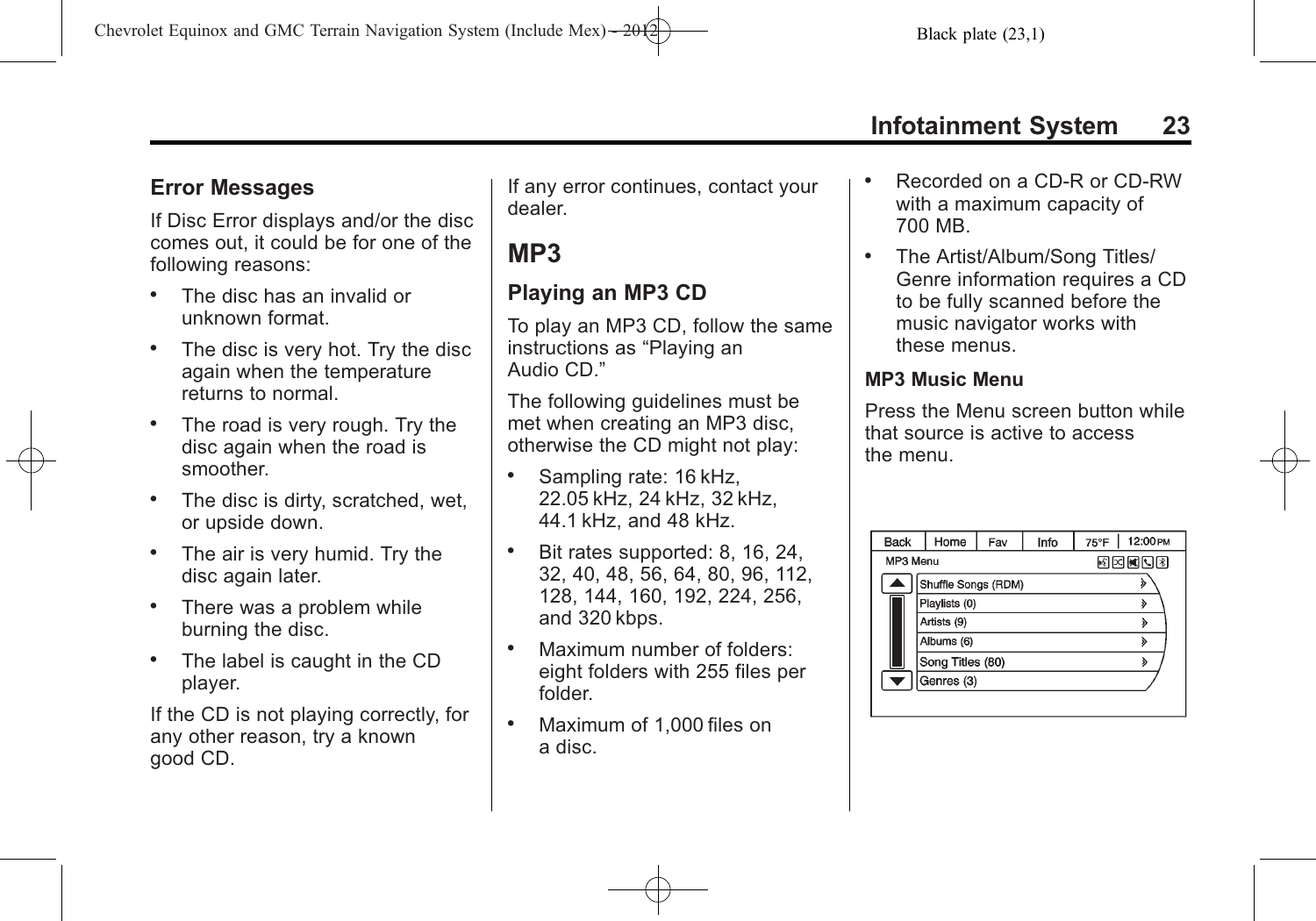Press any of the following buttons on the MP3 Menu:

**Shuffle Songs:** Press to play the tracks randomly. Press again to stop shuffle.

**Playlists:** Press to view the playlists stored on the disc. Select a playlist to view the list of all songs in that playlist. There might be a delay before the list displays. Select a song from the list to begin playback.

**Artists:** Press to view the playlists stored on the disc. Select a playlist to view the list of all songs in that playlist. There might be a delay before the list displays. Select a song from the list to begin playback.

**Albums:** Press to view the albums on the disc. Select the album to view a list of all songs on the album. There might be a delay before the list displays. Select a song from the list to begin playback.

**Song Titles:** Press to display a list of all songs on the disc. Songs are displayed as stored on the disc.

There might be a delay before the list displays. To begin playback, select a song from the list.

**Genres:** Press to view the genres. Select a genre to view a list of all songs of that genre. Select a song from the list to begin playback.

**Folders:** Press to open a folder list to access the files within the folder structure.

#### **Root Directory**

The root directory is treated as a folder. All files contained directly under the root directory are accessed prior to any root directory folders.

#### **Empty Folders**

If a root directory or folder is empty or contains only folders, the player advances to the next folder in the file structure that contains a compressed audio file. The empty folder(s) are not displayed or numbered.

#### **No Folder**

When the CD only contains compressed audio files without any folders or playlists, all files are under the root folder.

#### **File System and Naming**

The song titles, artists, albums, and genres are taken from the file's ID3 tag and are only displayed if present in the tag. If a song title is not present in the ID3 tag, the radio displays the file name as the track name.

#### **Preprogrammed Playlists**

The radio recognizes preprogrammed playlists; however, there is no editing capability. These playlists are treated as special folders containing compressed audio song files.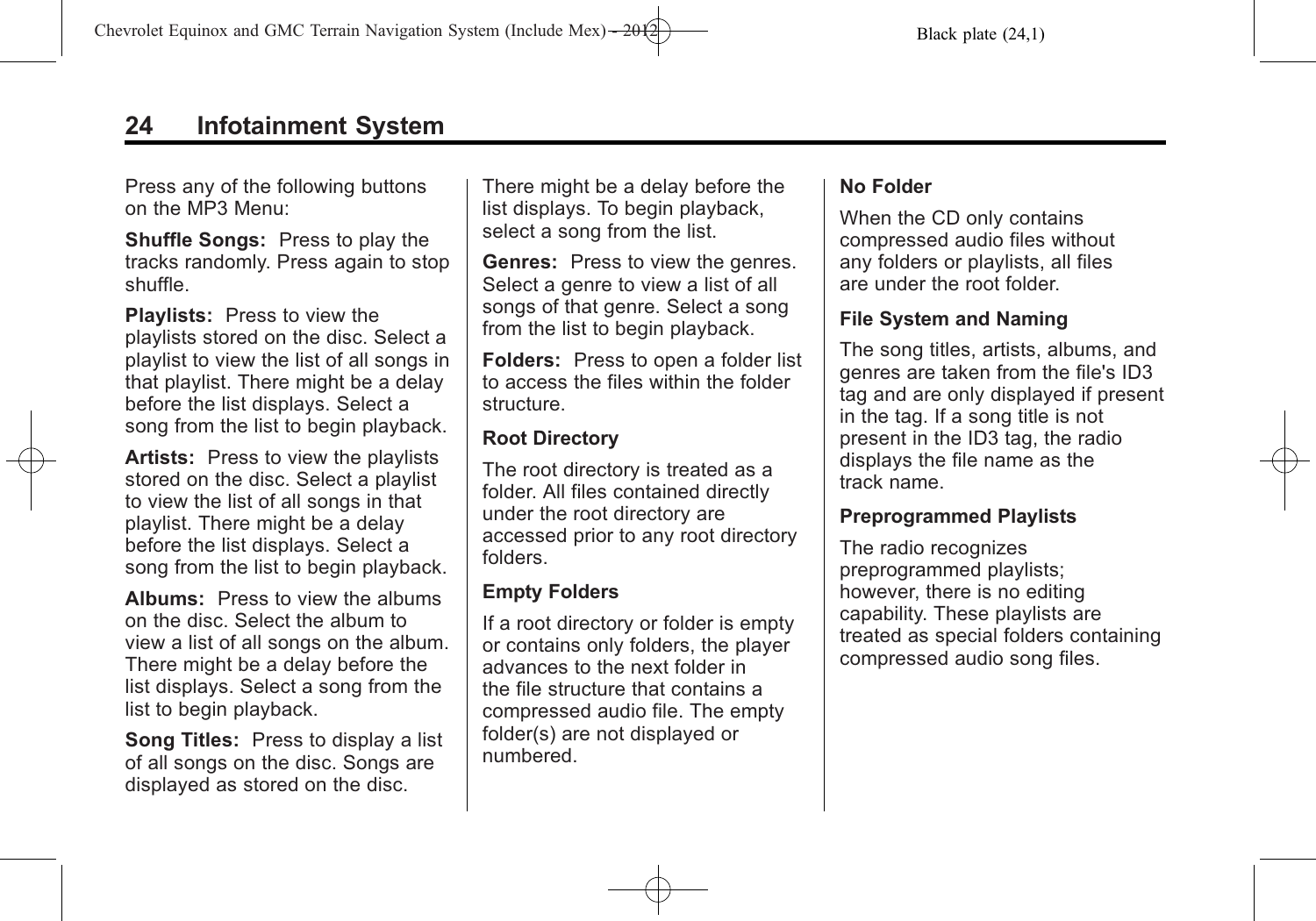# <span id="page-24-0"></span>**Auxiliary Devices**

This vehicle has an auxiliary input jack in the center console. Possible auxiliary audio sources include:

- . Laptop computer
- . MP3 player
- . Tape player

This jack is not an audio output. Do not plug headphones into the auxiliary input jack. Drivers are encouraged to set up any auxiliary device while the vehicle is in P (Park).

Connect a 3.5 mm (1/8 in) cable from the auxiliary device to the auxiliary input jack. When a device is connected, the system automatically begins playing audio from the device over the vehicle speakers.

If an auxiliary device has already been connected, but a different source is currently active, press the Now Playing screen button on the Home Page, then press Source

repeatedly to cycle through all of the available audio source screens, until the AUX source screen is selected.

## **Playing from a USB**

A USB mass storage device can be connected to the USB port.

The USB port is in the center console.

The USB icon displays when the USB device is connected.

### **USB MP3 Player and USB Drives**

- . The USB MP3 players and USB drives connected must comply with USB Mass Storage Class specification (USB MSC).
- . Only USB MP3 players and USB drives with a sector size of 512 bytes and a cluster size smaller or equal to 32 kbytes in the FAT32 file system are supported.
- . Hard disk drives are not supported.
- The following restrictions apply for the data stored on a USB MP3 player or USB device:
	- ‐ Maximum folder structure depth: 11 levels.
	- ‐ Maximum number of MP3/ WMA files that can be displayed: 1000
- . WMA with Digital Rights Management (DRM) from online music shops cannot be played. WMA files can only be played back safely if they were created with Windows Media Player version 8 or later.
	- ‐ Applicable playlist extensions are: .m3u, .pls.
	- ‐ Playlist entries must be in the form of relative paths.
	- ‐ The system attribute for folders/files that contain audio data must not be set.

To play a USB device:

1. Connect the USB and it begins to play.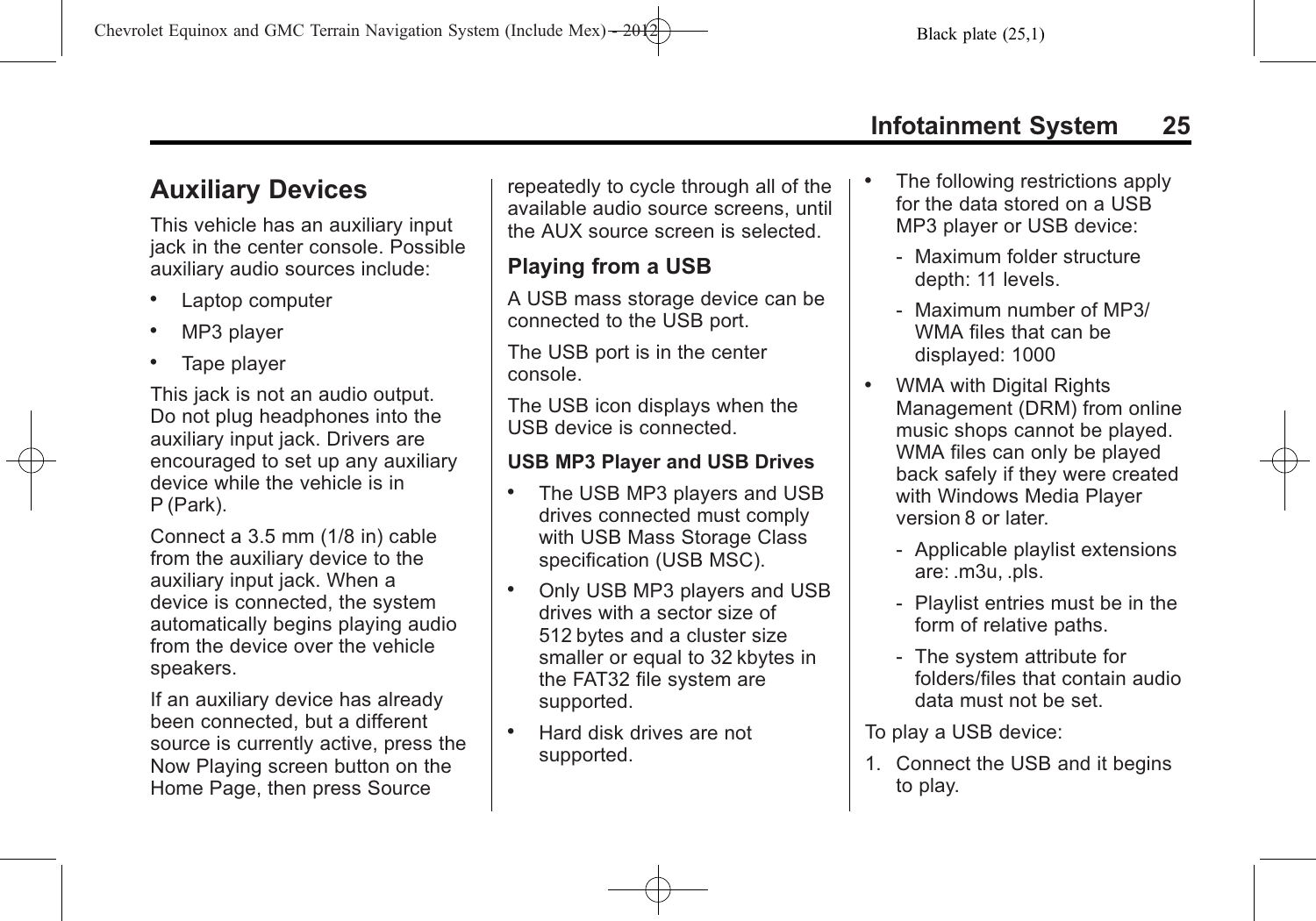2. Another way to play a USB is to press the Now Playing screen button on the Home Page, then press the SRCE button on the faceplate repeatedly to cycle through all of the available audio source screens, until the USB source screen is selected.

While the USB source is active, use the following to operate USB function:

### **N** SEEK:

- 1. Press to seek to the next track.
- 2. Press and hold to advance quickly through playback. Release the button to return to playing speed. Elapsed time displays.

# **K** SEEK:

1. Press to seek to the beginning of the current or previous track. If the track has been playing for less than five seconds, the previous track plays. If playing longer than five seconds, the current track restarts.

- 2. Press and hold to reverse quickly through playback.
- 3. Release the button to return to playing speed. Elapsed time displays.

#### **USB Menu**

| <b>Back</b>     | Home                | Fav | Info  | $75^{\circ}$ F     | 12:00 PM |  |  |
|-----------------|---------------------|-----|-------|--------------------|----------|--|--|
| <b>USB Menu</b> |                     |     | 网内阿内冈 |                    |          |  |  |
|                 | Shuffle Songs (RDM) |     |       | ٤                  |          |  |  |
|                 | Playlists (0)       |     |       |                    | ১        |  |  |
|                 | Artists (9)         |     |       | ∢                  |          |  |  |
|                 | Albums (6)          |     |       | λ                  |          |  |  |
|                 | Song Titles (80)    |     |       | $\mathbf{\hat{z}}$ |          |  |  |
|                 | Genres (3)          |     |       | λ                  |          |  |  |
|                 |                     |     |       |                    |          |  |  |

Press any of the following buttons on the USB Menu:

**Shuffle Songs:** Press to play the tracks randomly. Press again to stop shuffle.

**Playlists:** Press to view the playlists stored on the USB. Select a playlist to view the list of all songs in that playlist. There might be a delay before the list displays. Select a song from the list to begin playback.

**Artists:** Press to view the list of artists stored on the USB. Select an artist name to view a list of all songs by the artist. There might be a delay before the list displays. Select a song from the list to begin playback.

**Albums:** Press to view the albums on the USB. Select the album to view a list of all songs on the album. There might be a delay before the list displays. Select a song from the list to begin playback.

**Song Titles:** Press to display a list of all songs on the USB. Songs are displayed as stored on the disc. There might be a delay before the list displays. To begin playback, select a song from the list.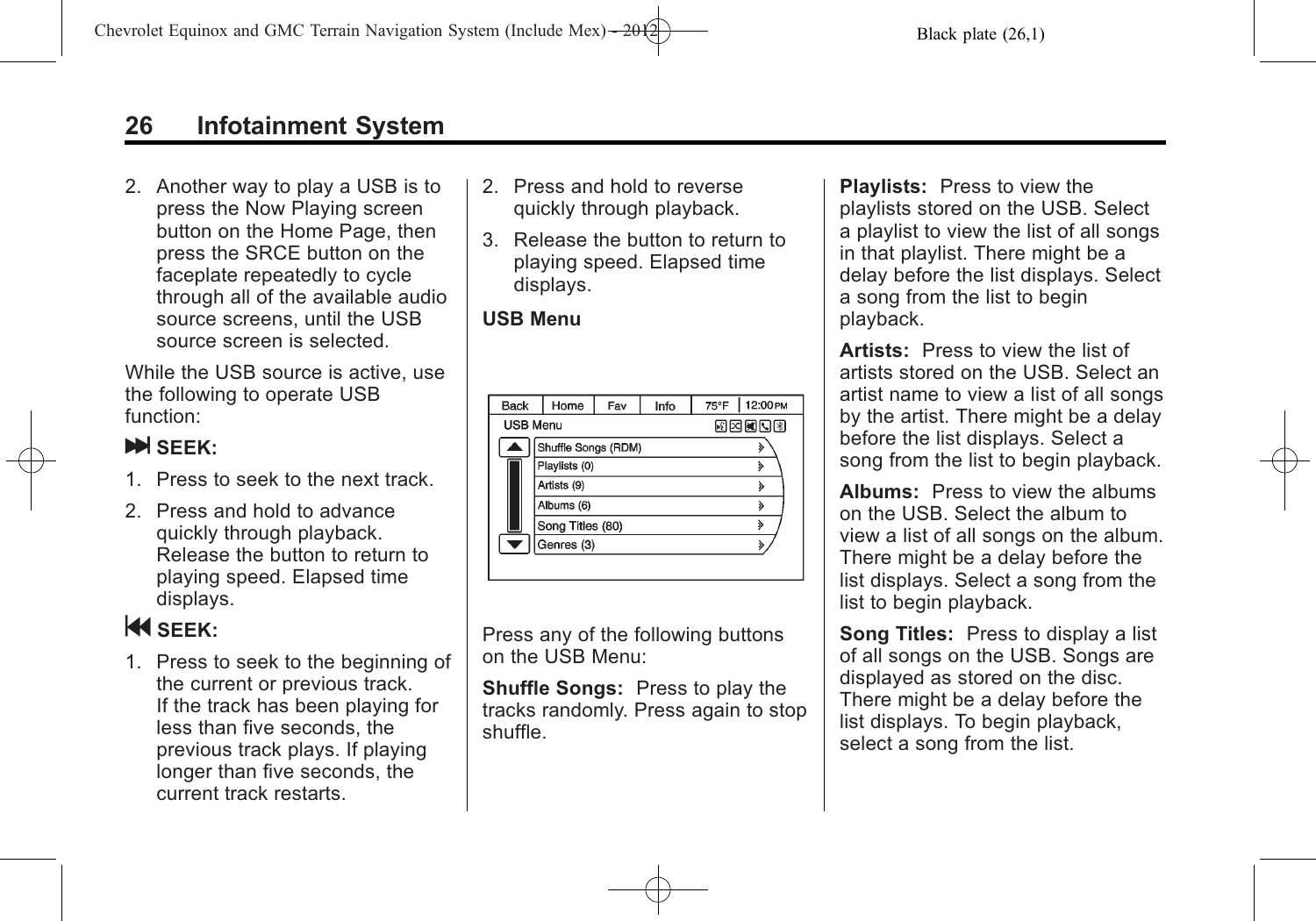**Genres:** Press to view the genres on the USB. Select a genre to view a list of all songs of that genre. Select a song from the list to begin playback.

**Folders:** Press to open a folder list to access the files within the folder structure.

#### **File System and Naming**

The song titles, artists, albums, and genres are taken from the file's ID3 tag and are only displayed if present in the tag. If a song title is not present in the ID3 tag, the radio displays the file name as the track name.

## **Playing from an iPod®**

- . iPod nano (1st, 2nd, 3rd, and 4th generation)
- . iPod with video (5.0 and 5.5 generation). Video is not shown; only audio is supported.
- . iPod classic (6th generation)
- . iPod touch (1st and 2nd generation)

There may be problems with operation and function in the following situations:

- . When connecting an iPod on which a more recent version of the firmware is installed than is supported by the infotainment system.
- . When connecting an iPod on which firmware from other providers is installed.

To connect and control an iPod, connect one end of the standard iPod USB cable to the iPod's dock connector. Connect the other end to the USB port in the center console.



iPod music information displays on the radio's display and begins playing through the vehicle's audio system.

The iPod battery recharges automatically while the vehicle is on. When the vehicle is off while an iPod is connected using the iPod USB cable, the iPod battery stops charging and the iPod automatically turns off.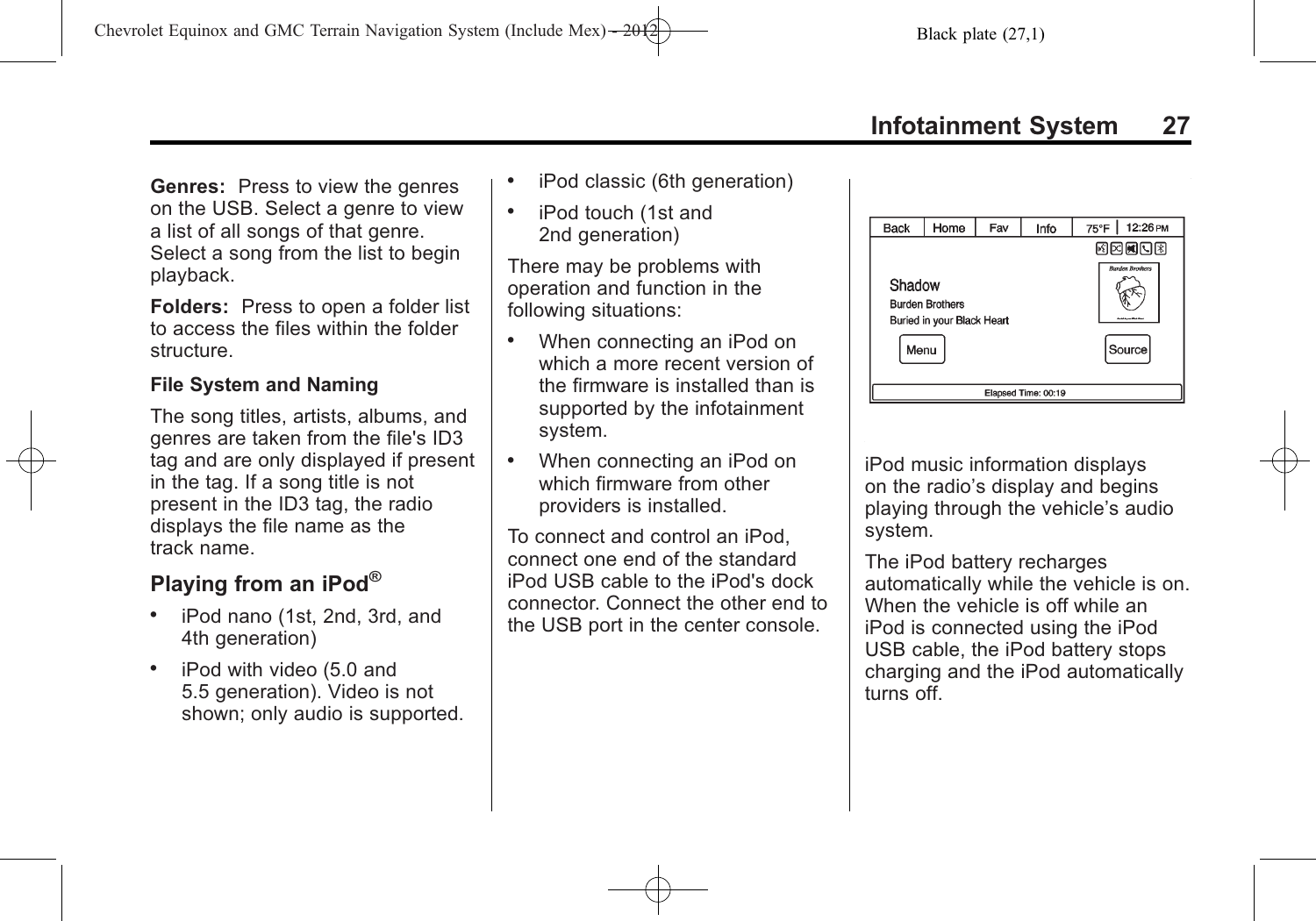If the iPod is an unsupported model, it can still be listened to in the vehicle by connecting to the auxiliary input jack using a standard 3.5 mm (1/8 in) stereo cable.

#### **iPod Menu**

| <b>Back</b> | Home                | Fav | Info | 75°F  | 12:00 PM |
|-------------|---------------------|-----|------|-------|----------|
| iPod Menu   |                     |     |      | 网络阿门图 |          |
|             | Shuffle Songs (RDM) |     |      |       | »        |
|             | Playlists (0)       |     |      |       | ১        |
|             | Artists (9)         |     |      |       | ঌ        |
|             | Albums (6)          |     |      |       | ১        |
|             | Song Titles (80)    |     |      |       | ঌ        |
|             | Genres (3)          |     |      |       |          |
|             |                     |     |      |       |          |

Press any of the following buttons on the iPod Menu:

**Shuffle Songs:** Press to play the tracks randomly. Press again to stop shuffle.

### **Playlists:**

- 1. Press to view the playlists stored on the iPod.
- 2. Select a playlist name to view a list of all songs in the playlist.
- 3. Select the desired song from the list to begin playback.

#### **Artists:**

- 1. Press to view the artists stored on the iPod.
- 2. Select an artist name to view a list of all songs by the artist.
- 3. Select the desired song from the list to begin playback.

### **Albums:**

- 1. Press to view the albums stored on the iPod.
- 2. Select an album name to view a list of all songs on the album.
- 3. Select the desired song from the list to begin playback.

### **Song Titles:**

- 1. Press to view a list of all songs stored on the iPod.
- 2. Select the desired song from the list to begin playback.

### **Genres:**

- 1. Press to view the genres stored on the iPod.
- 2. Select a genre name to view a list of all songs of that genre.
- 3. Select the desired song from the list to begin playback.

### **Podcasts:**

- 1. Press to view the podcasts stored on the iPod.
- 2. Select a podcast name to play the desired podcast.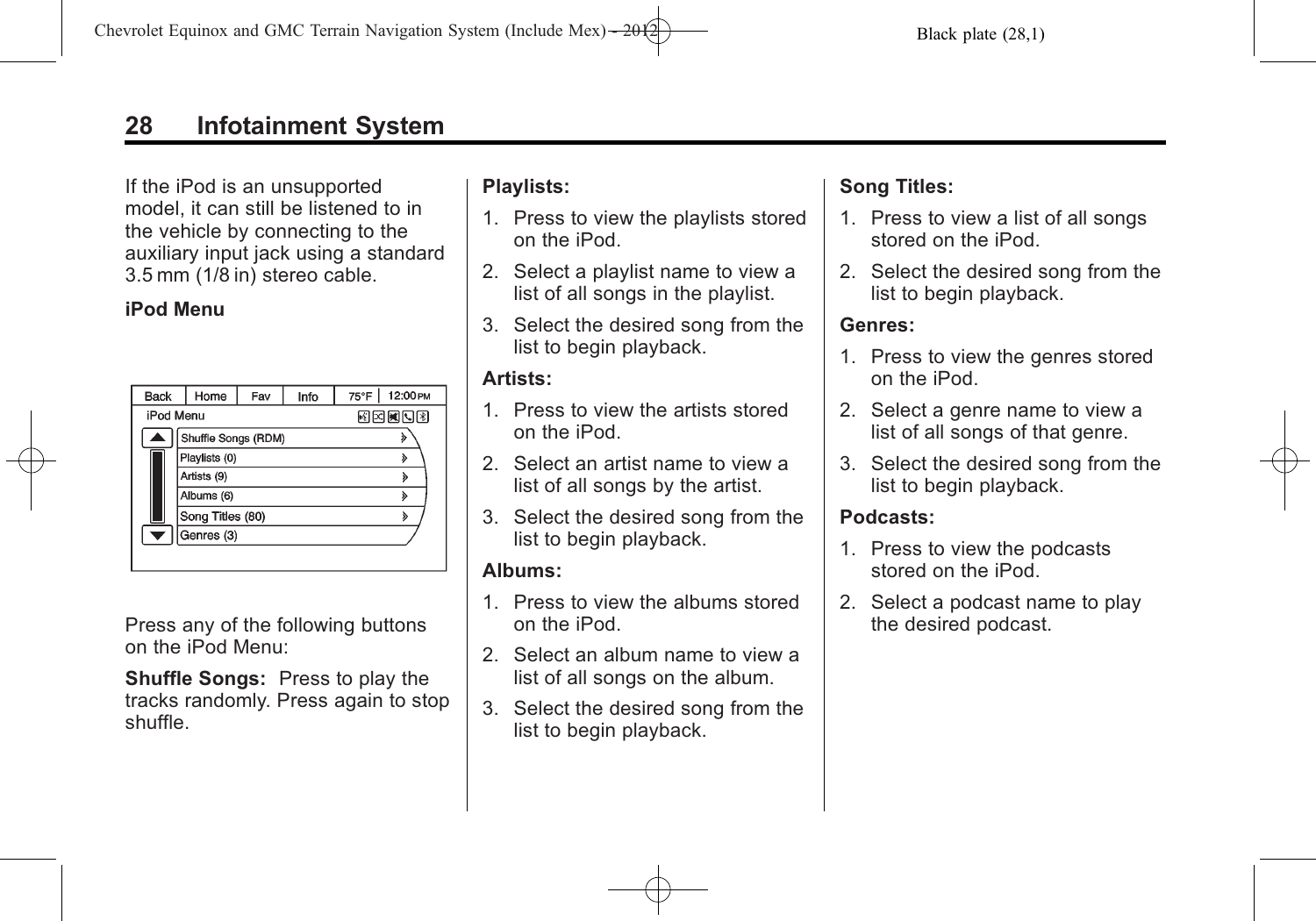### <span id="page-28-0"></span>**Composers:**

- 1. Press to view the composers stored on the iPod.
- 2. Select a composer name to view a list of all songs by that composer.
- 3. Select the desired song from the list to begin playback.

### **Audio Books:**

- 1. Press to view the audio books stored on the iPod.
- 2. Select an audio book name to view a list of all audio books.
- 3. Select the desired audio book from the list to begin playback.

# **Playing from an iPhone®**

This feature supports the following iPhone model:

. iPhone (3G – 3GS)

To use the iPhone, follow the same instructions as stated earlier for using an iPod.

# **Navigation**

# **Using the Navigation System**

Use the NAV button on the faceplate or Home Page to access the navigation map.



Press the NAV button again to change between alternative views of the normal split and full map views.

The Menu screen button located at the bottom right side of the display accesses the Navigation Menu.

The touch-sensitive buttons available are:

| Back            |    | Home             | Fav                           | 10:05 AM<br>75°F |       |
|-----------------|----|------------------|-------------------------------|------------------|-------|
| Navigation Menu |    |                  |                               |                  | 网网间间图 |
|                 |    |                  | <b>Heading Indicator</b>      |                  |       |
|                 | 走  | <b>Map Modes</b> |                               | ঌ                |       |
|                 | ထေ | Traffic          |                               | ঌ                |       |
|                 |    | POIs Nearby      |                               | »                |       |
|                 |    | Show POIs on Map | ঌ                             |                  |       |
|                 |    |                  | Switch Route Time/Destination |                  |       |
|                 |    |                  |                               |                  |       |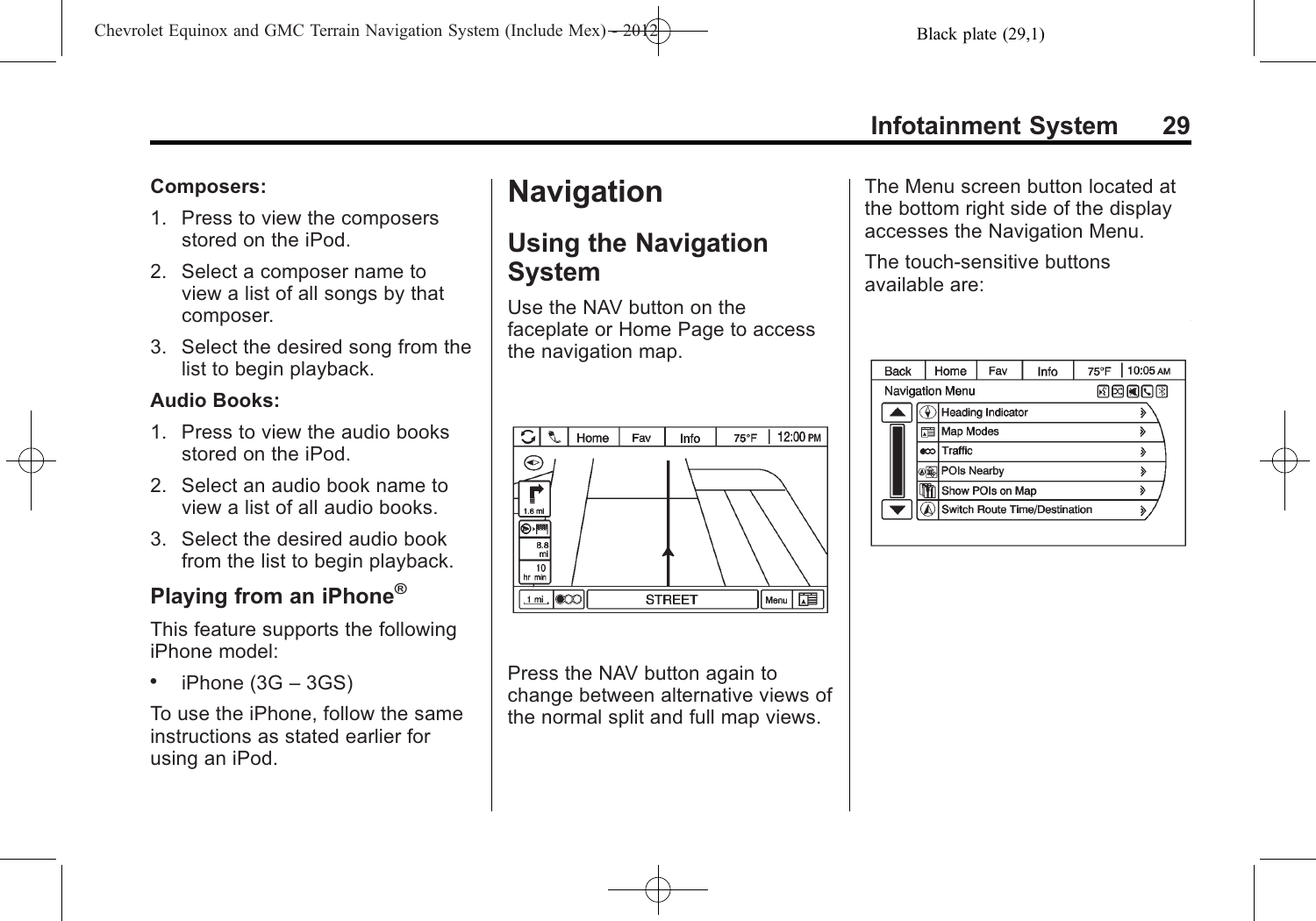#### **Heading Indicator**

| <b>Back</b> | Home                     | Fav | Info | 12:00 PM<br>75°F |  |  |
|-------------|--------------------------|-----|------|------------------|--|--|
|             | <b>Heading Indicator</b> |     |      | 网网阿贝图            |  |  |
|             | O 2D North Up            |     |      |                  |  |  |
|             | 2D Heading Up            |     |      |                  |  |  |
|             | 3D Heading Up            |     |      |                  |  |  |
|             |                          |     |      |                  |  |  |
|             |                          |     |      |                  |  |  |
|             |                          |     |      |                  |  |  |
|             |                          |     |      |                  |  |  |

Press Heading Indicator to display the Map View. There are three indicator settings:

- . 2D North Up Displays North at the top of the map screen regardless of the direction the vehicle is traveling.
- . 2D Heading Up Displays the direction the vehicle is traveling. The shaded triangle icon points North.

. 3D Heading Up — Displays the same as 2D Heading Up, but the map is in 3D.

#### **Map Modes**



Press to change the view of the maps while using the navigation function. The system offers a variety of full and split views. Some views are only selectable when route guidance is active.



An alternative method to change the view of the maps would be to press the map mode icon.

#### **Traffic**

| <b>Back</b>         | Home                      | Fav   | Info | 12:26 PM<br>75°F |  |
|---------------------|---------------------------|-------|------|------------------|--|
| <b>Traffic Menu</b> |                           | 國國國國國 |      |                  |  |
|                     | <b>All Traffic Events</b> |       |      |                  |  |
|                     | Traffic Events on Route   |       |      |                  |  |
|                     | <b>Traffic Settings</b>   |       | ১    |                  |  |
|                     |                           |       |      |                  |  |
|                     |                           |       |      |                  |  |
|                     |                           |       |      |                  |  |
|                     |                           |       |      |                  |  |

Press Traffic to display the Traffic Menu. Press the desired option.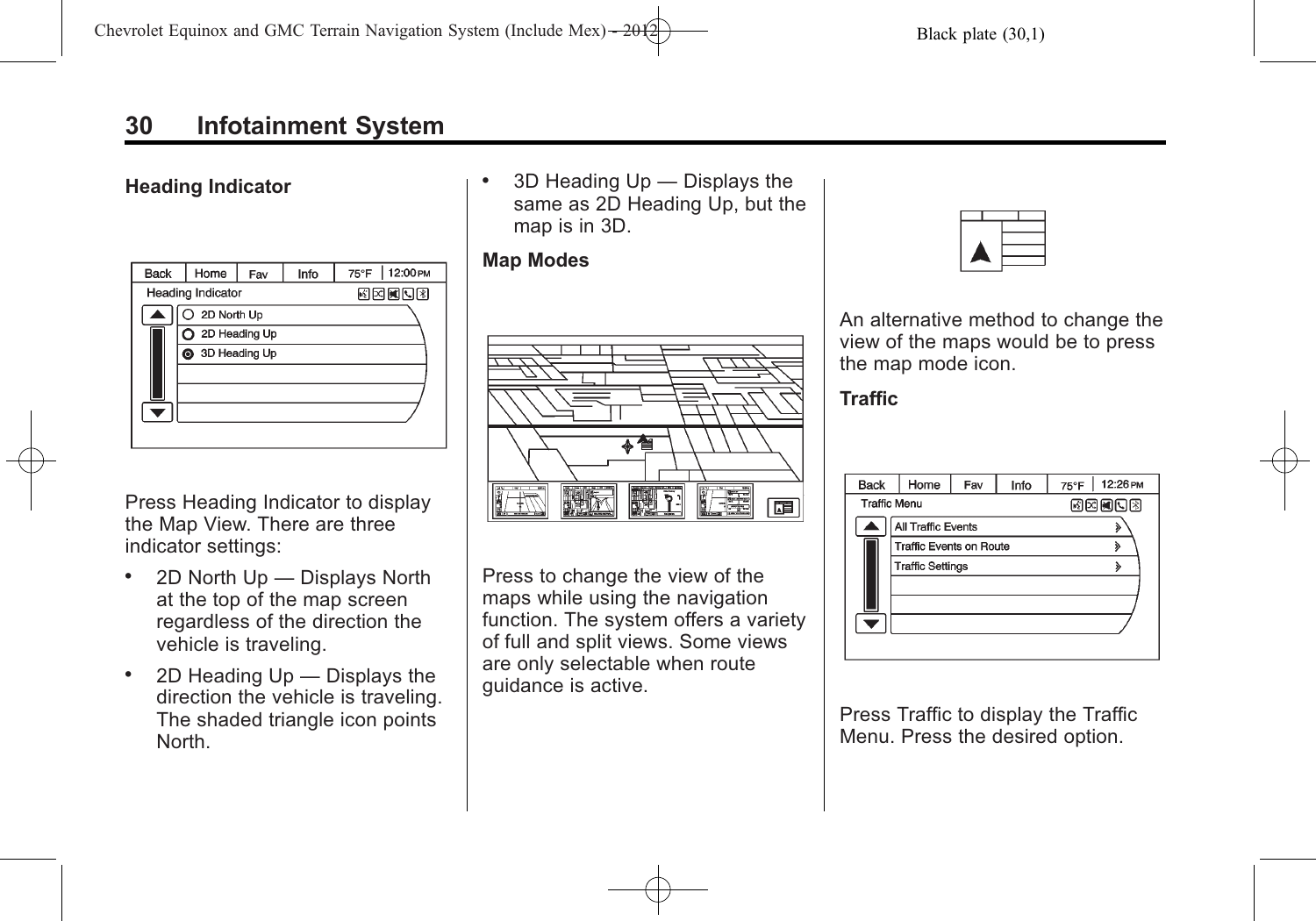Options available are:

- . All Traffic Events Press to view all reported traffic events while on or off a planned route.
- . Traffic Events on Route Press to view traffic events while on a planned route.
- . Traffic Settings Press to customize traffic options. This feature can also be accessed by pressing the traffic light screen button displayed at the left lower side of the map screen. See *[Configure Menu on page 46](#page-45-0)* in this section.

### **POIs Nearby**

| <b>Back</b> | Home                  | Fav | Info | 75°F   10:12 AM |
|-------------|-----------------------|-----|------|-----------------|
| POIs Nearby |                       |     |      | 网网间间图           |
|             | POI <sub>1</sub>      |     |      | 36 yd           |
|             | POI <sub>2</sub>      |     |      | 36 yd           |
|             | POI <sub>3</sub><br>M |     |      | 45 yd           |
|             | POI <sub>4</sub><br>M |     |      | 45 yd           |
|             | POI <sub>5</sub>      |     |      | 91 yd           |
|             | POI <sub>6</sub>      |     |      | 91 yd           |
|             |                       |     |      |                 |

Press to display a search list of nearby POIs. Select the desired POI.

#### **Show POIs on Map**

| <b>Back</b>              | Home                  | Fav | 12:00 PM<br>75°F |       |  |  |  |
|--------------------------|-----------------------|-----|------------------|-------|--|--|--|
|                          | Show POIs on Map      |     |                  | 网络阿因图 |  |  |  |
|                          | Show All POIs         |     |                  |       |  |  |  |
|                          | O Hide all POIs       |     |                  |       |  |  |  |
|                          | <b>O</b> User defined |     |                  |       |  |  |  |
|                          | Restaurant            |     |                  |       |  |  |  |
|                          | Hotel                 |     |                  |       |  |  |  |
| $\overline{\phantom{a}}$ | <b>⊠</b> Shopping     |     |                  |       |  |  |  |
|                          |                       |     |                  |       |  |  |  |

Press to customize which major POI categories are displayed on the map.

#### **Switch Route Time/Destination**

Press to customize the Arrival/ Travel time and Waypoint/ Destination information displayed in the main map screen.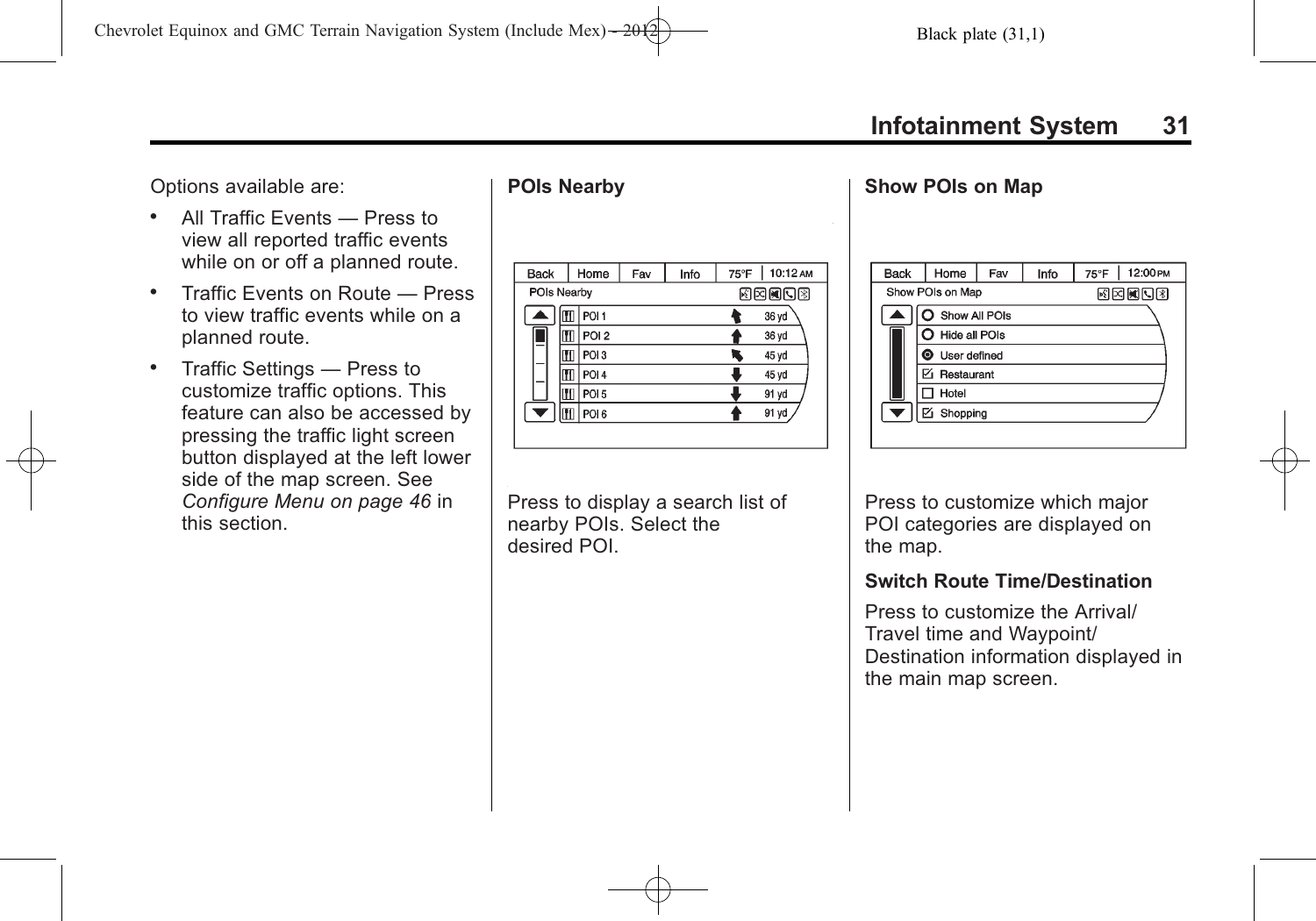#### **Current Position Information**

Press to display a split screen showing detailed information about the vehicle position. This feature can also be accessed by pressing the vehicle information tab located on the lower center of the display.

#### **Destination Information**

Press to display a split map screen showing the next waypoint/ destination.

### **Map Adjustments**

The system lets you adjust the scale of view on the map. Also, as you drive, the map scrolls automatically based on the direction of travel.

### **Map Scales**



There are two methods to change the map scale:

- . Turn the MENU/SEL knob clockwise or counterclockwise to zoom out or in.
- Press the Map Scale button on the left bottom corner of the map screen to change the zoom level.

The map scale bar times out if the zoom level is not changed within a few seconds.

The scale can be configured for metric or English units. To change from metric to English, see "Driver Information Center (DIC)" in the Index of the owner manual for more information.

### **Scroll Features**



- . To scroll within the map, touch anywhere on the map screen and the scroll symbol displays.
- . Tap the map to center at that location on the screen.
- . Press and hold the screen in any direction outside the scroll symbol to scroll the map in that direction.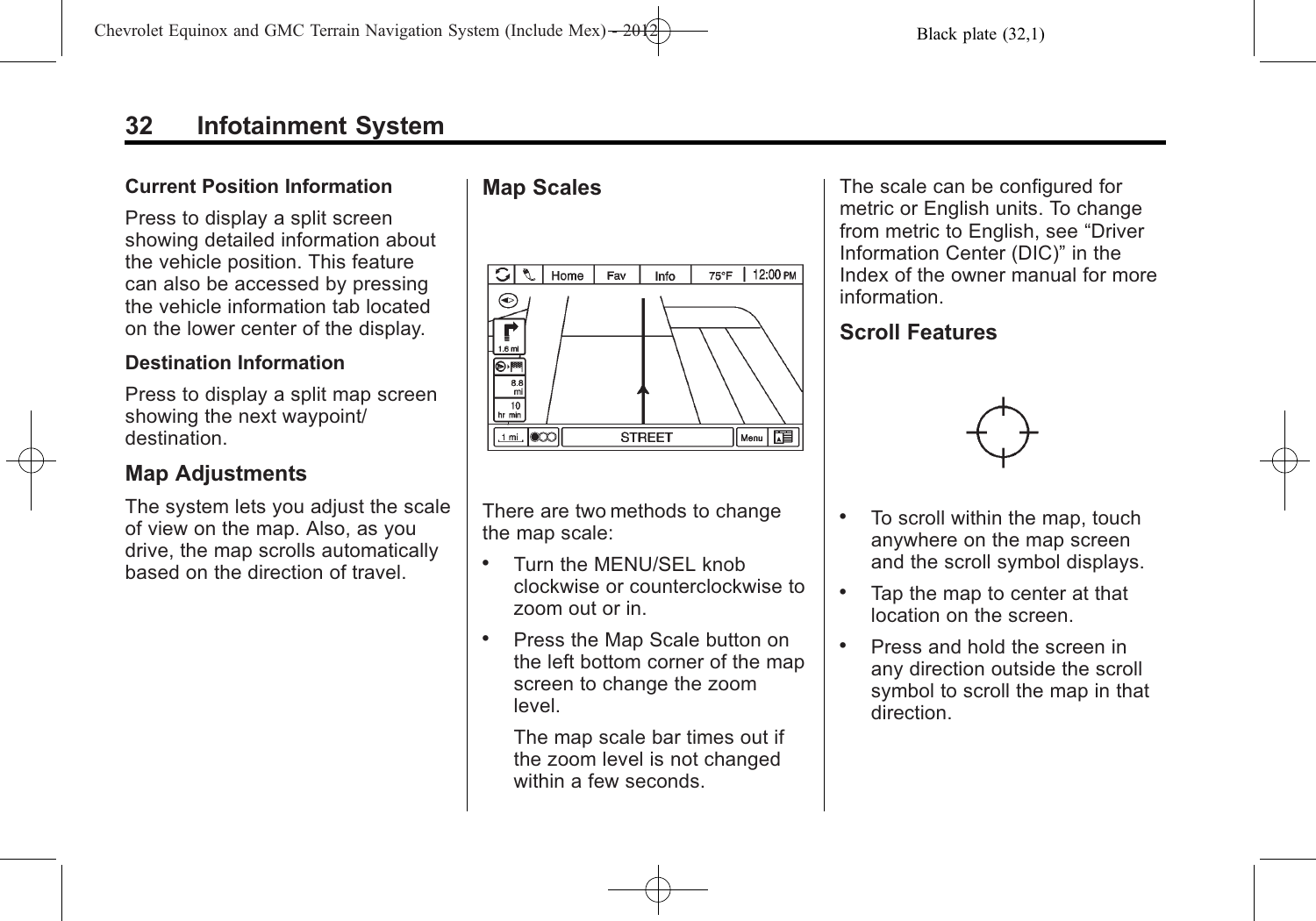- <span id="page-32-0"></span>. Scroll speed increases when touching closer to the edge of the screen.
- . Press NAV on the faceplate to exit map scrolling and return to the current vehicle location on the map.



Press the cycling arrows located at the top of the map screen to toggle from the normal top bar (Home, FAV, and Info) to the audio information bar.



## **Maps**

This section includes basic information that you need to know about the map database.

The maps are stored on a Secured Digital (SD) card that is used in the navigation system.

### **Detailed Areas**

Road network attributes are contained in the map database for detailed areas. Attributes include information such as street names, street addresses, and turn restrictions. A detailed area includes all major highways, service roads, and residential roads. The detailed areas include points of interest (POIs) such as restaurants, airports, banks, hospitals, police stations, gas stations, tourist attractions, and historical monuments. The map database may not include data for newly constructed areas or map database corrections that are completed after the production of the compact flash drive. The navigation system provides full route guidance in the detailed map areas.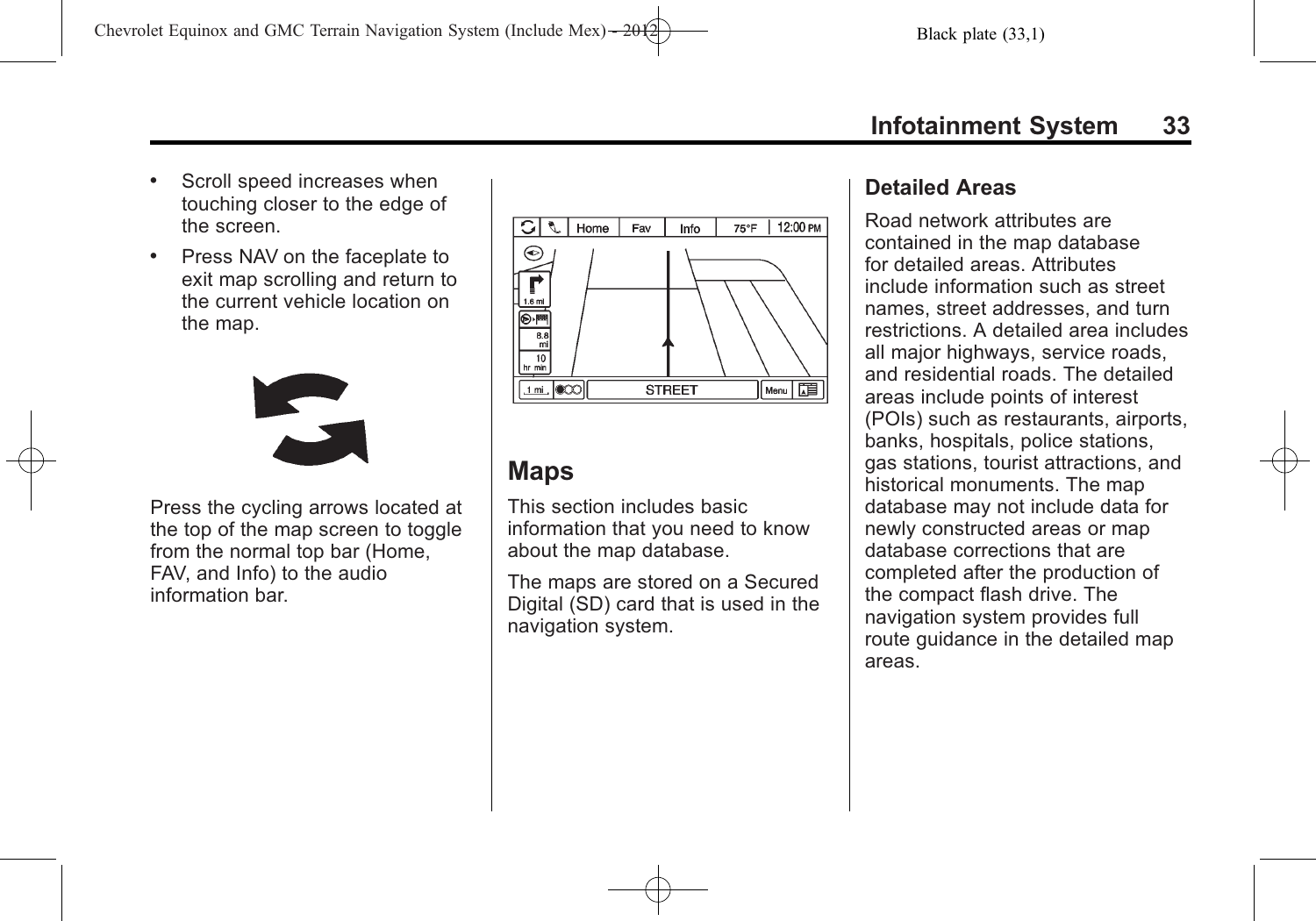# <span id="page-33-0"></span>**Navigation Symbols**

Following are the most common symbols that appear on a map screen.



The vehicle symbol indicates the current position and heading direction of the vehicle on the map.



The destination symbol marks the final destination after a route has been planned.



The waypoint symbol marks one or more set waypoints.

A waypoint is a stopover destination point added to the planned route.

The estimated time and distance to the destination are displayed. If waypoints have been added to



the current route, each waypoint destination displays estimated time and distance.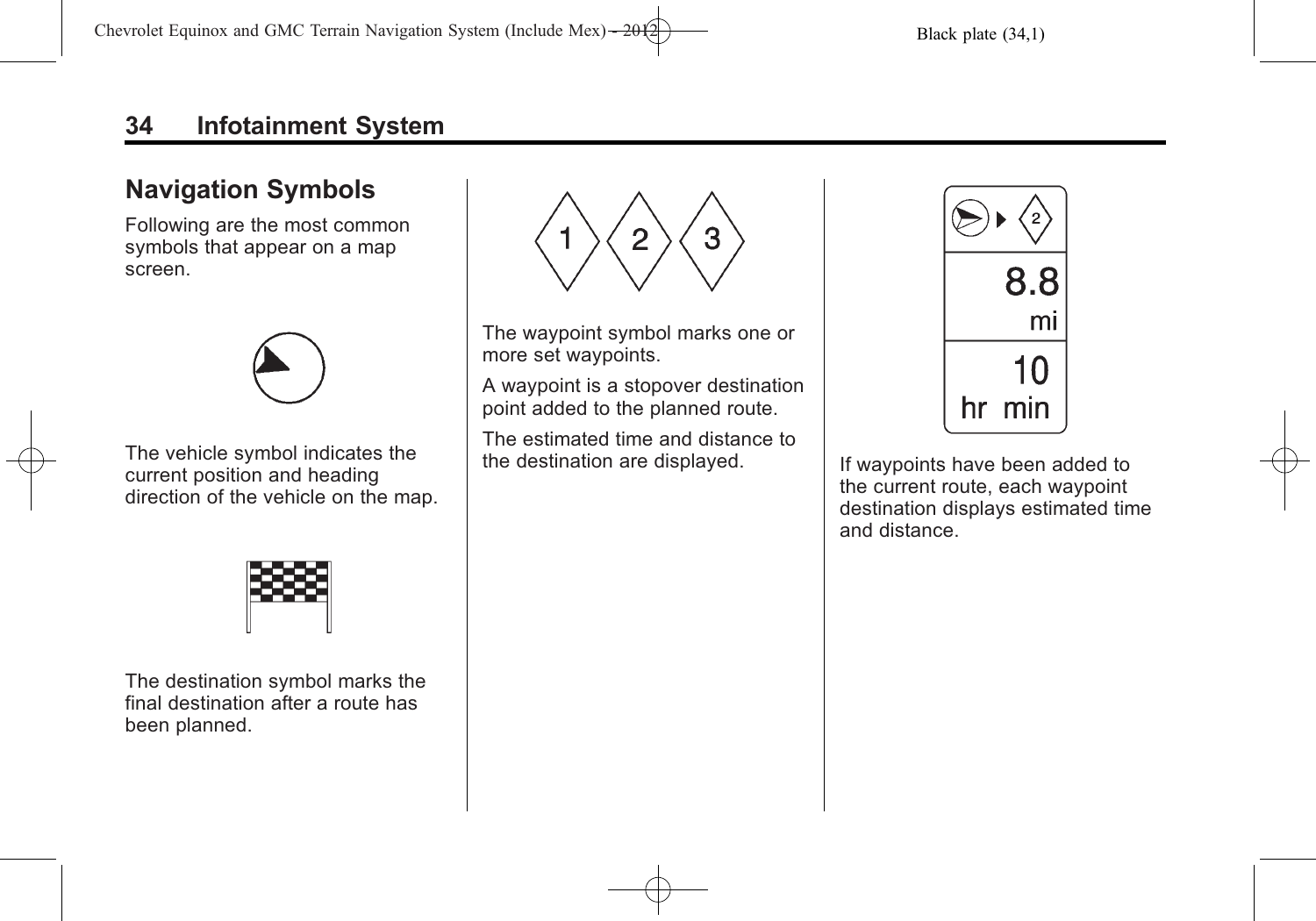

This symbol indicates that the map view is North up: North up displays North at the top of the map screen regardless of the direction the vehicle is traveling. Select this screen symbol to change the view to Heading up or 3D.

Heading up view displays the direction the vehicle is traveling at the top of the map screen. The shaded triangle indicates North.

Press this screen symbol to change to 3D mode.

The 3D symbol is the same as the Heading up symbol, but the map is in 3D.



This symbol indicates that the map view is Heading up.

The No GPS symbol appears when there is no Global Positioning System (GPS) satellite signal.

This symbol located at the bottom of a map screen brings up the map modes pop-up screen.

## **Driving on a Route**

### **Urgent Maneuver Alert**

The system will give an indication that the next maneuver is close.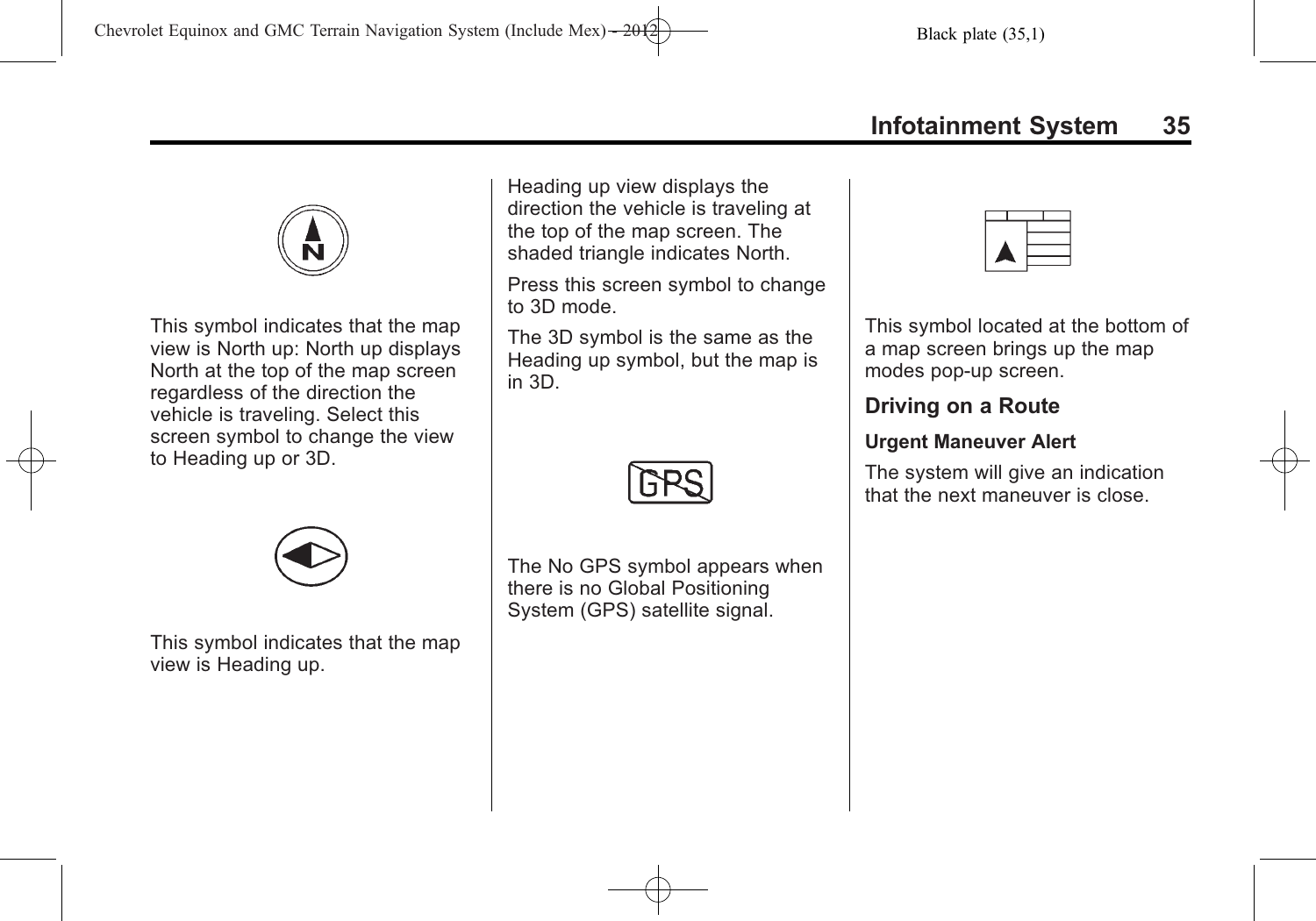<span id="page-35-0"></span>

**Driving on a Highway**



### **Driving on a Residential Road**

# **Destination**



If route guidance is not active, press the Destination Entry screen button on the Home Page or the DEST button on the faceplate to access the Destination screen. Several options can be selected to plan a route by entering destinations. Some destination entry items such as Previous Destinations, Address Book, and My Home may be grayed out if no destination was previously entered or saved.

#### **Alpha-Numeric Keyboard**

Letters of the alphabet, symbols, punctuation, and numbers, when available, display on the navigation screen as alpha/numeric keyboards. The alpha keyboard displays when data needs to be entered.

**QWERTY or ABCDEF:** Press to toggle between QWERTY or ABCDEF keyboard character layouts.

**Symbols:** Use to select symbols.

**Space:** Use to enter a space between characters or the words of a name.

**Delete:** Press to delete an incorrect character that has been selected.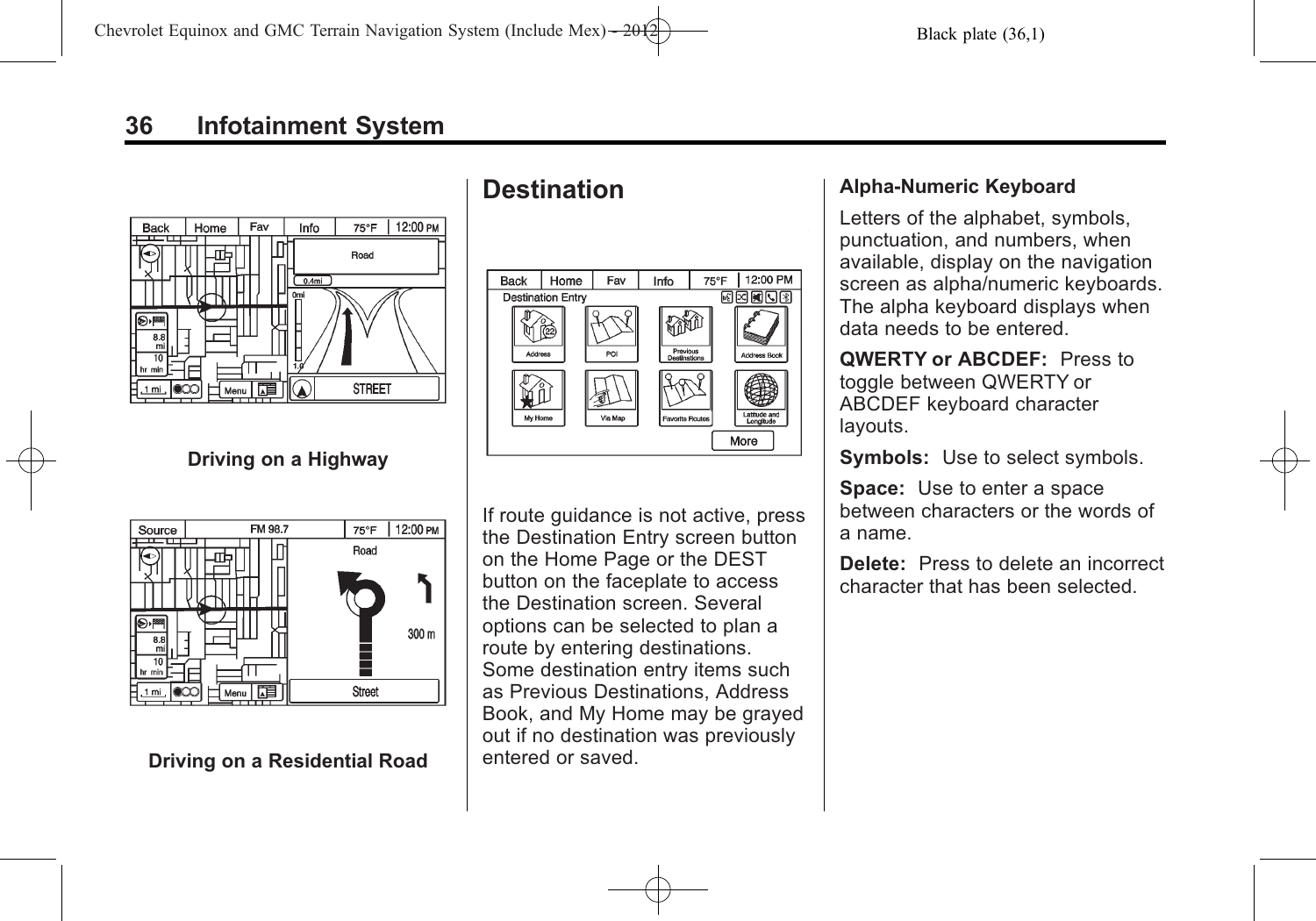#### **Address Entry**



Press the Address screen button to display the Enter Address screen. Set a route by entering the state name, city name, street name, house number, and intersection.

If no state or province has been entered previously, the city and state fields are not available. Press the screen button located at the right of the city name to select a state or province.

If the state or province was previously set and is displayed, press the screen button at the right of the city name to change the selected state or province.

To make name selection easier, the system highlights only characters that are available after the previously entered one.

| <b>Back</b>   | Home                          | Fav | Info | 75°F   12:29 PM |  |  |  |  |
|---------------|-------------------------------|-----|------|-----------------|--|--|--|--|
|               | 网内阿阿图<br><b>Enter Address</b> |     |      |                 |  |  |  |  |
|               | City:                         |     |      | MI              |  |  |  |  |
| Street:       |                               |     |      |                 |  |  |  |  |
| House No.:    |                               |     |      |                 |  |  |  |  |
| Intersection: |                               |     |      |                 |  |  |  |  |
|               |                               |     |      | Done            |  |  |  |  |

**State:** Select a state name.

**City:** Enter a city name.

**Street:** Enter a street name.

**House No.:** Enter a valid address number.

**Intersection:** Enter a street name that intersects with the selected street.

Entering the city name first:

- 1. Enter the city name.
- 2. Enter the street name. Use the Delete screen button to delete an incorrectly entered character.

A list displays if six or fewer names are available. If there are more than six, there is a match counter with a number of available streets. Press the List screen button to view the list and select the street.

- 3. Enter the house number.
- 4. Press the Done screen button at any time and the system tries to resolve a destination based on the entered information, then displays it on the Destination Confirmation screen.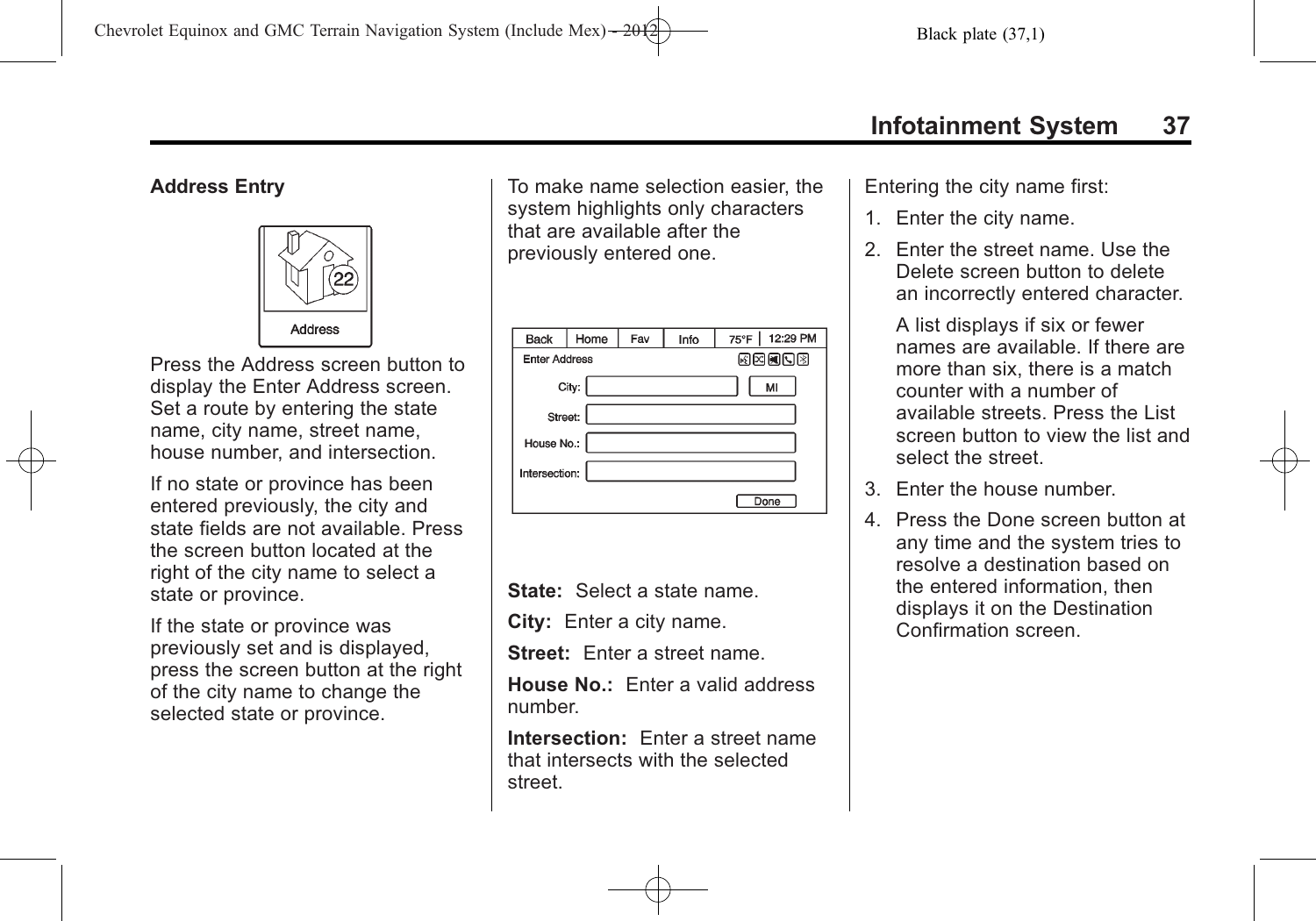| <b>Back</b>    | Home                            | Fav | Info                       | 75°F       | 9:26 PM |
|----------------|---------------------------------|-----|----------------------------|------------|---------|
|                | <b>Destination Confirmation</b> |     |                            |            | 网络阿门图   |
| Start Guidance |                                 |     | ₽                          |            |         |
| Show on Map    |                                 |     |                            | Restaurant |         |
| Route Options  |                                 | ১   | <b>1 MAIN STREET</b>       |            |         |
| Call           |                                 |     | ANY CITY<br>(555) 123-4567 |            |         |
| Save as Home   |                                 |     |                            |            |         |
| Save           |                                 |     |                            |            |         |
|                |                                 |     |                            |            | 32 mi   |

5. Press the Start Guidance screen button and the route calculates.

Entering the street name first:

1. Make sure the state has been entered before selecting the street name field. Enter the street name. Do not enter directional information or street type. Use the Delete screen button to delete an incorrect character.

A list displays if six or fewer names are available. If there are more than six, press the List screen button to view the list and select the street.

- 2. Select the city from the list or enter the city name.
- 3. Enter the house number.
- 4. Press the Done screen button.
- 5. Press the Start Guidance screen button and the route calculates.

### **Points of Interest (POI)**



Press the POI screen button located on the Destination Entry page. Several options can be selected to plan a route.

The POI entry list allows selection of a destination.

#### Entering by POI name:

1. Select the State.



2. Select Search by Name.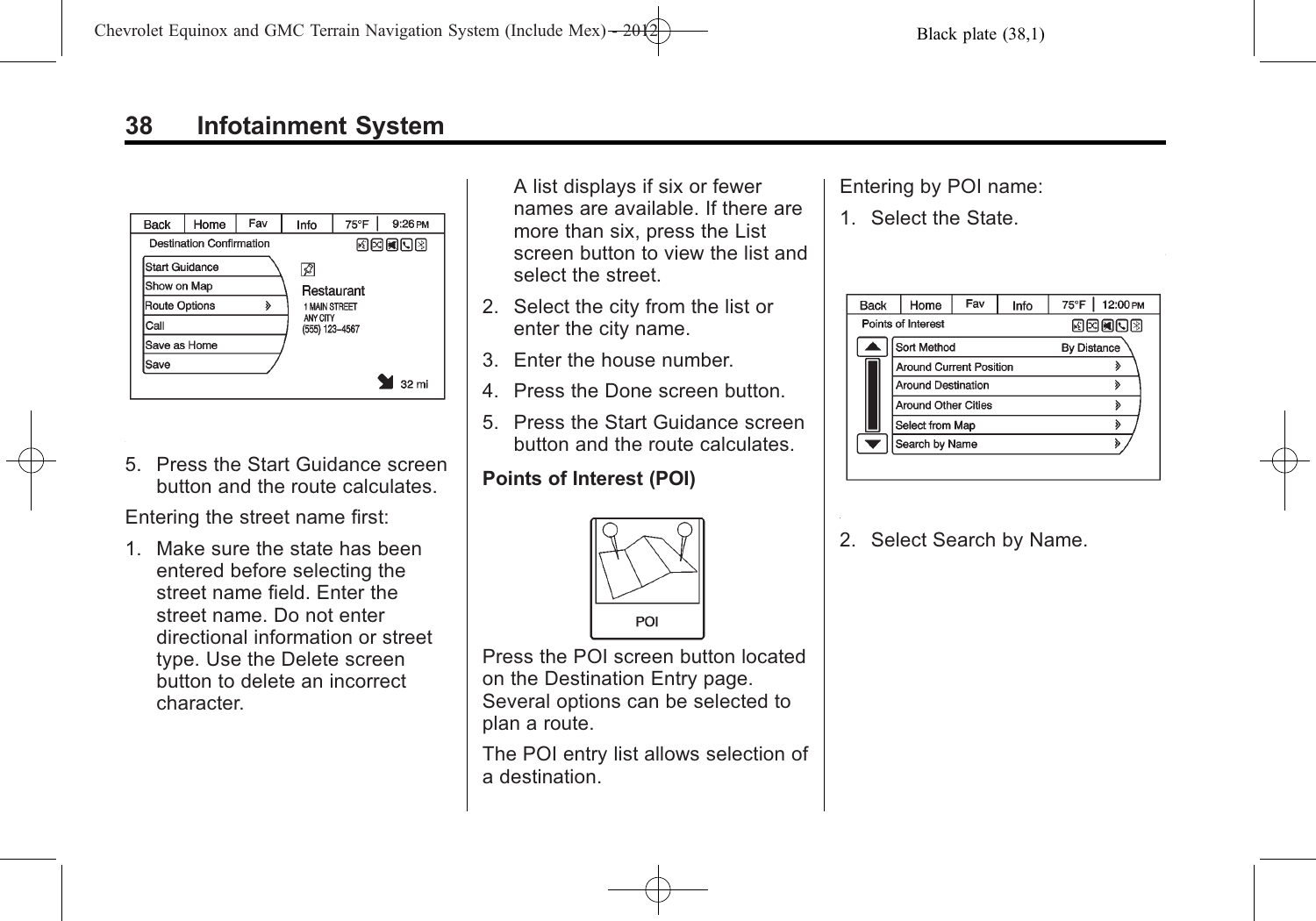



- 3. Enter the POI name.
- 4. Select a few of the characters or spell the name in full, by pressing on the alpha keyboard.
- 5. Press the List screen button, or if the list has six or fewer items, a list of POIs will immediately display.
- 6. Press on the desired POI.

7. Press the Start Guidance screen button and the route calculates.

#### **Previous Destinations**



Select a destination from the Previous Destination List. Up to 15 points that have been previously entered can be recalled. If the list is full, the oldest destinations are automatically deleted once the newest destinations are added.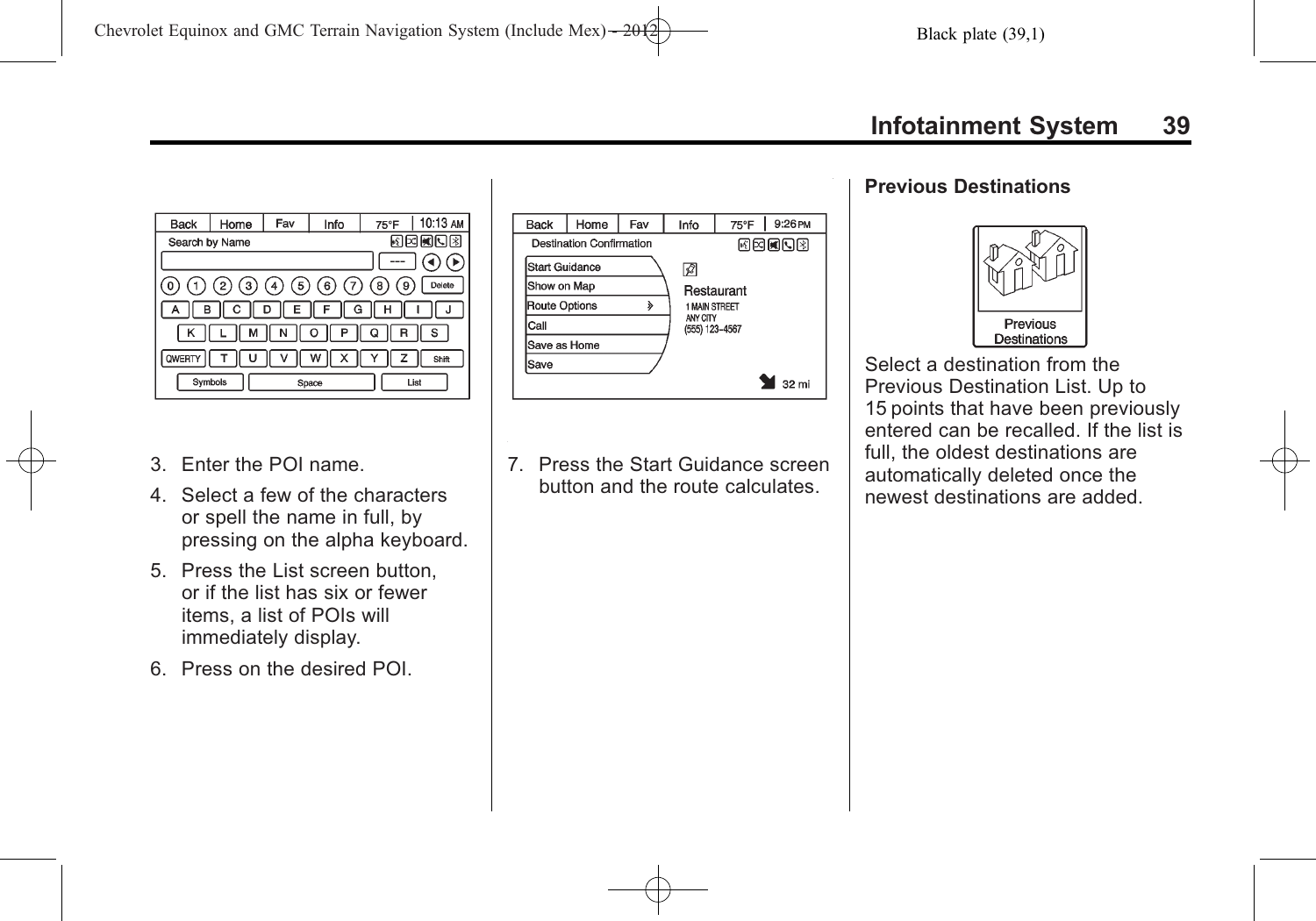### **Address Book**



If no destination is saved to the address book, save a destination by doing the following:

- 1. Press Destination on the Home Page or the DEST faceplate button.
- 2. Enter an address using any of the destination methods (Address, POI, etc.).
- 3. On the Destination Confirmation screen, select Save.
- 4. The system displays the options Name, Number, Icon, and Done. Press Done to save the destination.

5. To customize the address book entry, select Name, Number, or Icon.

If a destination is already saved to the address book, press Destination on the Home Page or the DEST faceplate button to display the Address Book screen button.

Choose a destination by selecting an address that has been stored in the address book.

- 1. Press the Address Book screen button. A list displays the address book entries.
- 2. Select the destination from the list.
- 3. Press the Start Guidance screen button and the route calculates.

To edit Address Book entries:

- 1. Select an item from the address book.
- 2. On the Destination Confirmation screen select Edit.
- 3. The system displays the options Name, Number, Icon, and Delete. Press Delete to delete the destination from the address book.
- 4. To customize the address book entry, select Name, Number, or Icon.

## **Latitude/Longitude Coordinates**



Choose a destination based on latitudinal and longitudinal coordinates.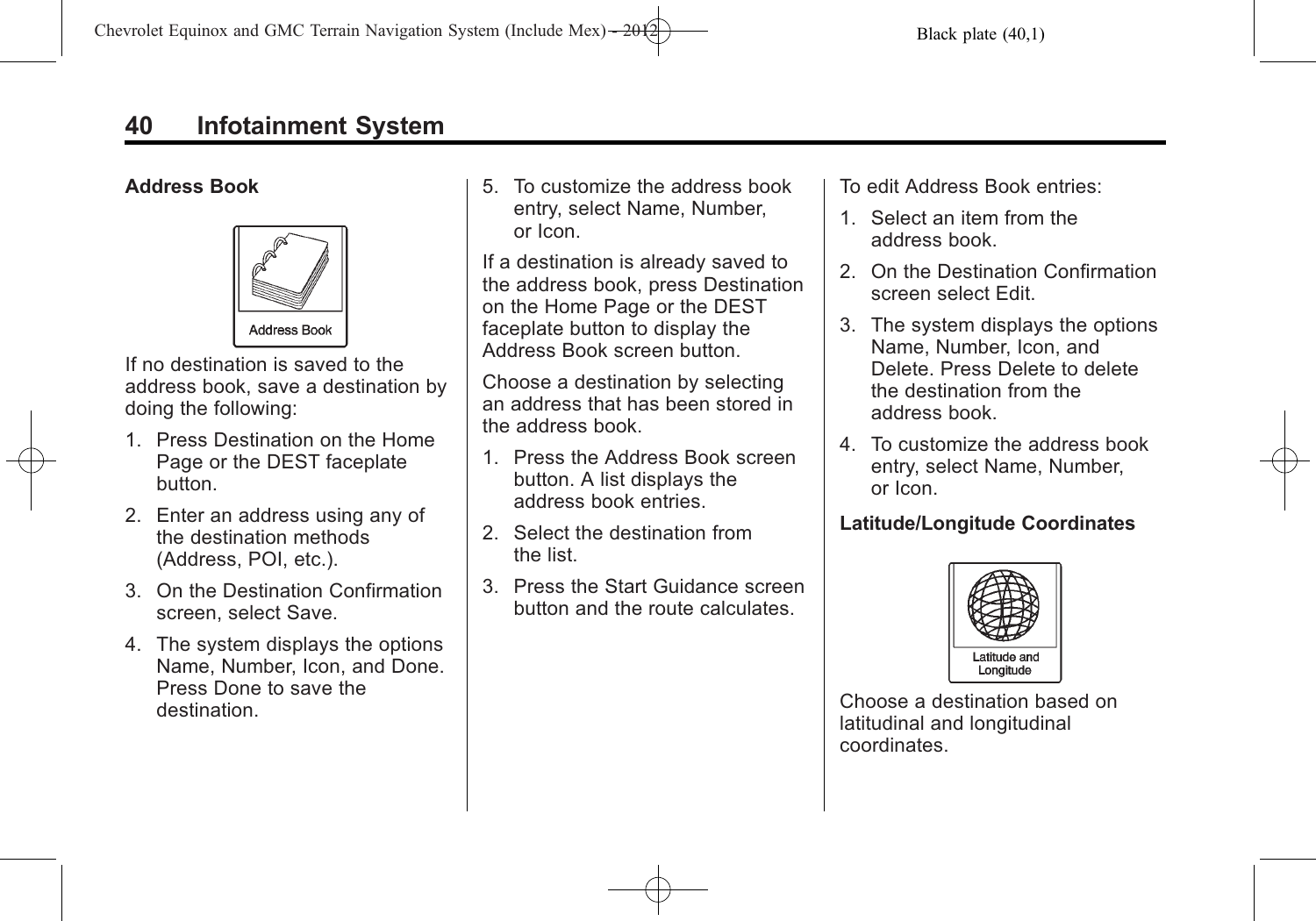| <b>Back</b>                                         | Home                           | Fav   | Info | 75°F | 10:14 AM |  |
|-----------------------------------------------------|--------------------------------|-------|------|------|----------|--|
|                                                     | Enter Destination via Lat/Long | 网网国国图 |      |      |          |  |
| Latitude: N 42° 27' 36"<br>Longitude: W 82° 53' 40" |                                |       |      |      |          |  |
| Done                                                |                                |       |      |      |          |  |

To enter the location as coordinates, latitude and longitude:

- 1. Press Destination on the Home Page screen button. Press the Latitude and Longitude screen button to display the screen above.
- 2. Enter the Latitude and Longitude coordinates for the destination in degrees, minutes, and seconds.
- 3. Press the Done screen button if the information is correct.
- 4. Press the Start Guidance screen button. The route calculates.

### **Favorite Routes**



Adding a Favorite Route:

- 1. Press the Destination on the Home Page or the DEST faceplate button to display the Favorite Routes screen button.
- 2. Press the Favorite Routes screen to display Add Favorite Route.
- 3. Select Add Favorite Route and enter a favorite route name.
- 4. Press OK and the display returns to the favorite routes list.
- 5. Select the favorite route and add a waypoint using any of the destination methods, such as address entry, POI entry, etc.

Selecting a Favorite Route:

- 1. Press Destination on the Home Page or the DEST faceplate button to display the Favorite Routes screen button.
- 2. Press the Favorite Routes screen button to display a list of available favorite routes.
- 3. Scroll and select a favorite route.
- 4. Press the Start Guidance screen button. The route calculates.

To delete a favorite route:

- 1. Press Destination on the Home Page or the DEST button on the faceplate to display the Favorite Routes screen button. Press this button to display the list of available favorite routes.
- 2. Scroll and select the route to be deleted.
- 3. Press Edit.
- 4. Press Delete Favorite Route.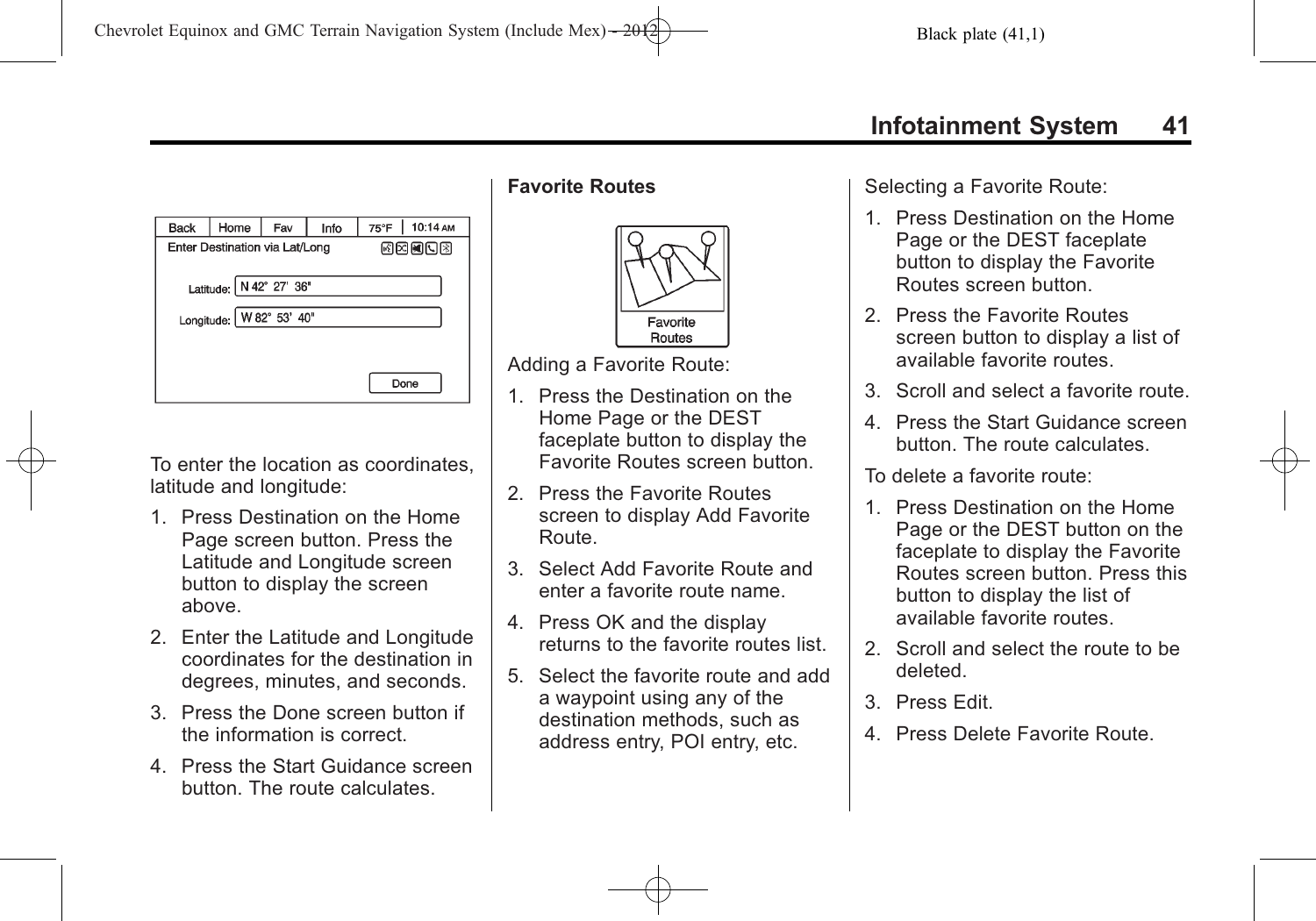# **42 Infotainment System**

To change the route name:

- 1. Press Destination on the Home Page or the DEST button on the faceplate to display the Favorite Routes screen button. Press this button to display the list of available favorite routes.
- 2. Press the Edit screen button.
- 3. Select Edit Name.
- 4. Using the keypad, enter the name.
- 5. Press the Done screen button. The new name will be in the Favorite Route Menu.

#### **My Home**



If no home destination is entered. save a destination by pressing Destination on the Home Page or the DEST button on the faceplate. Enter a destination using any of the destination entry methods (Address Entry, POI Entry, etc.). Select Save as Home from the Destination Confirmation screen.

If a destination is already saved as home, press Destination on the Home Page or the DEST button on the faceplate to display the My Home screen button. Press this button to start route guidance.

**Via Map**



. Press Destination on the Home Page or the DEST button on the faceplate to display the Via Map screen button. Press this button to display the map screen with a scroll symbol centered on the map.

- . Press the Zoom in/out button on the screen and press the map to locate the destination to select. Press and hold a finger on the map to activate fast scrolling.
- . Press the Go button on the bottom of the screen to display the Destination Confirmation screen.
- . Press the Start Guidance screen button. The route calculates.

#### **Destination Confirmation**

Multiple options are available on the Destination Confirmation screen. These are:

**Start Guidance:** Press to start a route calculation to the displayed destination.

**Show on Map:** Press to switch to the map view with the displayed destination centered on the map.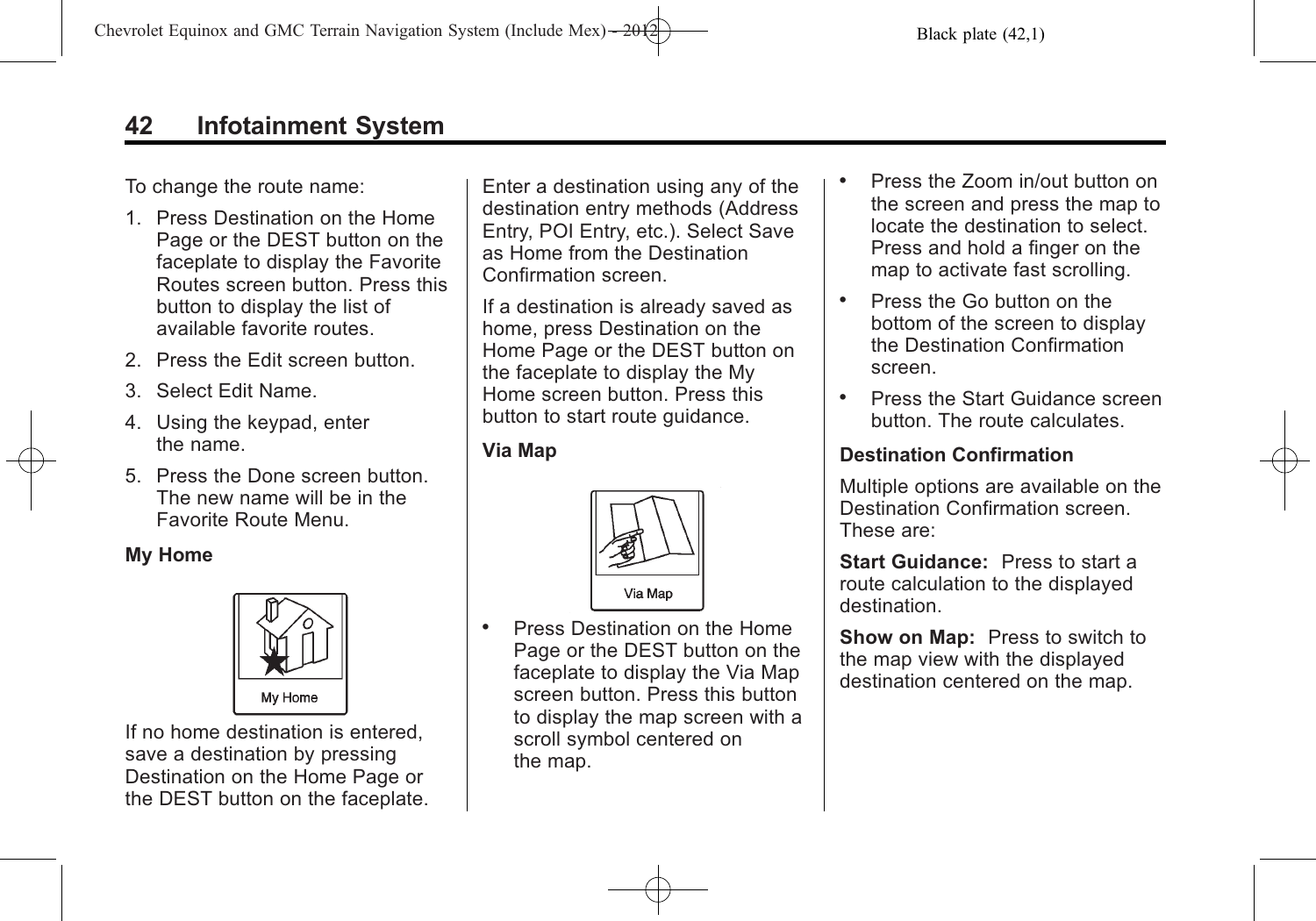**Route Options:** Press to modify your route options. See "Navigation Settings" for more information.

**Call:** Press to initiate a phone call to the displayed phone number (if phone capability is available).

**Save as Home:** Press to save the displayed destination as your home destination. The home destination will be stored at the top of the list of destinations in the address book.

**Save/Edit:** Press to save the displayed destination into the address book. If the displayed destination is already stored in the address book, Edit will show as the menu item.

# **Destination Menu with Route Guidance Active**

| <b>Back</b> | Home                    | Fav | Info | $75^{\circ}$ F | 10:07 AM |  |
|-------------|-------------------------|-----|------|----------------|----------|--|
|             | <b>Destination Menu</b> |     |      | 网络阿门图          |          |  |
| А           | <b>Cancel Guidance</b>  |     |      |                |          |  |
|             | <b>Waypoint List</b>    |     |      |                |          |  |
|             | <b>Turn List</b>        |     |      |                |          |  |
|             | <b>Avoid List</b>       |     |      |                | ১        |  |
|             | <b>Voice Prompt</b>     |     |      | ð              |          |  |
| ۰           | Detour                  |     |      |                |          |  |
|             |                         |     |      |                |          |  |

Several functions can be performed after a destination has been entered. Press Destination on the Home Page or the DEST on the faceplate to access the Destination Menu screen.

#### **Cancel Guidance**

Press Cancel Guidance to cancel the current route.

### **Waypoint List**

| <b>Back</b>          | Home                    | Fav | Info | $75^{\circ}$ F | 10:24 AM |
|----------------------|-------------------------|-----|------|----------------|----------|
| <b>Waypoint List</b> |                         |     |      | 因因國內國          |          |
|                      | View Waypoints          |     |      |                |          |
|                      | <b>Add Waypoint</b>     |     |      |                | ঌ        |
|                      | <b>Delete Waypoints</b> |     |      |                | ১        |
|                      | Sort Waypoints          |     |      |                | ১        |
|                      | Delete All Waypoints    |     |      |                | ১        |
|                      | Save as Favorite Route  |     |      |                |          |
|                      |                         |     |      |                |          |

Select Waypoint List to view options for organizing waypoints.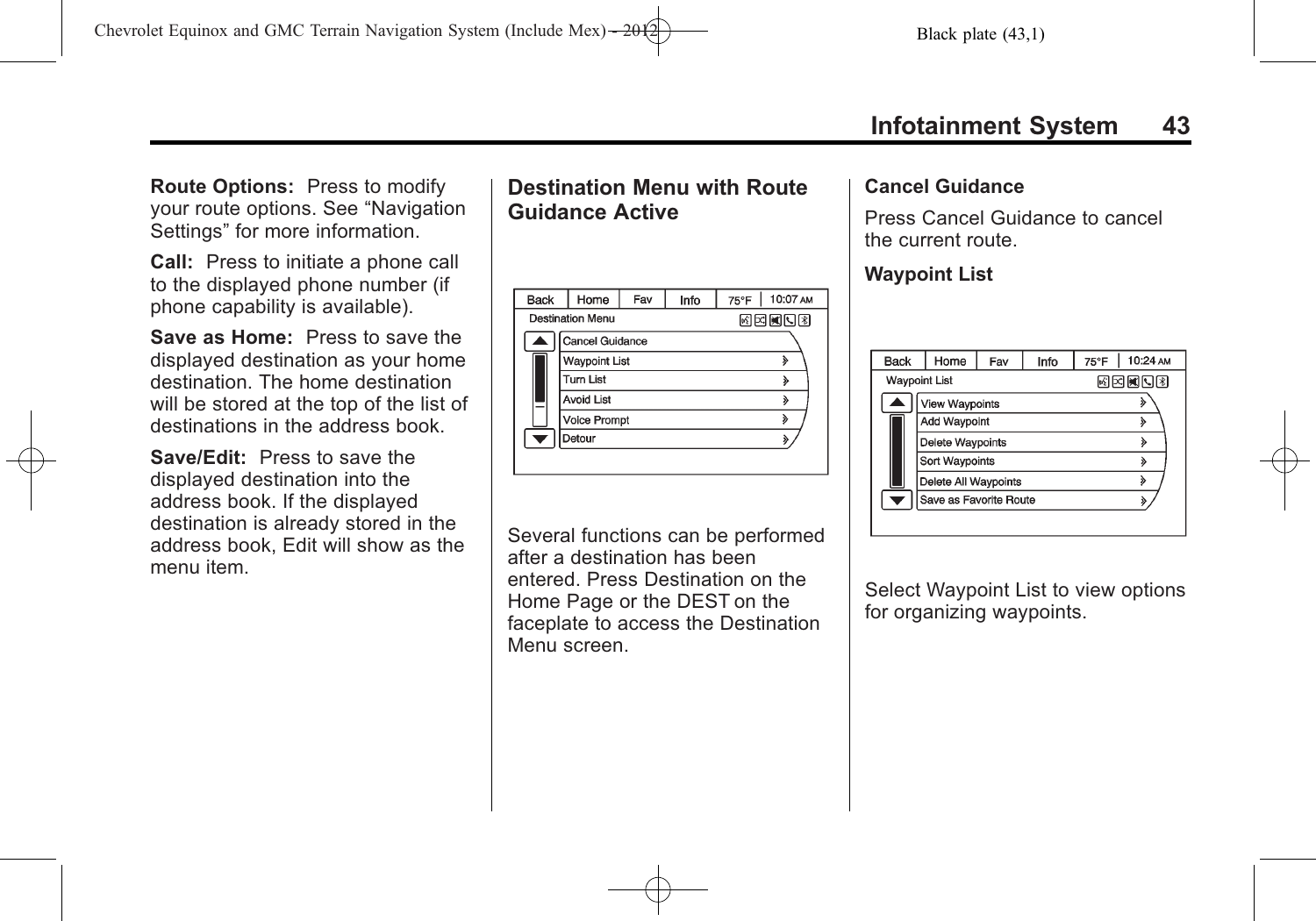# **44 Infotainment System**

#### **Turn List**



Select Turn List to view a list of maneuvers for the entire route. Press the Avoid screen button located next to one of the turn maneuvers to avoid a segment of roads. A maximum of eight avoided segments are allowed.

#### **Voice Prompt**

Press to change the voice prompt features. See "Navigation Settings Button" later in this section.

### **Avoid List**

Select Avoid List to display a list of avoided road segments with the option to remove the avoided items from the list.

#### **Detour**

Press Detour to display the route detour options. Select to detour the whole route or by a specific distance.

### **Route Options**

This feature can be accessed from the Destination Confirmation Menu, Navigation Settings Menu, and Destination Menu with Route Guidance Active. See "Navigation Settings Button" for more information.

### **Waypoints**

Up to three waypoints can be added to the current route. The waypoints can be sorted (moved) or deleted.

| <b>Back</b>   | Home                   | Fav | Info  | 10:24 AM<br>$75^{\circ}$ F |
|---------------|------------------------|-----|-------|----------------------------|
| Waypoint List |                        |     | 网网网国图 |                            |
|               | View Waypoints         |     |       |                            |
|               | Add Waypoint           |     |       |                            |
|               | Delete Waypoints       |     |       |                            |
|               | <b>Sort Waypoints</b>  |     |       |                            |
|               | Delete All Waypoints   |     |       |                            |
|               | Save as Favorite Route |     |       |                            |
|               |                        |     |       |                            |

To add a waypoint:

- 1. From the Waypoint List menu, press Add Waypoint.
- 2. Enter the waypoint by any of the add destination methods. The system calculates and highlights the route and the route can be started.
- 3. To add more waypoints, press Add Waypoint to add the waypoint in the order desired on the route.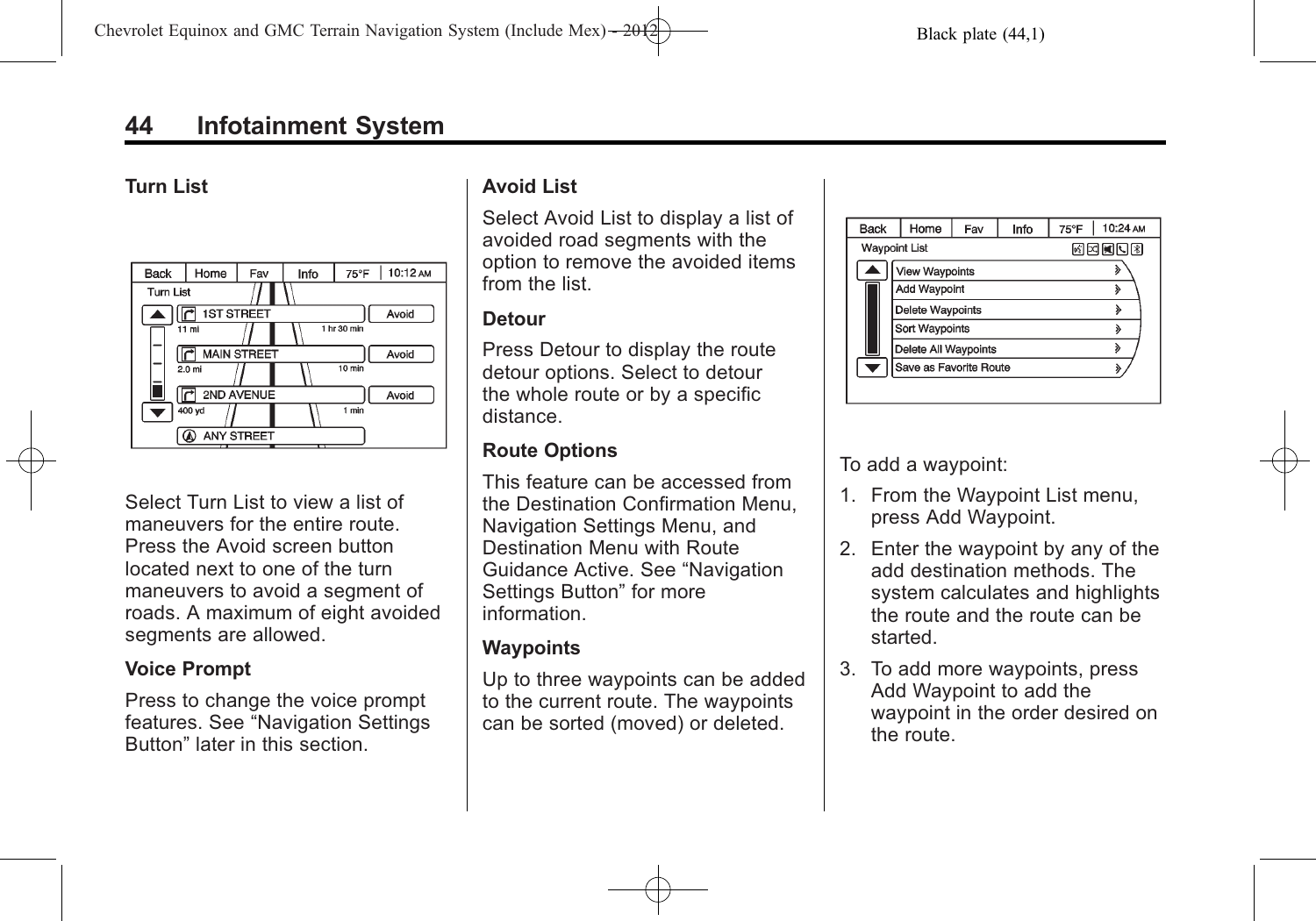To delete a waypoint:

- 1. From the Destination menu, press Waypoint List.
- 2. Press Delete Waypoints.

| <b>Back</b> | Home                | Fav | Info | 75°F | 10:14 AM |
|-------------|---------------------|-----|------|------|----------|
|             | Delete Waypoints    |     |      |      |          |
|             |                     |     |      |      |          |
|             | <b>First Street</b> |     |      |      | Delete   |
|             | A Second Street     |     |      |      |          |

3. Select the waypoint to be deleted. Press the Delete screen button.

The Sort Waypoints feature allows reorganization of the waypoint list.

To sort a waypoint:

- 1. From the Destination menu, press Waypoint List.
- 2. Press Sort Waypoints.
- 3. Select the waypoint to move.
- 4. Select the location to move the waypoint to.

Instead of deleting individual waypoints, select Delete All Waypoints to delete all waypoints at the same time.

To save a waypoint list as a favorite route, select Save as Favorite.

# **OnStar® Destination Download**

The destination download lets an OnStar® subscriber ask an OnStar Advisor to download a destination to the navigation system. OnStar will send address information and location coordinates of the destination into the navigation system.

# **Using Destination Download**

If the navigation radio screen is turned off before a download, the system automatically turns the screen on and displays a download confirmation message. The radio remains on after the download.

The navigation system displays "Please wait" as the address is searched within the map database.

If the address is not found within the map database, the system may use latitude and longitude coordinates to locate the destination.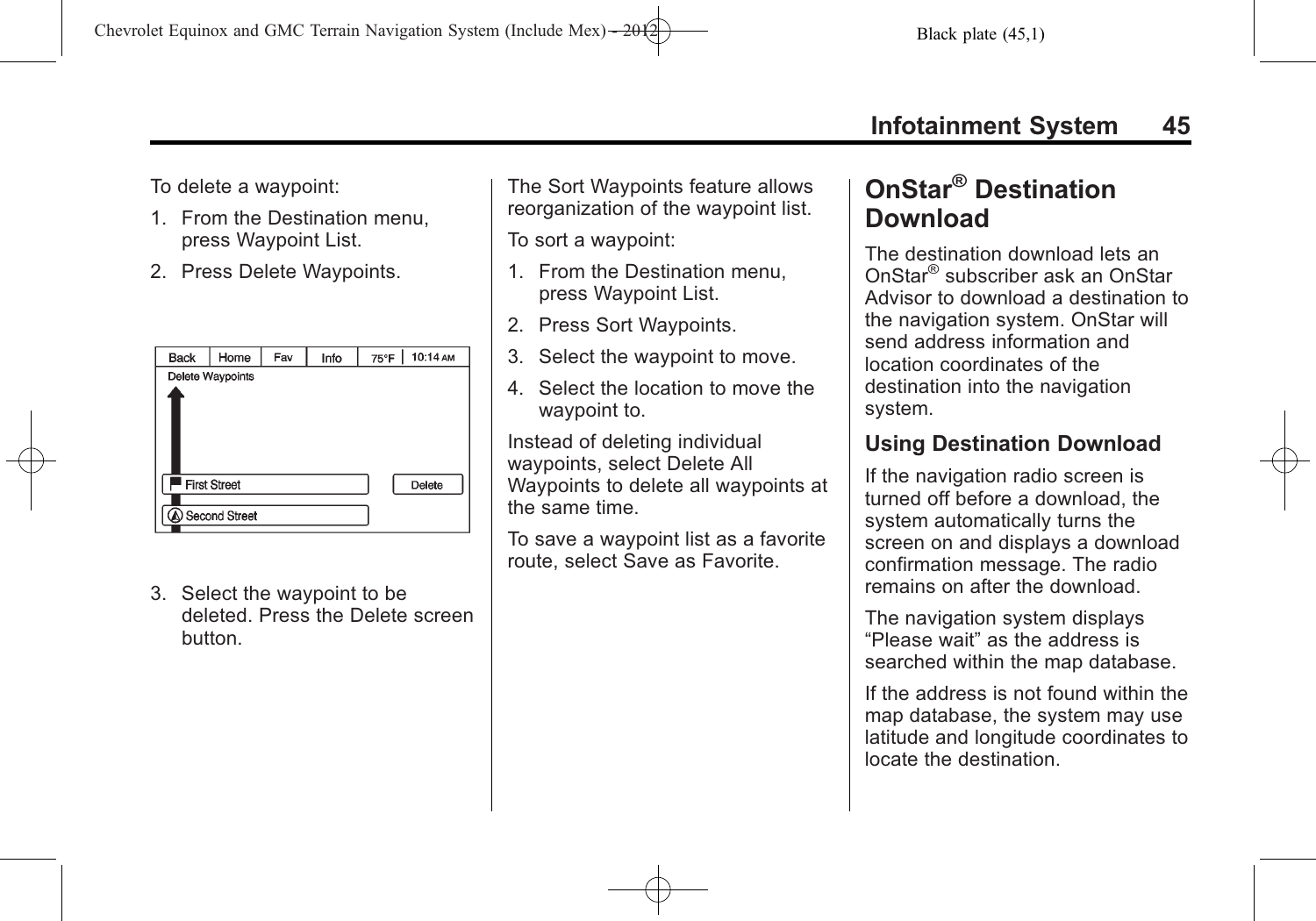# **46 Infotainment System**

If the system is unable to locate the address, the Destination Not Found screen displays.

#### **Route Guidance Not Active**

If an OnStar destination is downloaded while route guidance is not active, the navigation system displays a pop-up screen with the following screen functions:

| <b>Back</b>    | Home                     | Fav                | Info                       | $75^{\circ}$ F | 9:26 PM       |
|----------------|--------------------------|--------------------|----------------------------|----------------|---------------|
|                | Destination Confirmation |                    |                            |                | <b>MERION</b> |
| Start Guidance |                          |                    | ₽                          |                |               |
| Show on Map    |                          |                    |                            | Restaurant     |               |
| Route Options  |                          | $\mathbf{\hat{z}}$ | <b>1 MAIN STREET</b>       |                |               |
| Call           |                          |                    | ANY CITY<br>(555) 123-4567 |                |               |
| Save as Home   |                          |                    |                            |                |               |
| Save           |                          |                    |                            |                |               |
|                |                          |                    |                            |                | 32 mi         |

**Start Guidance:** Press to start route calculation to the destination(s) received.

**Show on Map:** Press to display the Map Screen.

**Route Options:** Press to display the various route option preferences. See "Route Options" later in this section.

**Call:** Press to initiate a call with Bluetooth Phone (if available) or OnStar Personal Calling.

**Save as Home:** Press to set an address as a home destination.

**Save:** Press to save the downloaded destination to the address book.

### **Route Guidance Active**

If an OnStar destination is downloaded while route guidance is already active, the system displays a pop-up screen with the following screen function:

. Press Start Guidance; the navigation system adds the downloaded destination before the next waypoint of the existing route (closest to the current vehicle position).

. All other buttons on the pop-up screen operate as described under "Route Guidance Not Active."

#### **Previous Destinations**

Previously downloaded OnStar destinations are saved under Previous Destinations in the navigation system, where they can be accessed or saved to the Address Book.

# **Configure Menu**

The Configuration Menu is used to adjust features and preferences, such as Sound, Radio, Nav (Navigation), Display, or Clock Settings.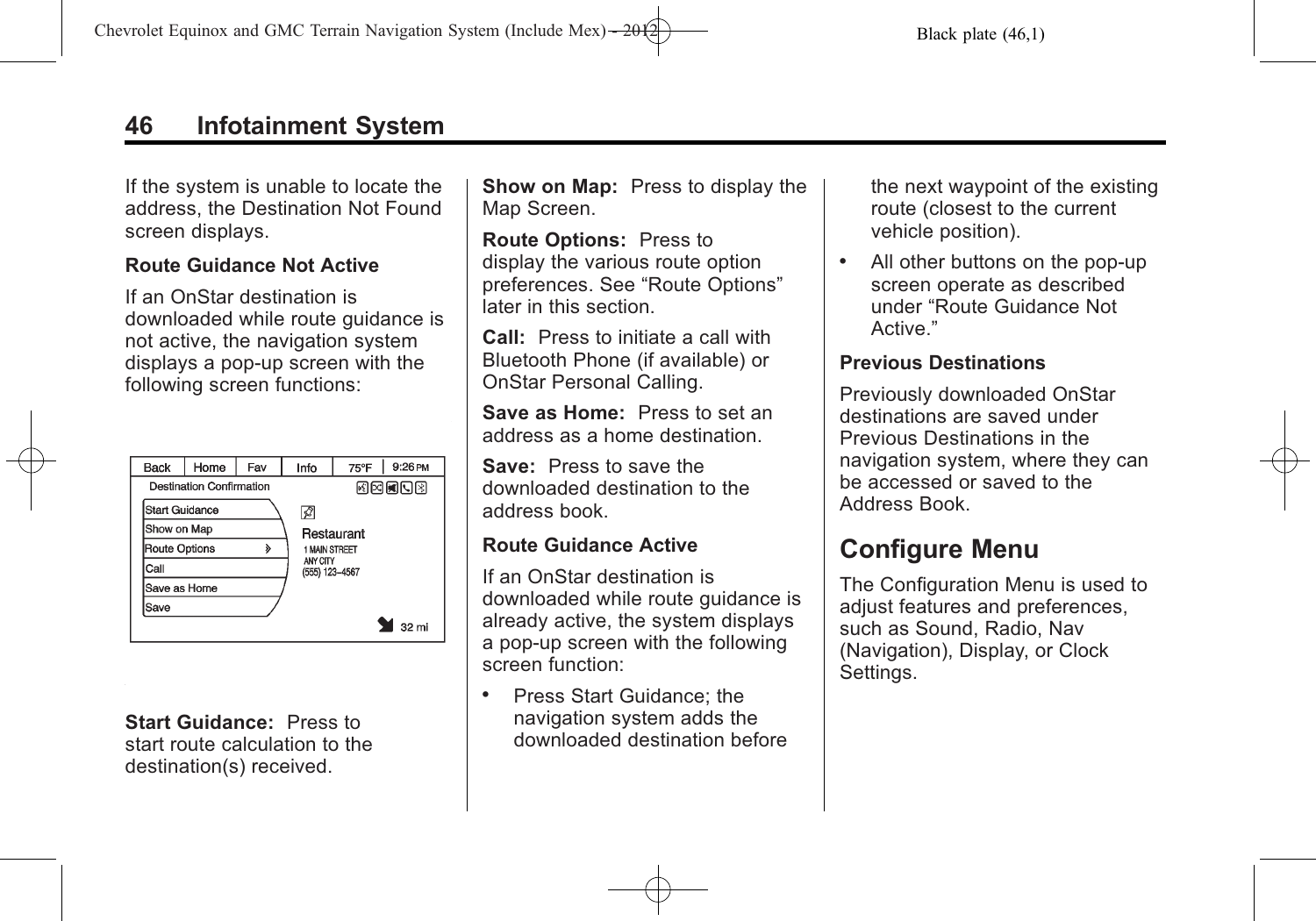

1. Press the Config screen button on the Home Page or the CONFIG button on the faceplate.

| <b>Back</b> | Home                            | Fav | 75°F | 10:07 AM |   |
|-------------|---------------------------------|-----|------|----------|---|
|             | <b>Configuration Menu</b>       |     |      | 网络阿门图    |   |
|             | Languages                       |     |      |          |   |
|             | <b>Time &amp; Date Settings</b> |     |      |          | У |
|             | <b>Radio Settings</b>           |     |      |          | ঌ |
|             | <b>Phone Settings</b>           |     |      |          | » |
|             | <b>Navigation Settings</b>      |     |      |          | ১ |
|             | <b>Vehicle Settings</b>         |     |      |          |   |
|             |                                 |     |      |          |   |

2. Touch-tap the scroll bar until the desired option displays. Select the desired settings to change.

### **Languages**

Press the Config button on the Home Page or the CONFIG button on the faceplate to enter the menu options. Turn the MENU/SEL knob or touch-tap the scroll bar to scroll through the available options. Press the MENU/SEL knob or press Languages to display the languages. Select the desired language.

### **Time and Date Settings**

| Back | Home                         | Fav<br>Info |       | 75°F   10:05 AM |  |  |
|------|------------------------------|-------------|-------|-----------------|--|--|
|      | Time & Date Settings         |             | 网络阿门图 |                 |  |  |
|      | Set Time                     |             |       | 10:05 AM        |  |  |
|      | Set Date                     |             |       | 03.11.2010      |  |  |
|      | <b>Set Time Format</b>       |             |       | d               |  |  |
|      | Set Date Format              |             |       | ১               |  |  |
|      | <b>Display Digital Clock</b> |             |       | On              |  |  |
|      |                              |             |       |                 |  |  |
|      |                              |             |       |                 |  |  |

From the Time & Date Settings screen button, press to display the Time & Date Settings menu. Press the desired option to adjust.

**Set Time:** Press the up or down arrows to increase or decrease the Hours and Minutes displayed on the clock.

**Set Date:** Press the up or down arrows to increase or decrease the day.

**Set Time Format:** Press the 12 Hours screen button for standard time; press the 24 Hours screen button for military time.

**Set Date Format:** Depending on the region, the following date formats may be available: MM/DD/ YYYY, DD.MM.YYYY, or YYYY/ MM/DD.

**Display Digital Clock:** Press Display to turn the display of the clock on the screen On or Off.

Press the Back screen button to save the adjustments that were made.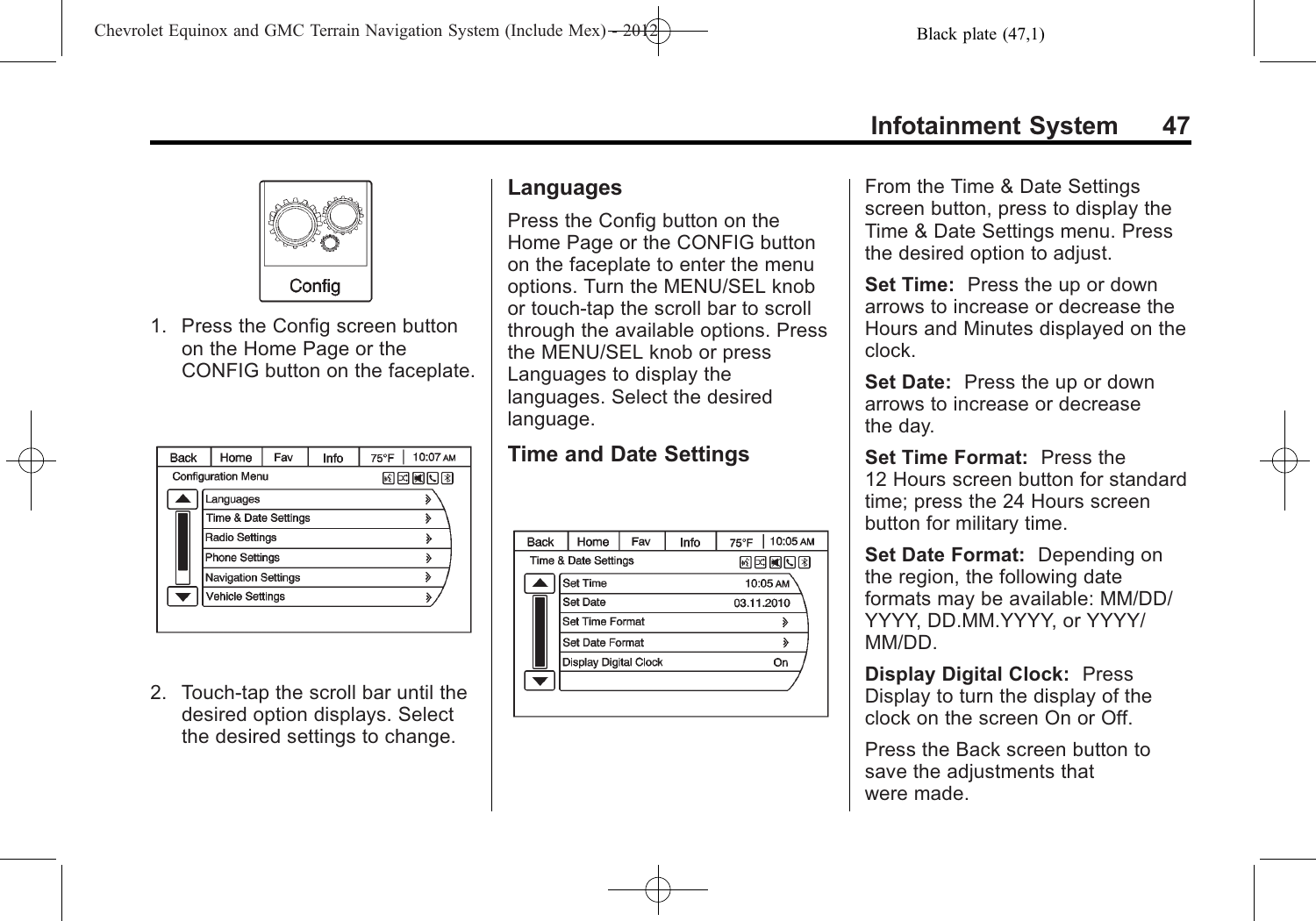# **Radio Settings**

Press the Configuration button on the Home Page or the CONFIG button on the faceplate to enter the menu options. Turn the MENU/SEL knob or touch-tap the scroll bar to scroll through the available options. Press the MENU/SEL knob or press Radio Settings to display the Radio Settings menu. Press this feature to make changes to radio information displayed, preset pages, Auto Volume Control, and XM Categories Restore. See *[Satellite Radio on](#page-19-0) [page 20](#page-19-0)* (if equipped), for more information about XM Categories.

The Radio Settings are:

**Speed Dependent Volume:** Select OFF, Low, Medium, or High sensitivity to automatically adjust the volume to minimize the effects of unwanted background noise that can result from changing road surfaces, driving speeds, or open windows. This feature works best at lower volume settings where background noise is typically louder than the sound system volume.

**Startup Volume:** Press to set the maximum volume level for startup that will be used even if a higher volume had been set when the radio was turned off.

**Radio Favorites:** Press to select the number of FAV pages to be used in the system.

#### **Add/Remove XM Categories:**

Press to customize which available XM Categories are displayed and used in the system.

**RDS Settings:** Press to customize station name and radio text display options.

## **Phone Settings**

See *[Bluetooth on page 60](#page-59-0)* in the "Phone" section for more information on phone settings.

# **Navigation Settings**

Press the Config button on the Home Page or the CONFIG button on the faceplate to enter the menu options. Turn the MENU/SEL knob or touch-tap the scroll bar until the Navigation Settings option displays. Select this feature to make changes to Voice Prompt, Traffic, Route Options, and Home Address.

# **Navigation Settings Button**

| <b>Back</b>      | Home<br>Fav<br>Info             |        |   | 75°F   10:07 AM |
|------------------|---------------------------------|--------|---|-----------------|
|                  | <b>Configuration Menu</b>       | ri¤nda |   |                 |
|                  | Languages                       |        |   |                 |
|                  | <b>Time &amp; Date Settings</b> |        |   | λ               |
|                  | Radio Settings                  |        |   | à               |
|                  | Phone Settings                  |        |   | ১               |
|                  | <b>Navigation Settings</b>      |        | ১ |                 |
| Vehicle Settings |                                 |        |   |                 |
|                  |                                 |        |   |                 |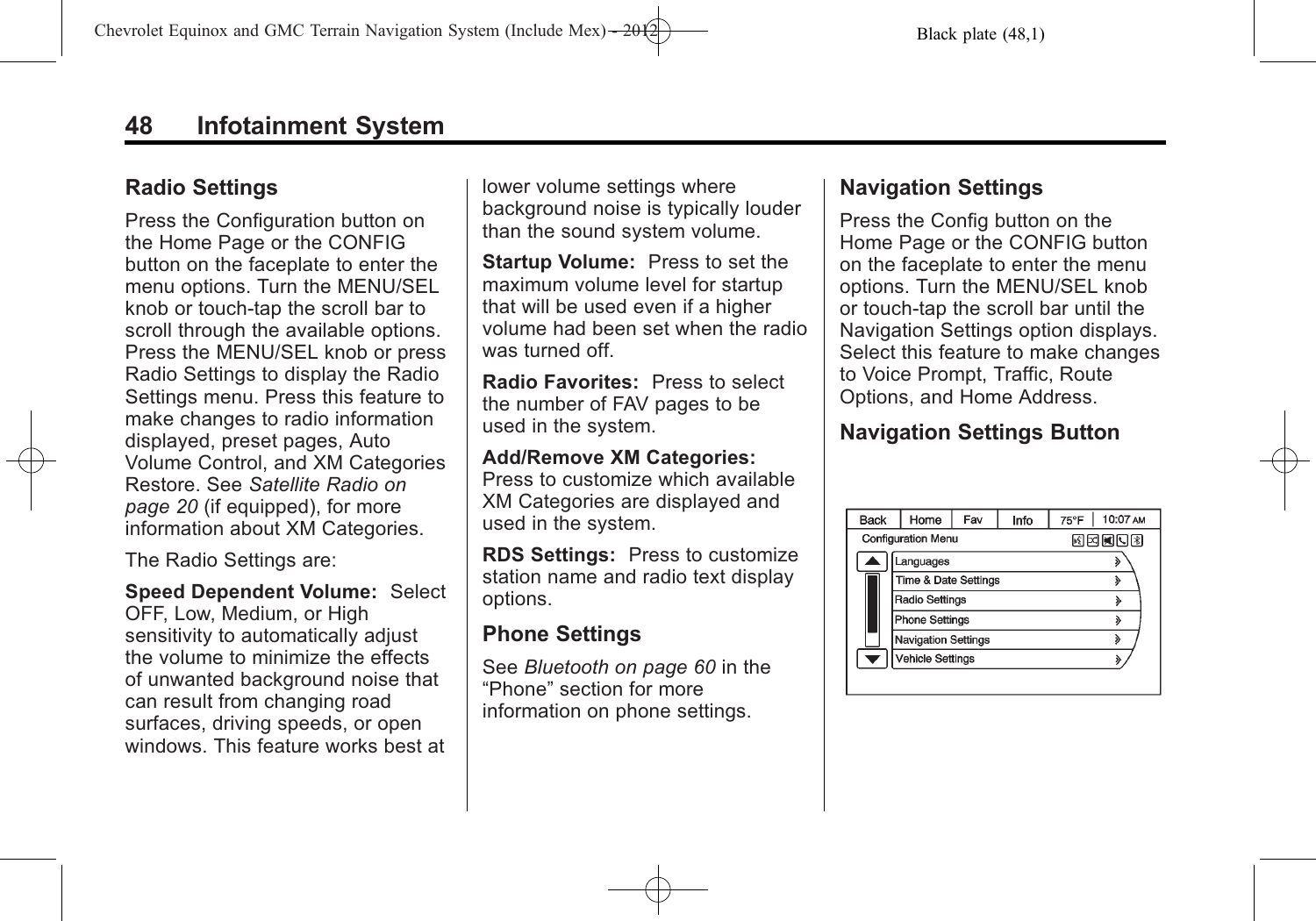Various navigation system settings are available through the Configuration Menu. Some options are only available after a route is planned.

Press Navigation Settings to access the navigation system settings.

| <b>Back</b> | Home                       | Fav | 10:05 AM<br>75°F |   |
|-------------|----------------------------|-----|------------------|---|
|             | <b>Navigation Settings</b> |     | 同因國同國            |   |
|             | Voice Prompt               |     |                  |   |
|             | <b>Traffic Settings</b>    |     |                  |   |
|             | <b>Route Options</b>       |     |                  |   |
|             | Delete Saved Destinations  |     |                  |   |
|             | Guidance Alert             |     |                  | ঌ |
|             |                            |     |                  |   |
|             |                            |     |                  |   |

### **Voice Prompt**

| Back | Home                                                                                                                                       | Fav | Info | 12:00 PM<br>75°F |  |
|------|--------------------------------------------------------------------------------------------------------------------------------------------|-----|------|------------------|--|
|      | <b>Voice Prompt</b><br>Navigation Voice Guidance<br><b>Traffic Voice Prompts</b><br>Navigation Voice Volume<br><b>OnStar Prompt Volume</b> |     |      | 國國國國國            |  |
|      |                                                                                                                                            |     |      | On               |  |
|      |                                                                                                                                            |     | On   |                  |  |
|      |                                                                                                                                            |     | »    |                  |  |
|      |                                                                                                                                            |     | ۵    |                  |  |
|      |                                                                                                                                            |     |      |                  |  |
|      |                                                                                                                                            |     |      |                  |  |
|      |                                                                                                                                            |     |      |                  |  |

The Voice Prompt Menu allows changes to the voice prompt features.

### **Navigation Voice Guidance:**

Select the On or Off button to turn the voice instructions on or off while traveling on a planned route.

**Traffic Voice Prompt:** Select the On or Off button to turn the traffic voice prompt on or off while traveling on a planned route.

**Navigation Voice Volume:** Select Navigation Voice Volume to change the volume of the navigation prompts.

**OnStar Prompt Volume:** Select OnStar Prompt Volume to change the volume of the OnStar prompts.

### **Traffic Settings**

See XM™ NavTraffic Settings later for more information.

| Back | Home                            | Fav   | Info | 12:00 PM<br>75°F |
|------|---------------------------------|-------|------|------------------|
|      | <b>Traffic Settings</b>         | 网网间内图 |      |                  |
|      | Traffic                         |       |      |                  |
|      | <b>Traffic Voice Prompts</b>    |       |      | Off              |
|      | Alert if Better Route Available |       |      |                  |
|      | Traffic Events Sort Method      |       |      | ১                |
|      | Show Traffic Icons              |       |      | ঌ                |
|      |                                 |       |      |                  |
|      |                                 |       |      |                  |

Press to display the Traffic Settings menu.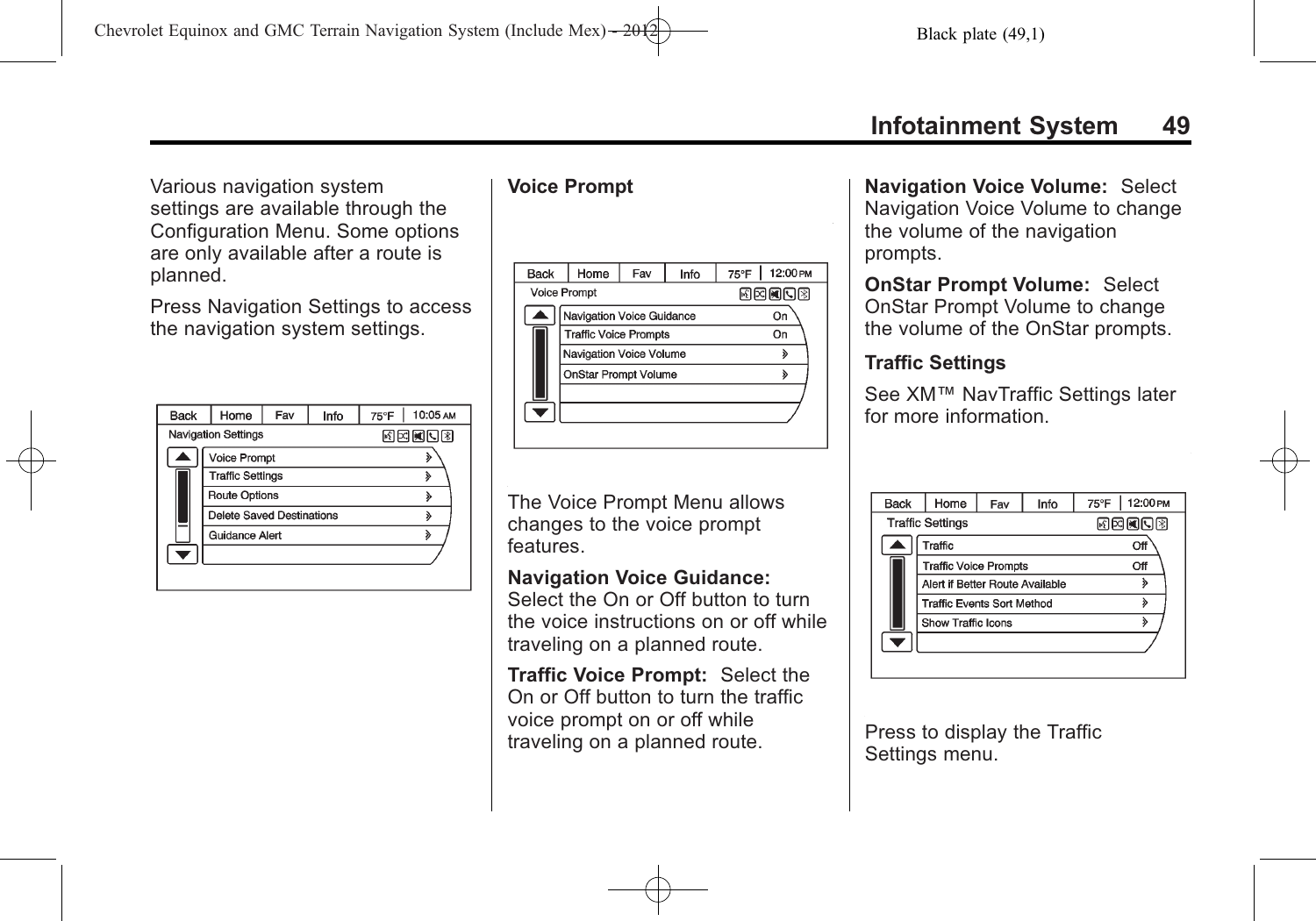**Traffic (On/Off):** Press to enable or disable the traffic feature.

### **Traffic Voice Prompts (On/Off):**

Press to enable or disable the traffic voice prompts.

**Alert if Better Route Available:** Press to prompt an alert if a better route is available.

**Traffic Events Sort Method:** Press to display a submenu of sort options.

- . Sort by Distance Press to display traffic events in order of distance with the closest event shown first.
- . Sort by Name Press to display traffic events in alphabetical order.

**Show Traffic Icons:** Press to display traffic icons on the map.

| <b>Back</b> | Home                    | Fav                   | Info | $75^{\circ}$ F | 12:00 PM |  |
|-------------|-------------------------|-----------------------|------|----------------|----------|--|
|             | Show Traffic Icons      |                       |      | 68 X 08 4 3    |          |  |
|             |                         | All Traffic Events On |      |                |          |  |
|             | All Traffic Events Off  |                       |      |                |          |  |
|             | User Defined Events     |                       |      |                |          |  |
|             | <b>Zi</b> Closed Roads  |                       |      | <b>DORT</b>    |          |  |
|             | <b>☑</b> Traffic Delays |                       |      |                |          |  |
|             | Roadworks               |                       |      |                |          |  |
|             |                         |                       |      |                |          |  |

- . All Traffic Events On Press to enable display of all traffic icons on the map.
- . All Traffic Events Off Press to disable display of all traffic icons on the map.
- . User Defined Events Press to define the individual types of icons that are displayed for traffic flow and traffic conditions.

# **Traffic Flow**

The traffic flow status will display in green, yellow, or red lines beside the road.

- Red indicates significantly impaired traffic flow with average speed of less than 40 km (25 mph).
- Yellow indicates slightly impaired traffic flow with average speed between 40 km and 73 km (25 and 45 mph).
- . Green indicates normal traffic flow with average speed above 73 km (45 mph).

#### **Closed Road, Traffic Delays, Roadworks, and Advisories**

Select the traffic event group for display on the map screen. Some events may cover more than one traffic condition. See the following traffic conditions.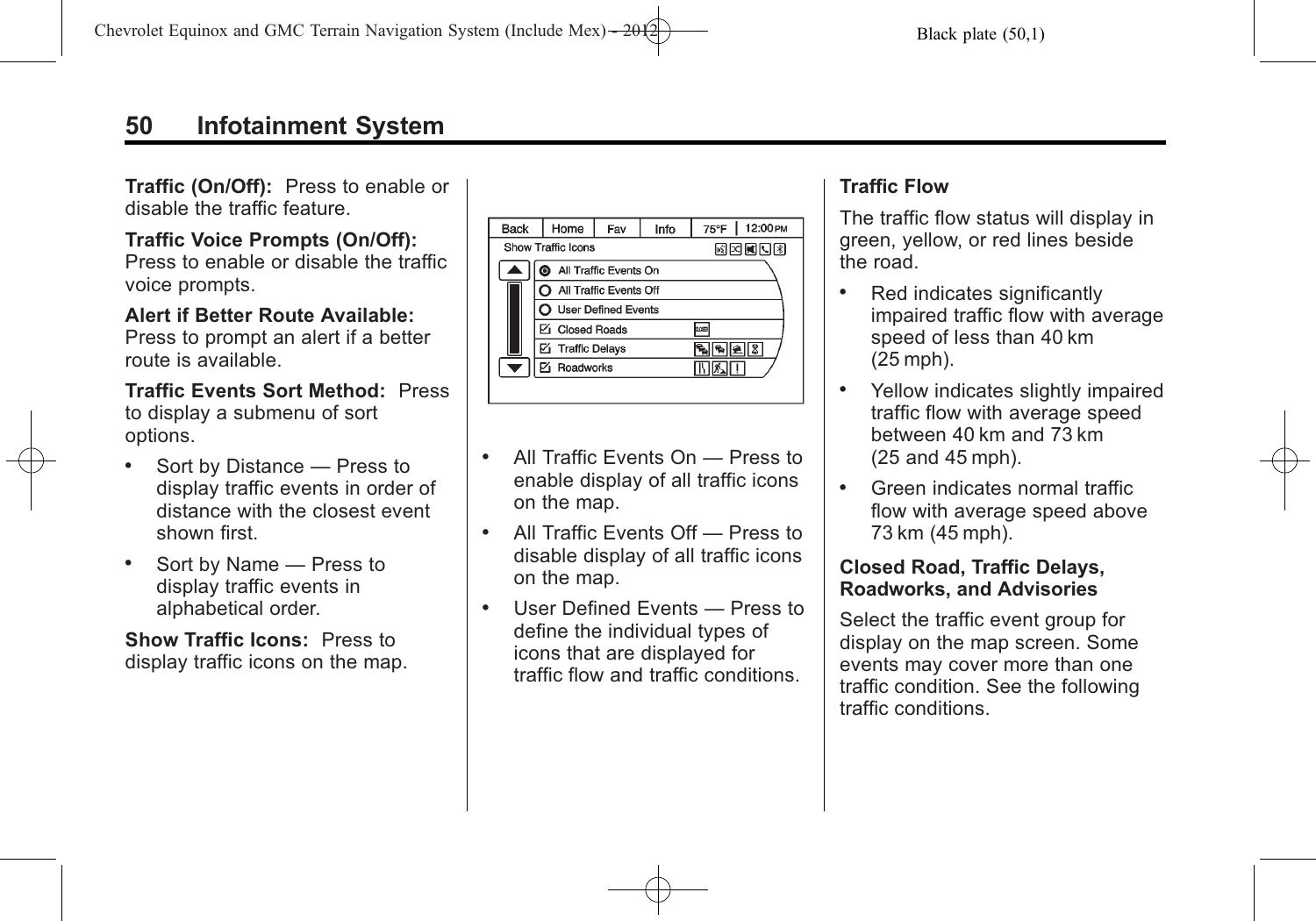# **Traffic Conditions** The following traffic condition icons may display: **Lane Narrows Road Work, Construction Stopped Traffic Traffic Jam CLOSED Alert Road Condition Accident Road Closed FOG Road Visibility Other**

#### **Route Options**

| <b>Back</b>              | Home                            | Fav | Info | 75°F   12:00 PM |
|--------------------------|---------------------------------|-----|------|-----------------|
| <b>Route Options</b>     |                                 |     |      | 國國國國國           |
|                          | Fastest                         |     |      |                 |
|                          | Shortest                        |     |      |                 |
|                          | Other                           |     |      |                 |
|                          | Alert if Better Route Available |     |      | ১               |
|                          | ☑ Avoid Freeways                |     |      |                 |
| $\overline{\phantom{a}}$ | <b>Z</b> Avoid Toll Roads       |     |      |                 |
|                          |                                 |     |      |                 |

Press to display the various route option preferences.

**Fastest, Shortest, or Other:** Press one of these options while planning a route.

#### **Alert if Better Route Available:**

There are two options:

**Automatic Recalculation** — If enabled and a route with fewer traffic delays is found, the system will automatically recalculate without user confirmation.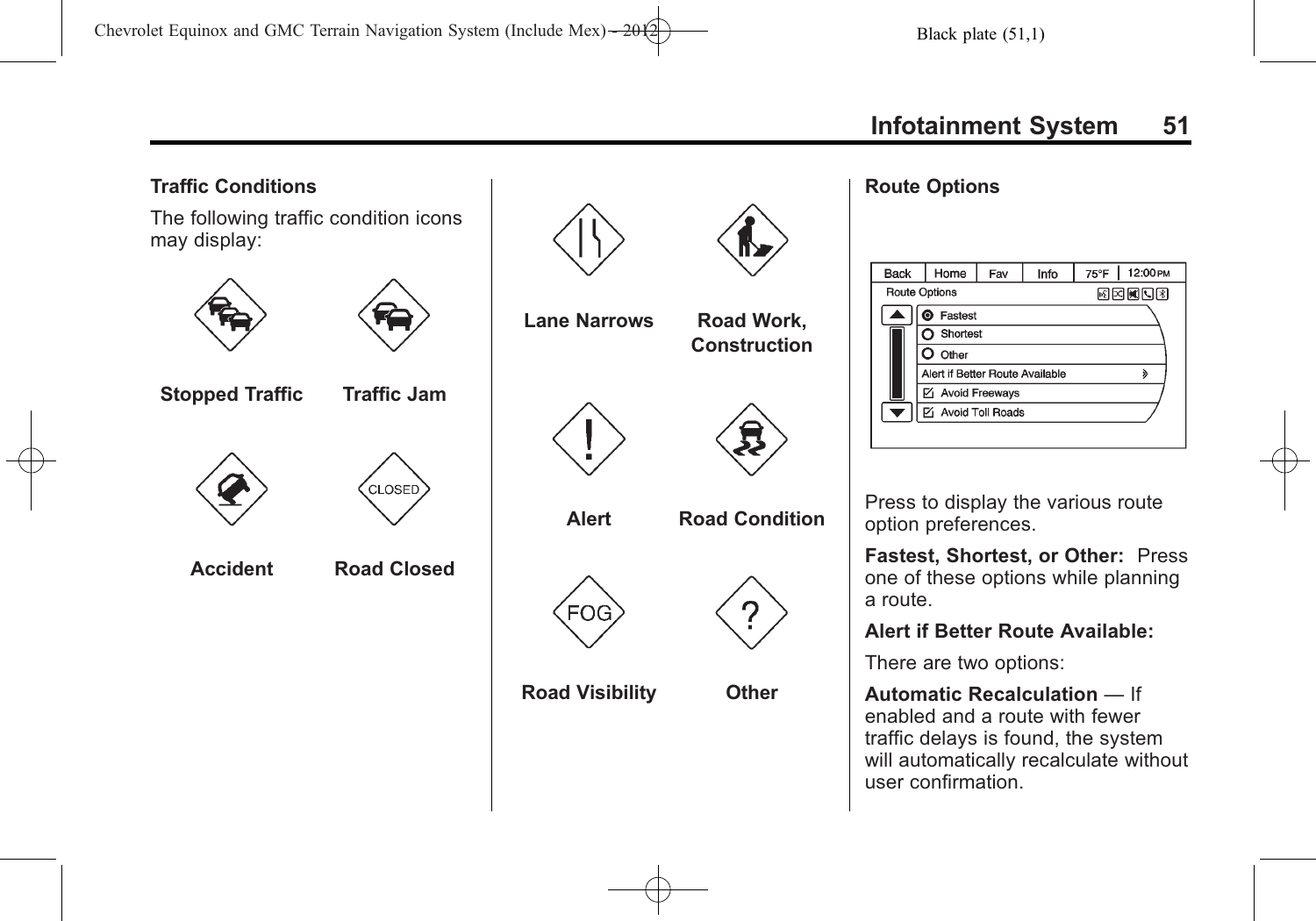# **52 Infotainment System**

#### **Calculate After Confirmation** — If

enabled, the system will provide a pop-up if a possible guidance route is available to detour around traffic events on the route. Select Yes from the pop-up and the new route will be calculated. XM™ NavTraffic information might not be provided for the alternate route, depending on what type of road the vehicle is traveling.

**Avoid Freeways:** Press to avoid major roads. A checkmark appears to indicate the Avoid mode is on.

**Avoid Toll Roads:** Press to avoid toll roads. A checkmark appears to indicate the Avoid mode is on.

**Avoid Ferries:** Press to avoid ferries. A checkmark appears to indicate the Avoid mode is on.

**Avoid Tunnels:** Press to avoid tunnels. A checkmark appears to indicate the Avoid mode is on.

### **Delete Saved Destinations**



Press to delete all saved destinations. A Delete Saved Destinations submenu displays. Select the desired options for deletion.

#### **Guidance Alert**



Press to enable the guidance alert pop-up to be viewed on the map or on the main screens such as audio, weather, phone, etc. A checkmark appears to indicate the guidance alert mode is on.

### **Vehicle Settings**

See "Vehicle Personalization" in the Index of the vehicle owner manual for more information.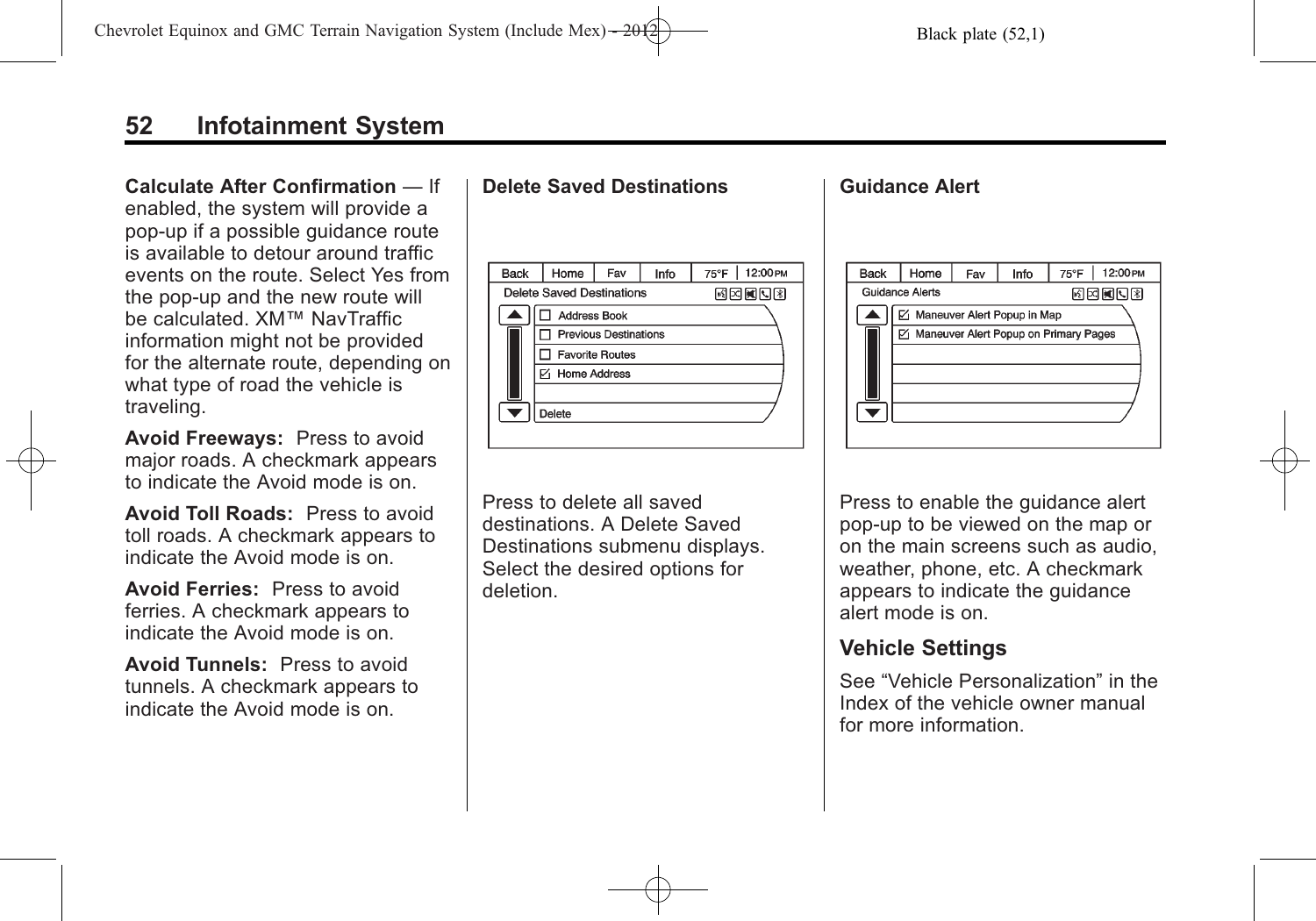# **Display Settings**

Press the Config button on the Home Page or the CONFIG button on the faceplate, then select Display Settings from the list.

| <b>Back</b>         | Home                                    | Fav | Info | 10:05 AM<br>75°F |  |  |
|---------------------|-----------------------------------------|-----|------|------------------|--|--|
|                     | <b>Display Settings</b><br><b>MENDR</b> |     |      |                  |  |  |
| <b>Dimming Mode</b> |                                         |     |      |                  |  |  |
|                     |                                         |     |      |                  |  |  |
|                     |                                         |     |      |                  |  |  |
|                     |                                         |     |      |                  |  |  |
|                     |                                         |     |      |                  |  |  |
|                     |                                         |     |      |                  |  |  |

The following options will display:

**Dimming Mode:** Press to change the screen background.

. The Automatic setting adjusts the screen background automatically depending on the exterior lighting conditions.

- . The Day setting brightens the map background.
- . The Night setting darkens the map background.

To change the overall brightness setting for the display, use the vehicle interior lighting instrument panel illumination control.

# **XM NavTraffic™ (If Equipped)**

The navigation system might have an XM NavTraffic receiver. It is a subscription service provided through XM Satellite Radio. A service fee is required to receive the XM NavTraffic service. Real-time traffic information is provided to fully integrate the navigation system to display current traffic conditions for the chosen route. See "Traffic Settings" in this section for more information.

A screen displays if the XM NavTraffic subscription is not activated.

If activated, traffic information displays:

- . Unscheduled traffic incident data, such as accidents and disabled vehicles.
- . Scheduled traffic incident data, such as road construction and road closures.
- . Traffic flow information (rate of speed data). Flow data might not be available in all markets.

Traffic information is delivered to the vehicle by the XM Radio satellites. XM NavTraffic provides continuously updated traffic information.

XM NavTraffic currently broadcasts the traffic information for many markets nationally. The service may be available in more cities in the future. Visit www.xmnavtraffic.com for more details on local coverage.

To access the traffic features, press the XM Traffic button on the Home Page or map screen.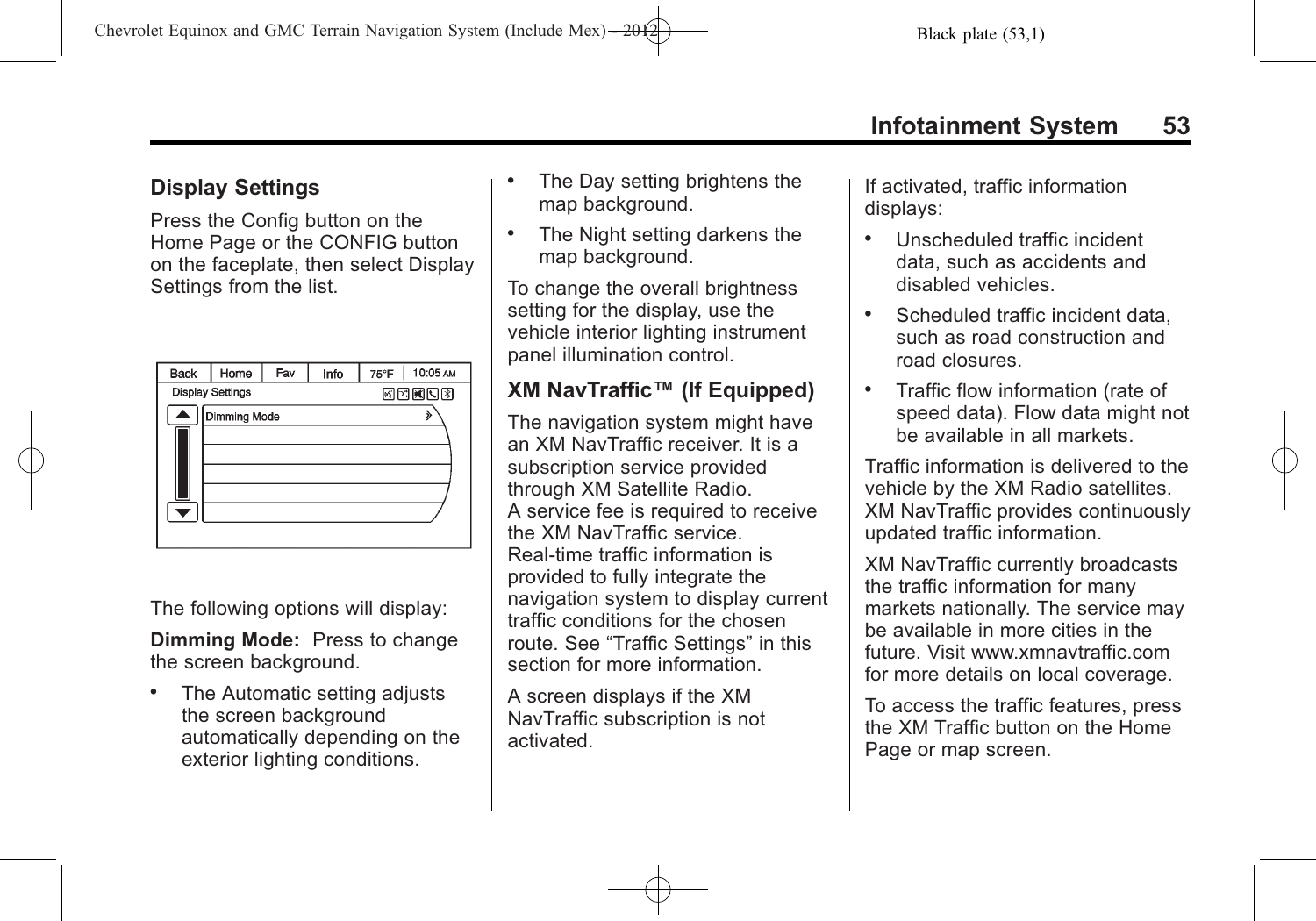| <b>Back</b>         | Home                    | Fav          | Info | 12:26 PM<br>$75^{\circ}$ F |
|---------------------|-------------------------|--------------|------|----------------------------|
| <b>Traffic Menu</b> |                         | <b>MENDR</b> |      |                            |
|                     | All Traffic Events      |              |      |                            |
|                     | Traffic Events on Route |              |      |                            |
|                     | <b>Traffic Settings</b> | ১            |      |                            |
|                     |                         |              |      |                            |
|                     |                         |              |      |                            |
|                     |                         |              |      |                            |
|                     |                         |              |      |                            |

**All Traffic Events:** Press to view a list of reported traffic conditions for up to approximately 100 km (70 mi). It could take some time to display the information received.

The information is displayed with an arrow and distance. The arrow indicates the distance in a straight line and the direction of the event from the vehicle's current position.

**Traffic Events on Route:** Press to

display a list of reported traffic conditions on the current route. The button is toned down if no route is active.

**Traffic Settings:** Press to customize traffic options.

# **XM™ Weather (If Equipped)**

From the Home Page, press the XM Weather screen button. The system displays the current weather page.

### **Current Condition**

The current weather page shows the current weather condition in the city of the vehicle's current position. On this page, select the Menu screen button to access other weather options, such as Extended Forecast, Weather Along the Route, Weather Around Other Cities, and Weather Alerts.



Allow approximately 15 minutes for the current weather in the area to display.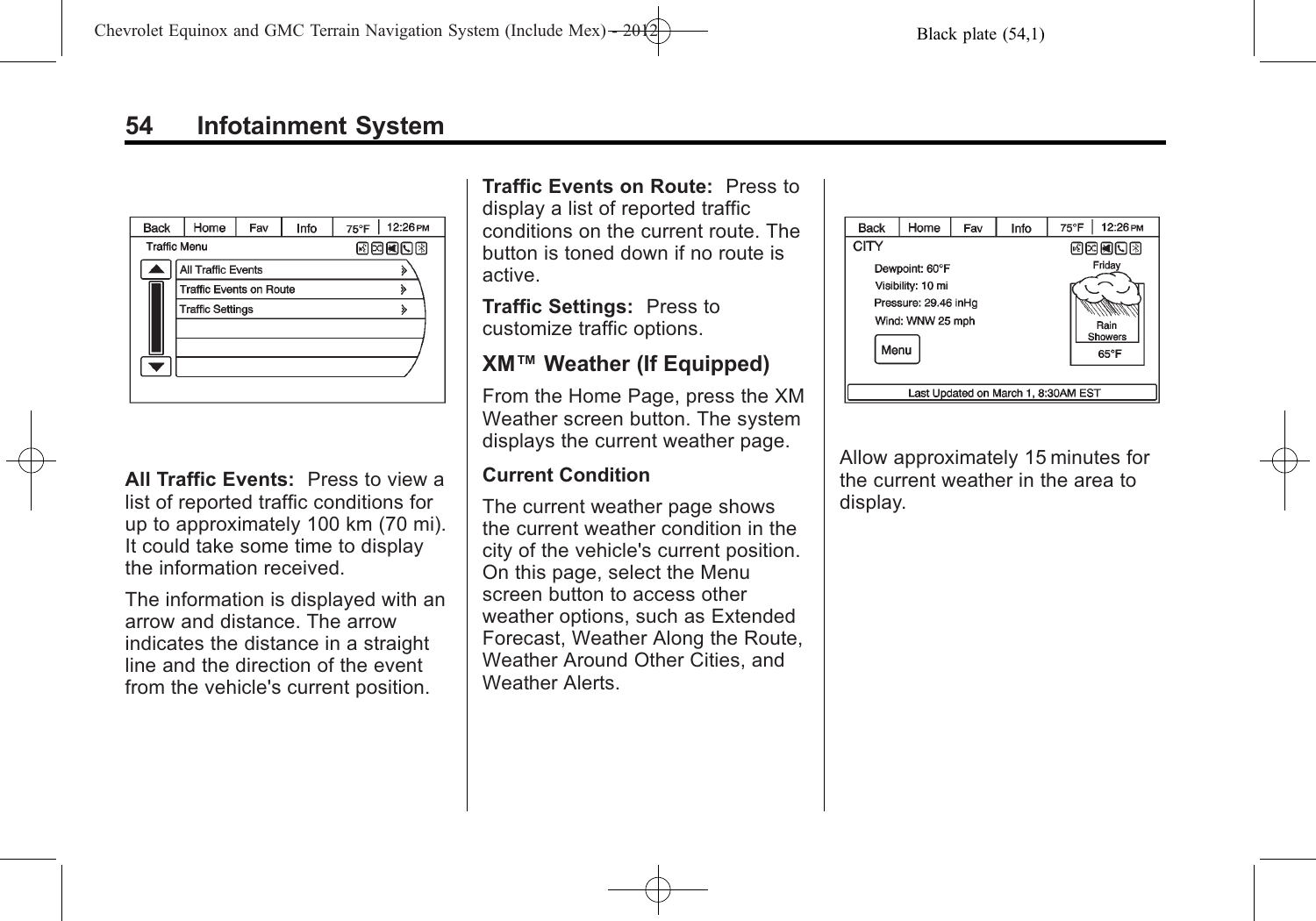### **Extended Forecast**



Press to show the extended forecast.

### **Weather Along the Route**

| <b>Back</b> | Home                | Fav | Info                                | 75°F   10:12 AM |
|-------------|---------------------|-----|-------------------------------------|-----------------|
|             | Weather along Route |     |                                     | 网络阿因图           |
|             | City A              |     |                                     |                 |
| $30^\circ$  | <b>Blowing Snow</b> |     |                                     |                 |
|             | City B              |     |                                     |                 |
| $38^\circ$  | Partly Sunny        |     |                                     |                 |
|             | City C              |     |                                     |                 |
| 45°         | <b>Rain Showers</b> |     |                                     |                 |
|             |                     |     | Last Updated on March 1, 8:30AM EST |                 |

If a destination is set, there is the option to view weather conditions for up to three locations along the route:

- . Current vehicle position.
- . Midway point from current position to final destination.
- . Current weather condition of the destination city.

#### **Weather Alerts**

From the XM Weather Menu, press the Weather Alerts screen button to display any current weather advisory warnings in effect near the current position.

### **Weather Around Other Cities**

Select this option to view weather conditions around or in a specific city entered by name or selected from the map.

### **Restore to Current Location**

Press the Restore Current Location screen button to display the weather condition for the city where the vehicle is currently located, if the system was modified to view weather conditions in another city.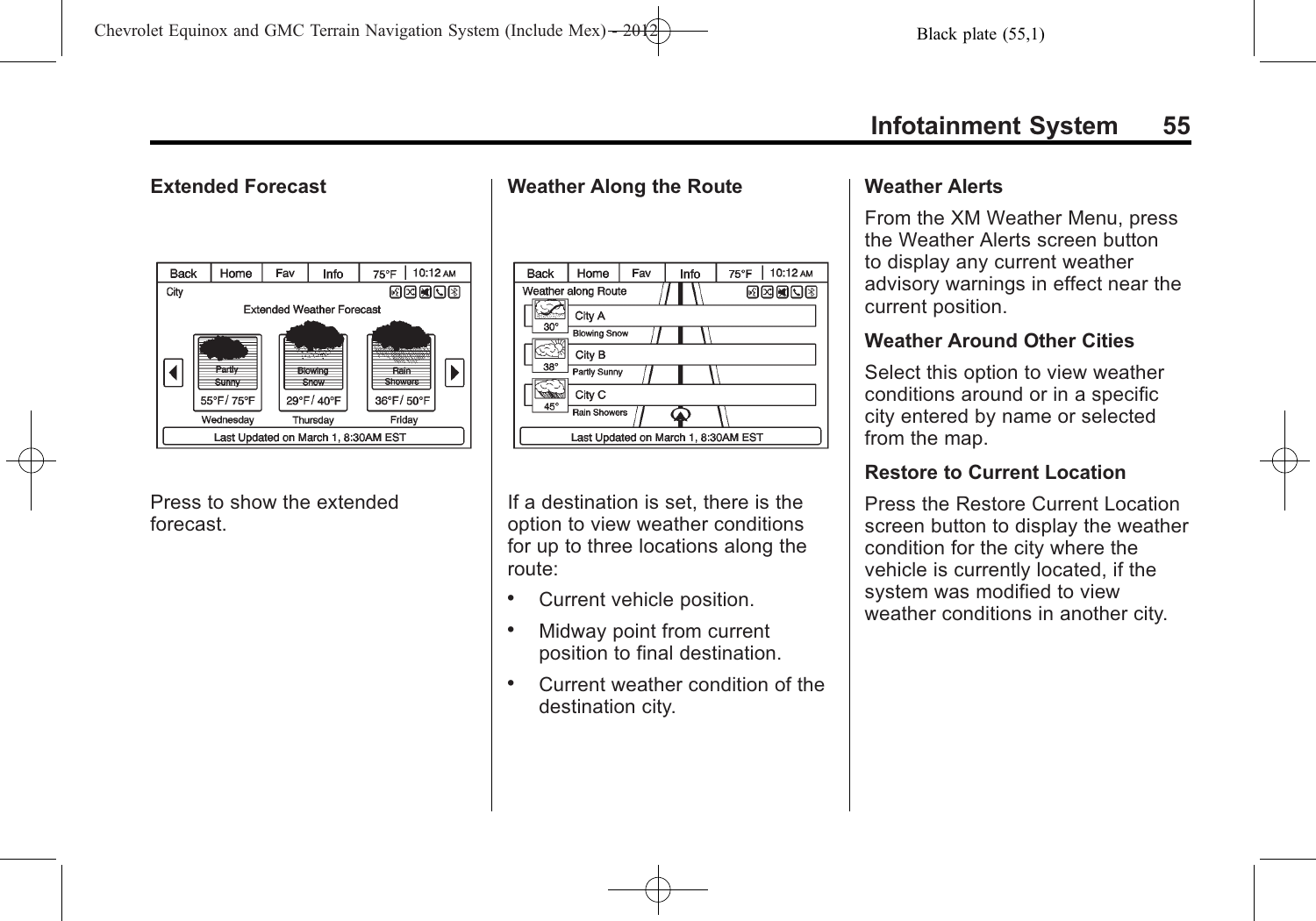### **Photo Viewer**

The Photo Viewer can only be used with USB devices. If the pictures are on an SD card, the pictures can only be viewed by placing them on a USB stick or by using a USB-SD adapter. File sizes above approximately six mega pixels may not show. Only jpeg files are supported.

- 1. Press the Viewer screen button on the Home Page.
- 2. The system does a search to find the picture folders. A "Please wait" message displays until the search is finished.

| Back | Home              | Fav | Info | 75°F | 9:26 PM |
|------|-------------------|-----|------|------|---------|
|      | Photo Viewer USB  |     |      |      | 网网阿冈冈   |
|      | DSC105_Flower.jpg |     |      |      |         |
|      | DSC104 Flower.jpg |     |      |      |         |
|      | DSC103 Flower.jpg |     |      |      |         |
|      | DSC102 Flower.jpg |     |      |      |         |
|      | DSC101 Flower.jpg |     |      |      |         |
|      | DSC100_Flower.jpg |     |      |      |         |
|      |                   |     |      |      |         |

3. A list displays. Select a picture to view.



4. Once a picture displays, the following options are available:

**Info:** Press to turn file name information on or off.

 $\leq$ : Press to display a previous picture if not in slide show mode.

**:** Press to toggle between slide show mode and manual mode.

 $\geq$ : Press to display a next picture if not in slide show mode.

E **:** Press to manually rotate a picture 90 degrees counterclockwise.

**Settings:** Press to open the Photo Viewer settings screen. Slide Show Timer, Shuffle Image Settings, and Automatic Rotation Settings can now be configured.

If the displayed picture screen is not used within six seconds, the upper and lower bar options will disappear. Touch-tap the screen to re-display the upper and lower bar.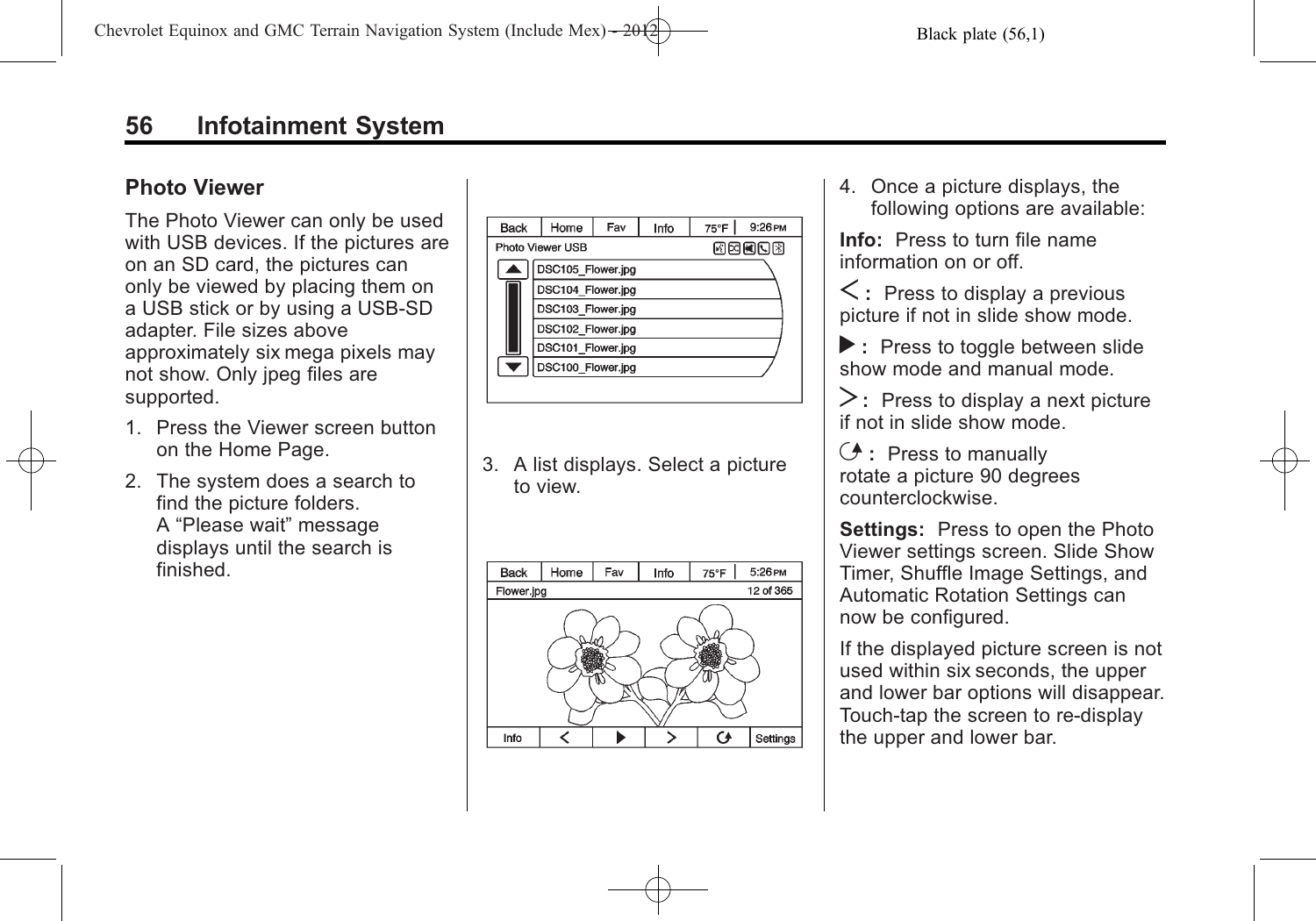# **Global Positioning System (GPS)**

The position of the vehicle is determined by using satellite signals, various vehicle signals, and map data.

At times, other interference such as the satellite condition, road configuration, condition of the vehicle, and/or other circumstances can interfere with the navigation system's ability to determine the accurate position of the vehicle.

The GPS shows the current position of the vehicle using signals sent by the GPS Satellites of the United States Department of Defense. When the vehicle is not receiving signals from the satellites, a symbol appears on the map screen. See *[Navigation Symbols on page 34](#page-33-0)*.

This system might not be available or interference can occur if any of the following are true:

- Signals are obstructed by tall buildings, trees, large trucks, or a tunnel.
- . Satellites are being repaired or improved.

For more information if the GPS is not functioning properly, see *[Problems with Route Guidance on](#page-57-0) [page 58](#page-57-0)* and *[If the System Needs](#page-57-0) [Service on page 58](#page-57-0)*.

# **Vehicle Positioning**

At times, the position of the vehicle on the map could be inaccurate due to one or more of the following reasons:

- . The road system has changed.
- The vehicle is driving on slippery road surfaces such as sand, gravel, or snow.
- The vehicle is traveling on winding roads or long straight roads.
- . The vehicle is approaching a tall building or a large vehicle.
- The surface streets run parallel to a freeway.
- . The vehicle has been transferred by a vehicle carrier or a ferry.
- . The current position calibration is set incorrectly.
- The vehicle is traveling at high speed.
- The vehicle changes directions more than once, or the vehicle is turning on a turn table in a parking lot.
- The vehicle is entering and/or exiting a parking lot, garage, or a lot with a roof.
- . The GPS signal is not received.
- . A roof carrier is installed on the vehicle.
- . Tire chains have been installed.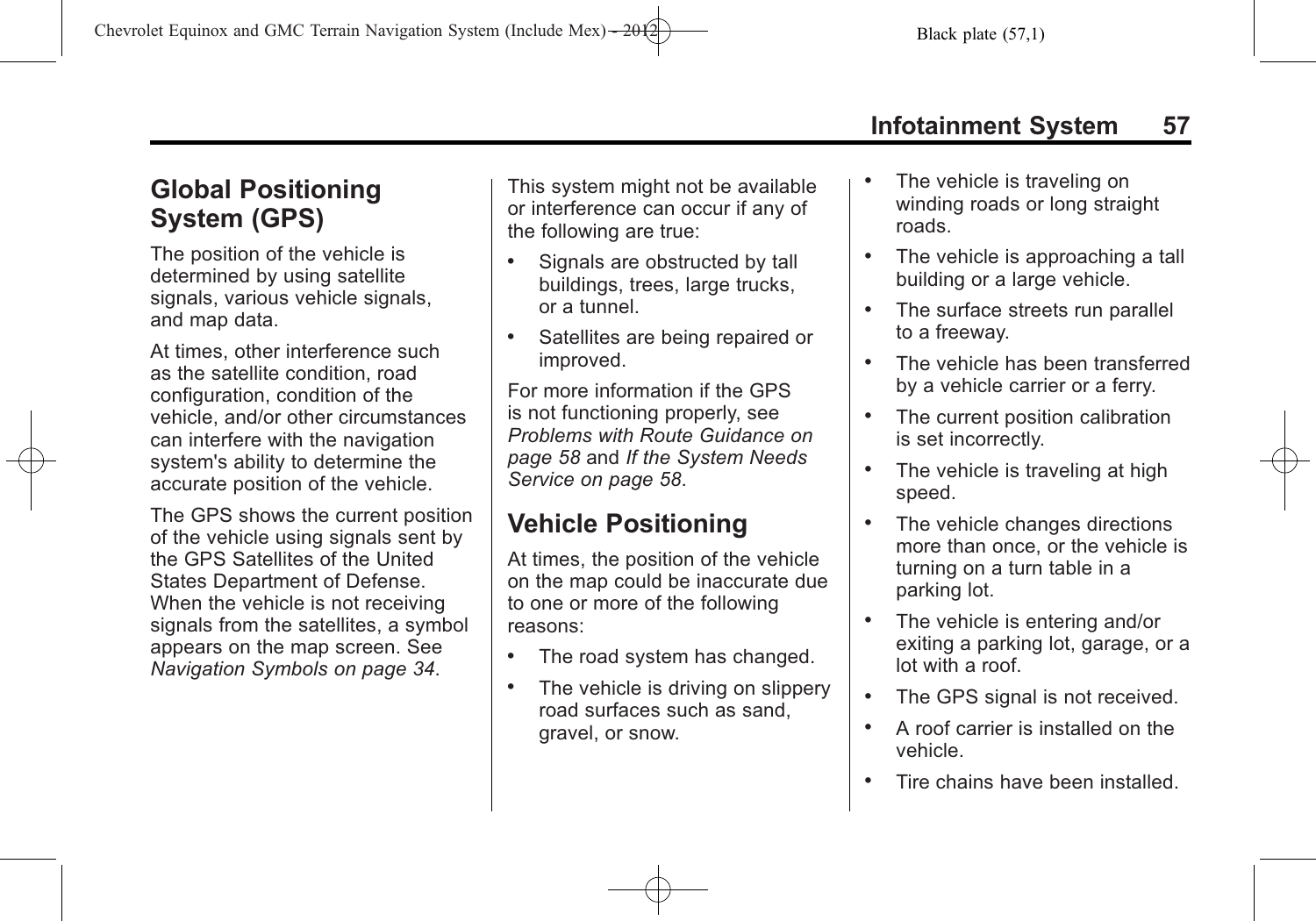# <span id="page-57-0"></span>**58 Infotainment System**

- . The tires are replaced or worn.
- The tire pressure for the tires is incorrect.
- . This is the first navigation use after the map data is updated.
- The 12-volt battery is disconnected for several days.
- . The vehicle is driving in heavy traffic where driving is at low speeds, and the vehicle is stopped and started repeatedly.

# **Problems with Route Guidance**

Inappropriate route guidance can occur under one or more of the following conditions:

- . The turn was not made on the road indicated.
- . Route guidance might not be available when using automatic rerouting for the next right or left turn.
- The route might not be changed when using automatic rerouting.
- There is no route guidance when turning at an intersection.
- . Plural names of places might be announced occasionally.
- . It could take a long time to operate automatic rerouting during high-speed driving.
- . Automatic rerouting might display a route returning to the set waypoint if heading for a destination without passing through a set waypoint.
- . The route prohibits the entry of a vehicle due to a regulation by time or season or any other regulation which may be given.
- . Some routes might not be searched.
- . The route to the destination might not be shown if there are new roads, if roads have recently changed, or if certain roads are not listed in the map data. See *[Maps on page 33](#page-32-0)* for more information.

To recalibrate the vehicle's position on the map, park with the vehicle running for two to five minutes, until the vehicle position updates.

# **If the System Needs Service**

If the navigation system needs service and the steps listed here have been followed but there are still problems, see your dealer for assistance.

# **Map Data Updates**

The map data in the vehicle is the most up-to-date information available when the vehicle was produced. The map data is updated periodically, provided that the map information has changed.

For questions about the operation of the navigation system or the update process, contact the GM Nav Disc Center toll‐free phone number, 1‐877‐NAV‐DISC (1‐877‐628‐3472) or go to the center's website, www.gmnavdisc.com.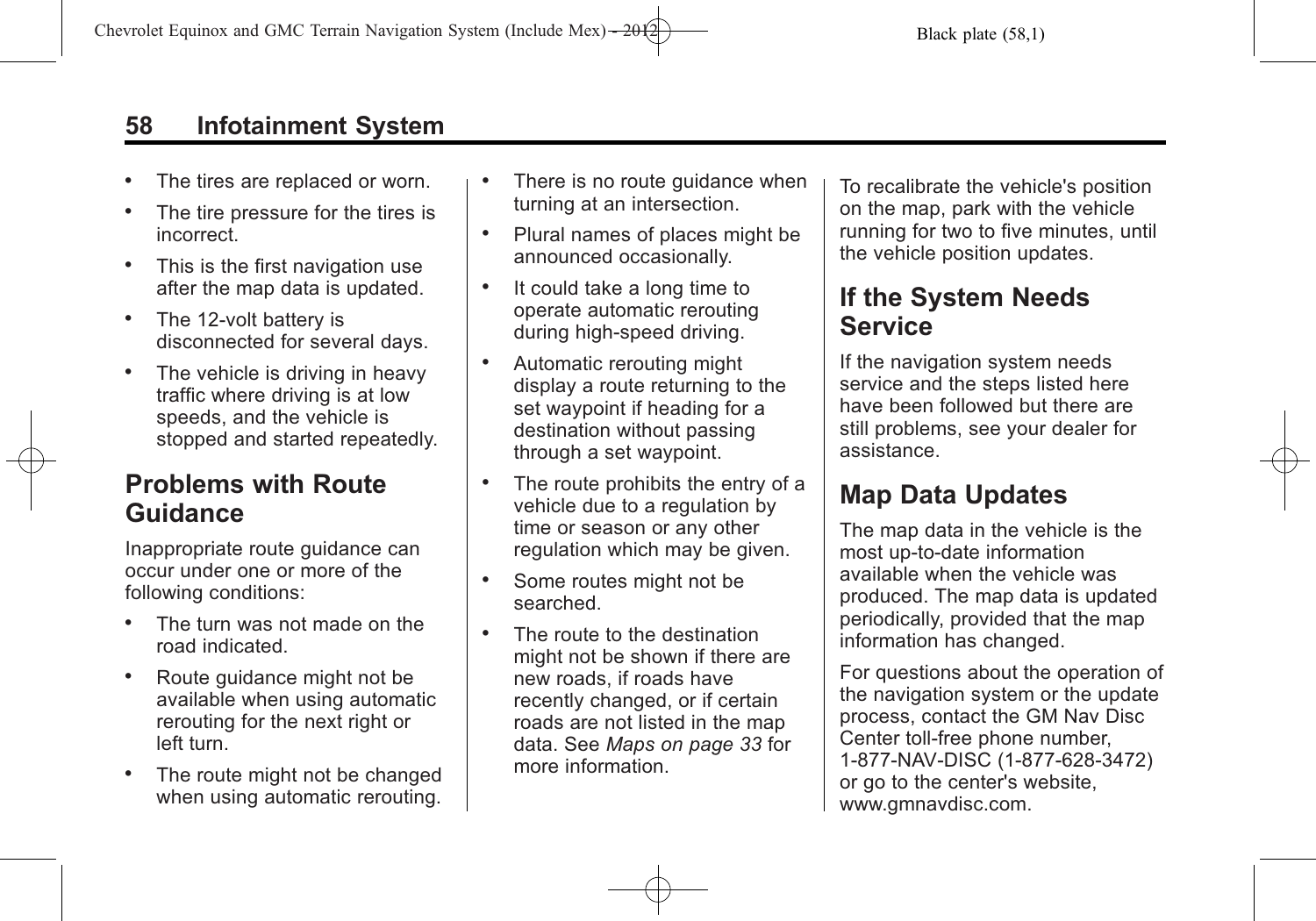If updates are needed, call the GM Nav Disc Center or order a SD card online. To order map data, have the vehicle's Vehicle Identification Number (VIN) available. See "Vehicle Identification Number (VIN)" in the owner manual.

After receiving the updated map data, see *[Maps on page 33](#page-32-0)* for more information.

# **Database Coverage Explanations**

Coverage areas vary with respect to the level of map detail available for any given area. Some areas feature greater levels of detail than others. If this happens, it does not mean there is a problem with the system. As the map data is updated, more detail can become available for areas which previously had limited detail. See *[Map Data Updates on](#page-57-0) [page 58](#page-57-0)* for more information.

# **Voice Recognition**

The navigation system is not equipped with voice recognition. Vehicles equipped with OnStar may have limited voice recognition for features such as Hands-Free Calling.

See *[Bluetooth on page 60](#page-59-0)* for more information.

Voice recognition can be used when the vehicle is on or when Retained Accessory Power (RAP) is active. See "Retained Accessory Power (RAP)" in the vehicle owner manual for more information.

# **Using Voice Recognition**

1. Press and hold the  $\mathscr{C}/\mathscr{C}$ steering wheel button for less than two seconds. The audio system mutes and a beep is heard. A voice prompt stating, "Ready" might be heard.

While voice recognition is active, the system displays a  $\frac{1}{2}$  symbol.

2. Clearly speak one of the commands listed under *[Using](#page-59-0) [Voice Recognition on page 60](#page-59-0)*.

# **Canceling Voice Recognition**

- 1. Press and release the  $\mathcal{A}/\mathcal{A}$ steering wheel button to cancel a command.
- 2. The system replies, "Goodbye."
- 3. Press and release the  $\mathscr{C}/\mathscr{B}$ steering wheel button to restart the voice recognition session.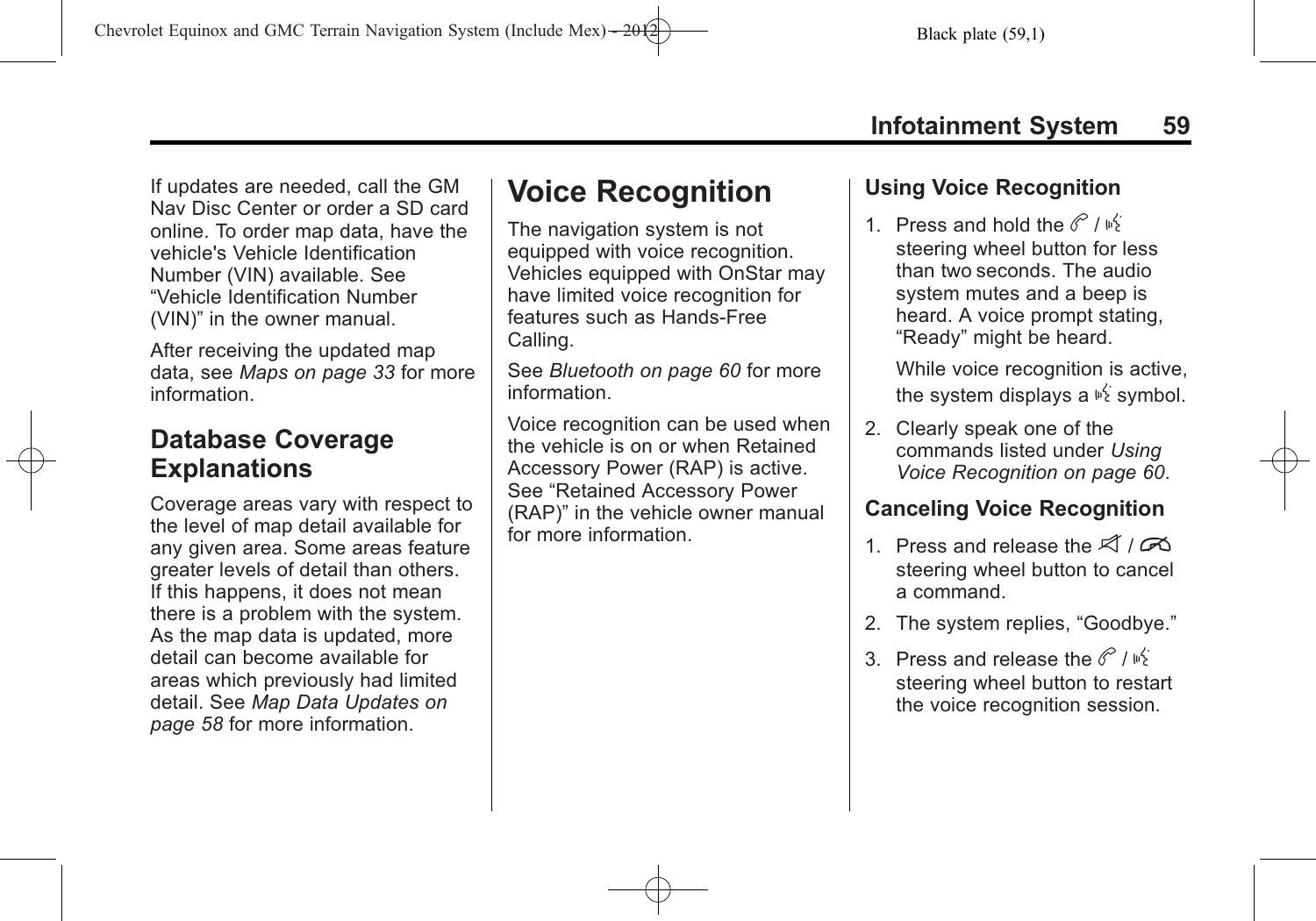# <span id="page-59-0"></span>**Phone**

# **Bluetooth**

For vehicles equipped with Bluetooth capability, the system can interact with many cell phones, allowing:

- . Placement and receipt of calls in a hands-free mode.
- . Sharing of the cell phone's address book or contact list with the vehicle.

To minimize driver distraction, before driving, and with the vehicle parked:

- . Become familiar with the features of the cell phone. Organize the phone book and contact lists clearly and delete duplicate or rarely used entries. If possible, program speed dial or other shortcuts.
- . Review the controls and operation of the infotainment and navigation system.
- . Pair cell phone(s) to the vehicle. The system may not work with all cell phones. See *Using Voice Recognition on page 60* and *[Pairing a Phone Using the](#page-65-0) [Infotainment System on page 66](#page-65-0)* for more information.
- If the cell phone has voice dialing capability, learn to use that feature to access the address book or contact list. See *Using Voice Recognition on page 60* for more information.

# { **WARNING**

When using a cell phone, it can be distracting to look too long or too often at the screen of the phone or the infotainment (navigation) system. Taking your eyes off the road too long or too often could cause a crash resulting in injury or death. Focus your attention on driving.

# **Infotainment Controls**

If equipped, the infotainment system allows certain controls to be selected on the infotainment display.

# **Using Voice Recognition**

To use voice recognition, press  $\mathscr{C}/\mathscr{C}$  on the steering wheel.

If you know the command you would like to execute, say the command. If the command is not known, say "Help" while in any voice recognition menu.

## **Pairing a Phone**

- 1. Press  $\mathscr{C}/\mathscr{B}$
- 2. Say "Bluetooth."
- 3. Say "Pair." The system responds with instructions and a four-digit Personal Identification Number (PIN). The PIN is used in Step 5.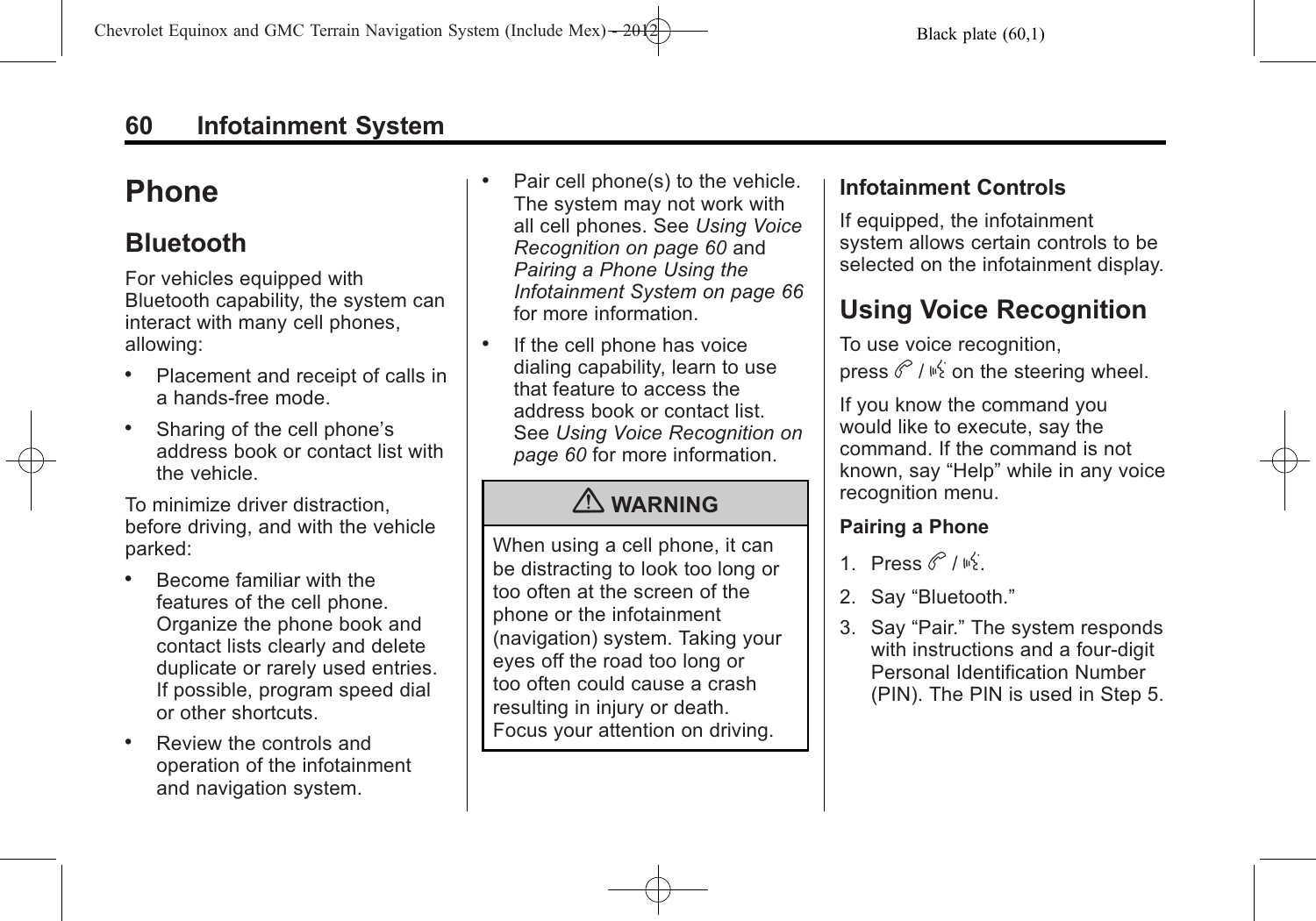- 4. Start the pairing process on the cell phone that you want to pair. For help with this process, see your cell phone manufacturer's user guide.
- 5. Locate the device named "Your Vehicle" in the list on the cell phone. Follow the instructions on the cell phone to enter the PIN provided in Step 3. After the PIN is successfully entered, the system prompts you to provide a name for the paired cell phone. This name will be used to indicate which phones are paired and connected to the vehicle. See "Listing All Paired and Connected Phones" later in this section for more information.
- 6. Repeat Steps 1 through 5 to pair additional phones.

#### **Listing All Paired and Connected Phones**

The system can list all cell phones paired to it. If a paired cell phone is also connected to the vehicle, the system responds with "is connected" after that phone name.

- 1 Press  $\mathscr{C}/\mathscr{C}$
- 2. Say "Bluetooth."
- 3. Say "List."

### **Deleting a Paired Phone**

If the phone name you want to delete is unknown, see "Listing All Paired and Connected Phones."

- 1 Press  $\mathscr{C}/\mathscr{C}$
- 2. Say "Bluetooth."
- 3. Say "Delete." The system asks for which phone to delete.
- 4. Say the name of the phone you want to delete.

### **Connecting to a Different Phone**

To connect to a different cell phone, the Bluetooth system looks for the next available cell phone in the order in which all available cell phones were paired. Depending on which cell phone you want to connect to, you may have to use this command several times.

- 1. Press  $\mathscr{C}/\mathscr{C}$ .
- 2. Say "Bluetooth."
- 3. Say "Change phone."
	- . If another cell phone is found, the response will be "<Phone name> is now connected."
	- . If another cell phone is not found, the original phone remains connected.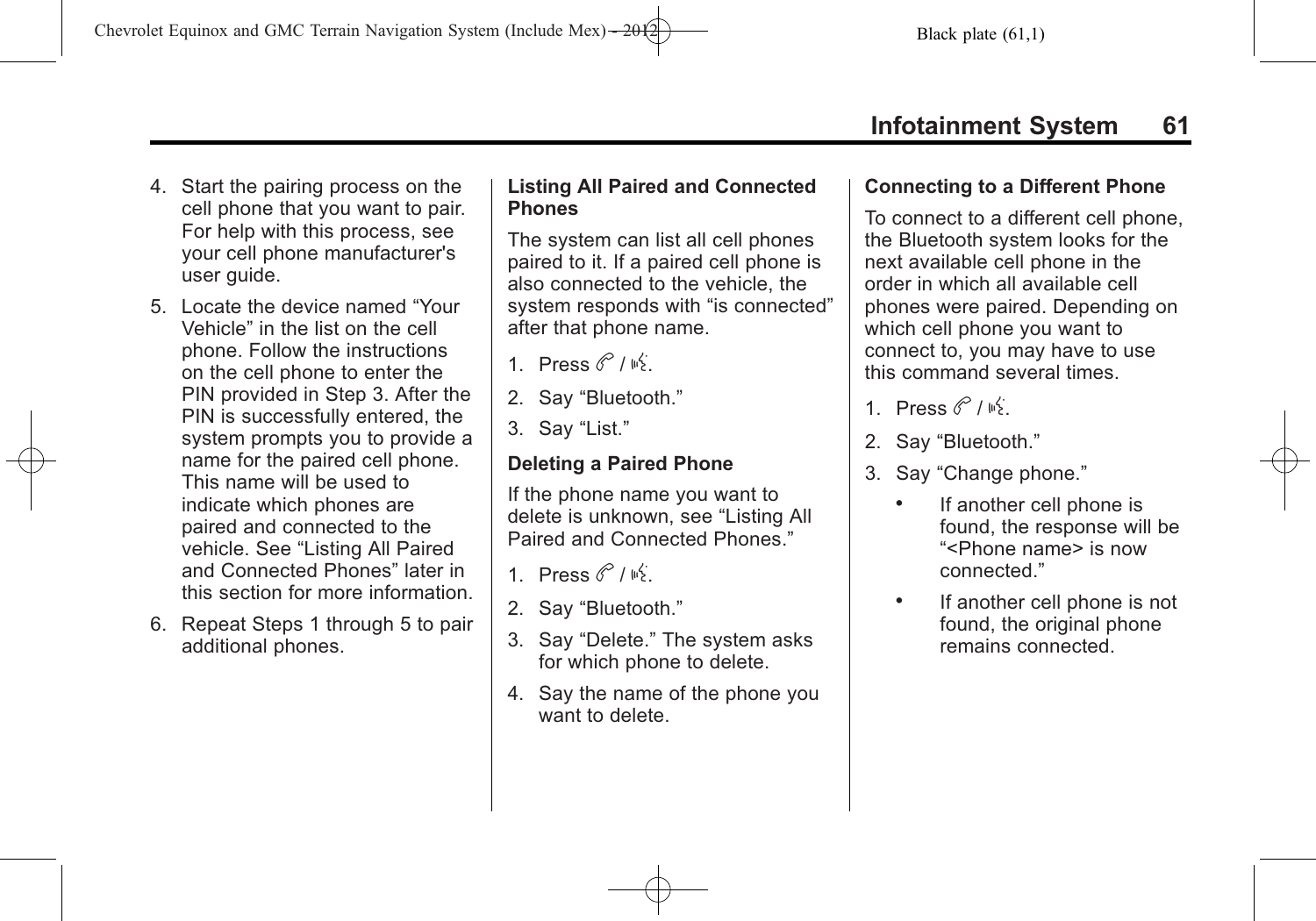### **Storing and Deleting Phone Numbers**

The system can store up to 30 phone numbers as name tags in the Hands-Free Directory that is shared between the Bluetooth and OnStar systems.

The following commands are used to delete and store phone numbers.

**Store:** This command will store a phone number, or a group of numbers as a name tag.

**Digit Store:** This command allows a phone number to be stored as a name tag by entering the digits one at a time.

**Delete:** This command is used to delete individual name tags.

**Delete All Name Tags:** This command deletes all stored name tags in the Hands-Free Calling Directory and the OnStar Turn-by-Turn Destinations Directory.

### **Using the "Store" Command**

- 1 Press  $6^{\circ}$  /  $\frac{15}{2}$
- 2. Say "Store."
- 3. Say the phone number or group of numbers to store all at once with no pauses, then follow the directions given by the system to save a name tag for this number.

### **Using the "Digit Store" Command**

If an unwanted number is recognized by the system, say "Clear" at any time to clear the last number.

To hear all of the numbers recognized by the system, say "Verify" at any time.

- 1. Press  $\mathscr{C}/\mathscr{C}$ .
- 2. Sav "Digit Store."

3. One at a time, say each number to store. After each number is entered, the system repeats back the number it heard followed by a tone. After the last number has been entered, say "Store," and then follow the directions given by the system to save a name tag for this number.

### **Using the "Delete" Command**

- 1 Press  $\mathscr{C}/\mathscr{C}$
- 2. Say "Delete."
- 3. Say the name tag you want to delete.

### **Using the "Delete All Name Tags" Command**

This command deletes all stored name tags in the Hands-Free Calling Directory and the OnStar Turn-by-Turn Destinations Directory.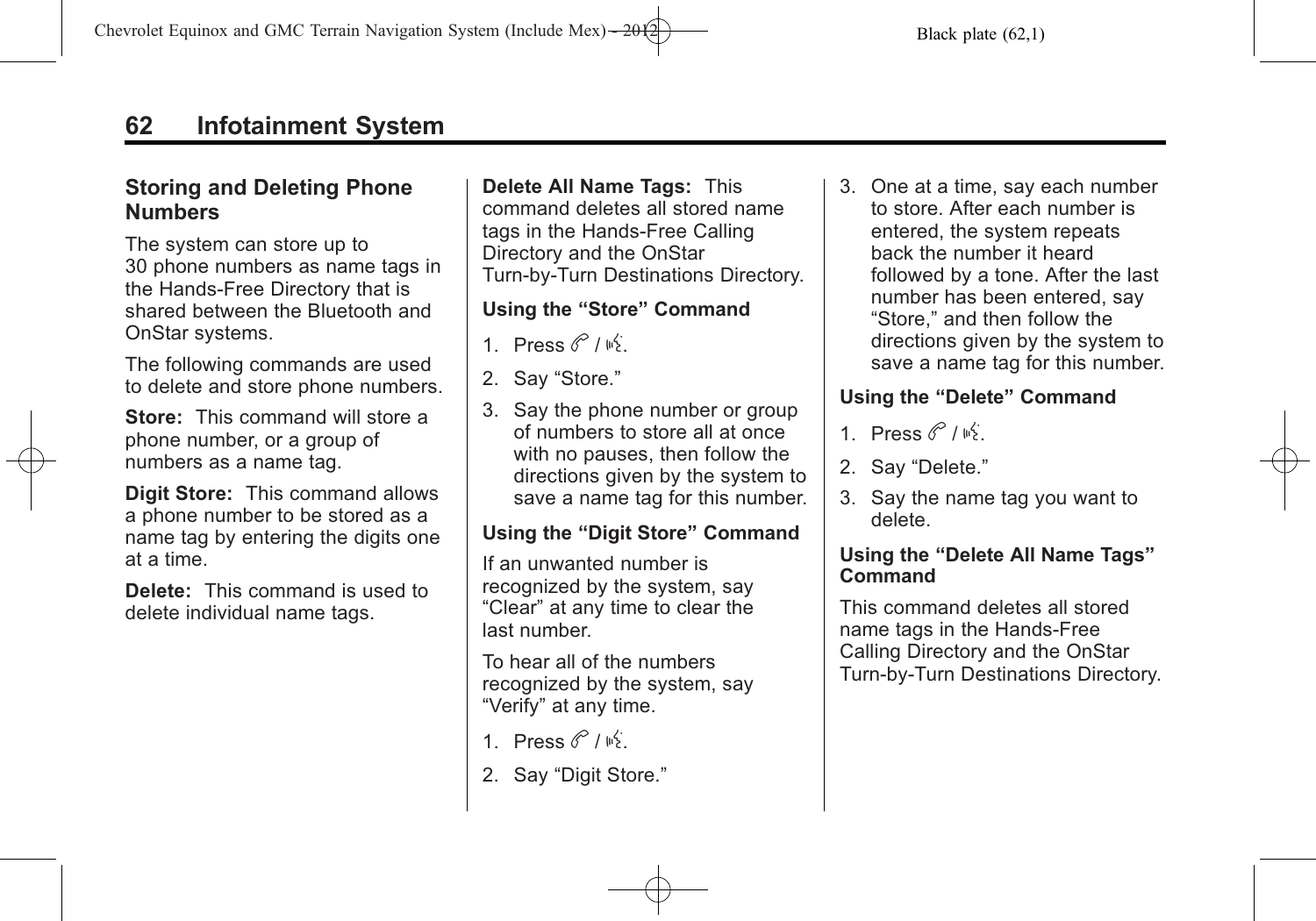To delete all name tags:

1 Press  $\mathscr{C}/\mathscr{C}$ 

2. Say "Delete all name tags."

# **Listing Stored Numbers**

The list command will list all stored numbers and name tags.

### **Using the "List" Command**

- 1 Press  $\mathscr{C}/\mathscr{C}$
- 2. Say "Directory."
- 3. Say "Hands-Free Calling."
- 4. Say "List."

# **Making a Call**

Calls can be made using the following commands:

**Dial or Call:** The dial or call command can be used interchangeably to dial a phone number or a stored name tag.

**Digit Dial:** This command allows a phone number to be dialed by entering the digits one at a time.

**Re‐dial:** This command is used to dial the last number used on the cell phone.

#### **Using the "Dial" or "Call" Command**

- 1 Press  $\mathscr{C}/\mathscr{C}$
- 2. Say "Dial" or "Call."
- 3. Say the entire number without pausing or say the name tag.

Once connected, the person called will be heard through the audio speakers.

### **Using the "Digit Dial" Command**

The digit dial command allows a phone number to be dialed by entering the numbers, one digit at a time. After each number is entered, the system repeats back the number it heard followed by a tone.

If an unwanted number is recognized by the system, say "Clear" at any time to clear the last number.

To hear all of the numbers recognized by the system, say "Verify" at any time.

- 1 Press  $\mathscr{C}/\mathscr{B}$
- 2. Sav "Digit Dial."
- 3. Say each digit, one at a time, that you want to dial. After each digit is entered, the system repeats back the digit it heard followed by a tone. After the last digit has been entered, say "Dial."

Once connected, the person called will be heard through the audio speakers.

### **Using the "Re‐dial" Command**

1 Press  $\mathscr{C}/\mathscr{C}$ 

2. After the tone, say "Re-dial."

Once connected, the person called will be heard through the audio speakers.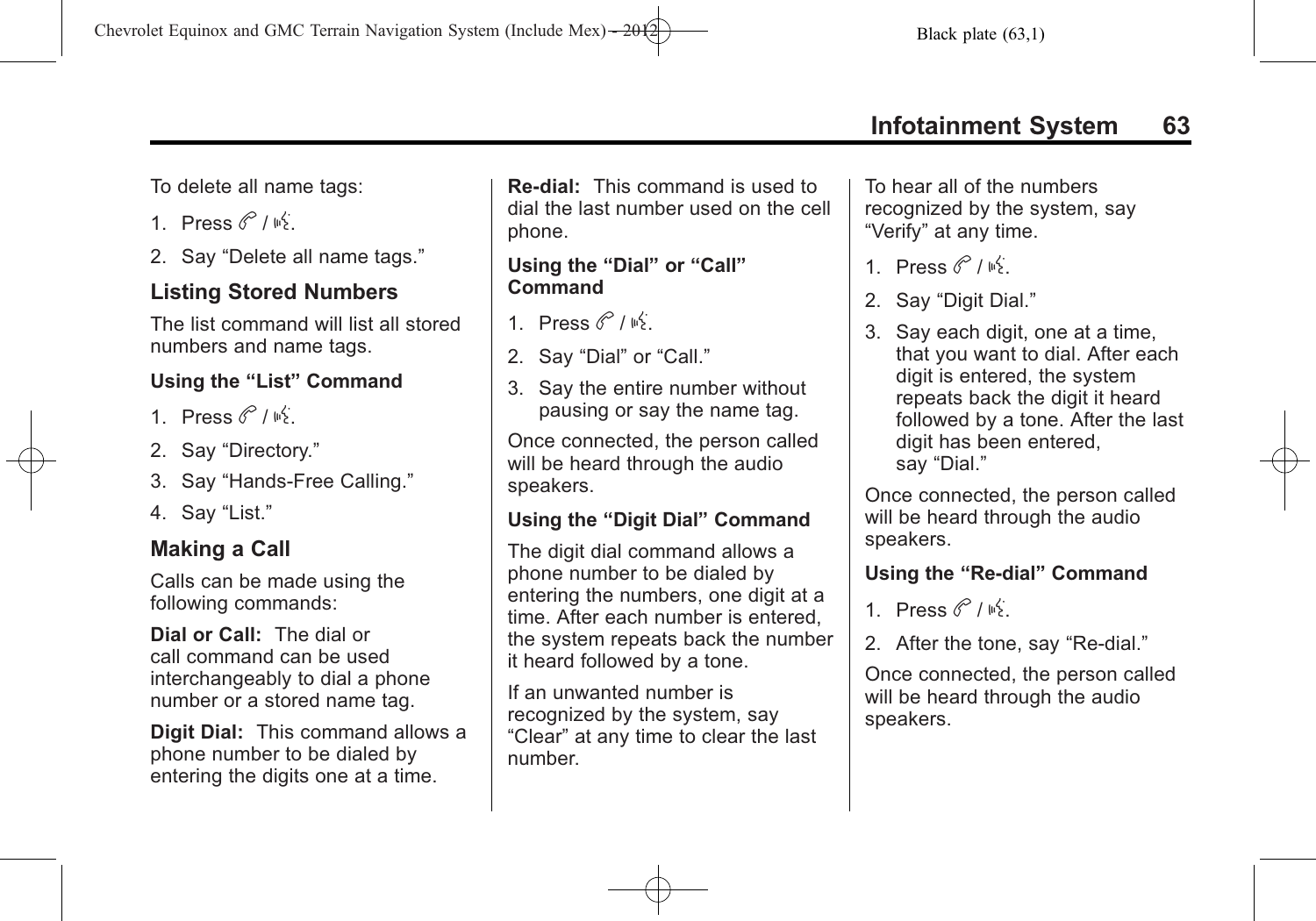# **64 Infotainment System**

# **Receiving a Call**

When an incoming call is received, the audio system mutes and a ring tone is heard in the vehicle.

- Press  $\mathscr{C}$  /  $\mathscr{C}$  to answer the call.
- Press  $\mathcal{A}/\mathcal{B}$  to ignore the call.

# **Call Waiting**

Call waiting must be supported on the cell phone and enabled by the wireless service carrier.

- Press  $\mathscr{C}$  /  $\mathbb{R}^2$  to answer an incoming call when another call is active. The original call is placed on hold.
- Press  $\mathscr{O}/\mathscr{C}$  again to return to the original call.
- . To ignore the incoming call, no action is required.
- Press  $\mathcal{A}/\mathcal{A}$  to disconnect the current call and switch to the call on hold.

# **Three‐Way Calling**

Three‐way calling must be supported on the cell phone and enabled by the wireless service carrier.

- 1. While on a call, press  $\mathcal{O}/\mathbb{R}$ .
- 2. Say "Three‐way call."
- 3. Use the dial or call command to dial the number of the third party to be called.
- 4. Once the call is connected, press  $\mathscr{C}/\mathscr{C}$  to link all callers together.

# **Ending a Call**

Press  $\mathcal{A}/\mathcal{A}$  to end a call.

# **Muting a Call**

During a call, all sounds from inside the vehicle can be muted so that the person on the other end of the call cannot hear them.

To mute a call, press  $\mathscr{C}/\mathscr{C}$ , and then say "Mute Call."

To cancel mute, press  $\mathscr{C}/\mathscr{C}$ , and then say "Un‐mute Call."

# **Transferring a Call**

Audio can be transferred between the Bluetooth system and the cell phone.

The cell phone must be paired and connected with the Bluetooth system before a call can be transferred. The connection process can take up to two minutes after the vehicle is started.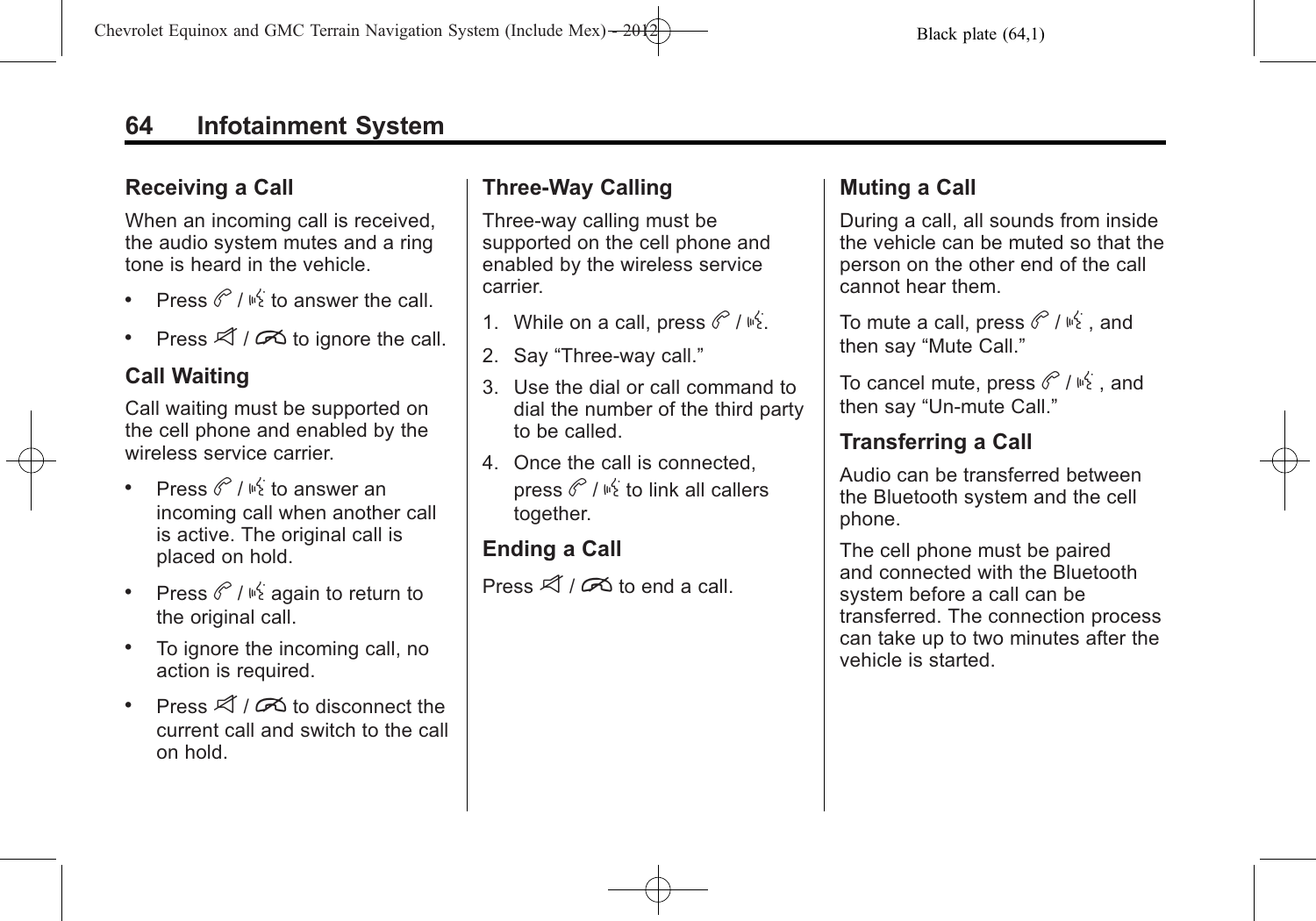### **To Transfer Audio from the Bluetooth System to a Cell Phone**

During a call with the audio in the vehicle:

- 1 Press  $\mathscr{C}/\mathscr{C}$
- 2. Say "Transfer Call."

### **To Transfer Audio to the Bluetooth System from a Cell Phone**

During a call with the audio on the cell phone, press  $\mathscr{C}/\mathscr{C}$ . The audio transfers to the vehicle. If the audio does not transfer to the vehicle, use the audio transfer feature on the cell phone. See your cell phone manufacturer's user guide for more information.

# **Voice Pass-Thru**

Voice pass‐thru allows access to the voice recognition commands on the cell phone. See your cell phone manufacturer's user guide to see if the cell phone supports this feature.

To access contacts stored in the cell phone:

- 1 Press  $\mathscr{C}/\mathscr{C}$
- 2. Say "Bluetooth." The system responds "Bluetooth ready," followed by a tone.
- 3. Say "Voice." The system responds "OK, accessing <phone name>."

The cell phone's normal prompt messages will go through their cycle according to the phone's operating instructions.

# **Dual Tone Multi-Frequency (DTMF) Tones**

The Bluetooth system can send numbers and numbers stored as name tags during a call. Use this feature when calling a menu-driven phone system. Account numbers can also be stored for use.

### **Sending a Number or Name Tag During a Call**

- 1. Press  $\mathscr{C}/\mathscr{C}$ . The system responds "Ready," followed by a tone.
- 2. Say "Dial."
- 3. Say the number or name tag to send.

# **Clearing the System**

Unless information is deleted out of the in‐vehicle Bluetooth system, it will be retained indefinitely. This includes all saved name tags in the phone book and phone pairing information. For information on how to delete this information, see the previous sections on "Deleting a Paired Phone" and "Storing and Deleting Phone Numbers."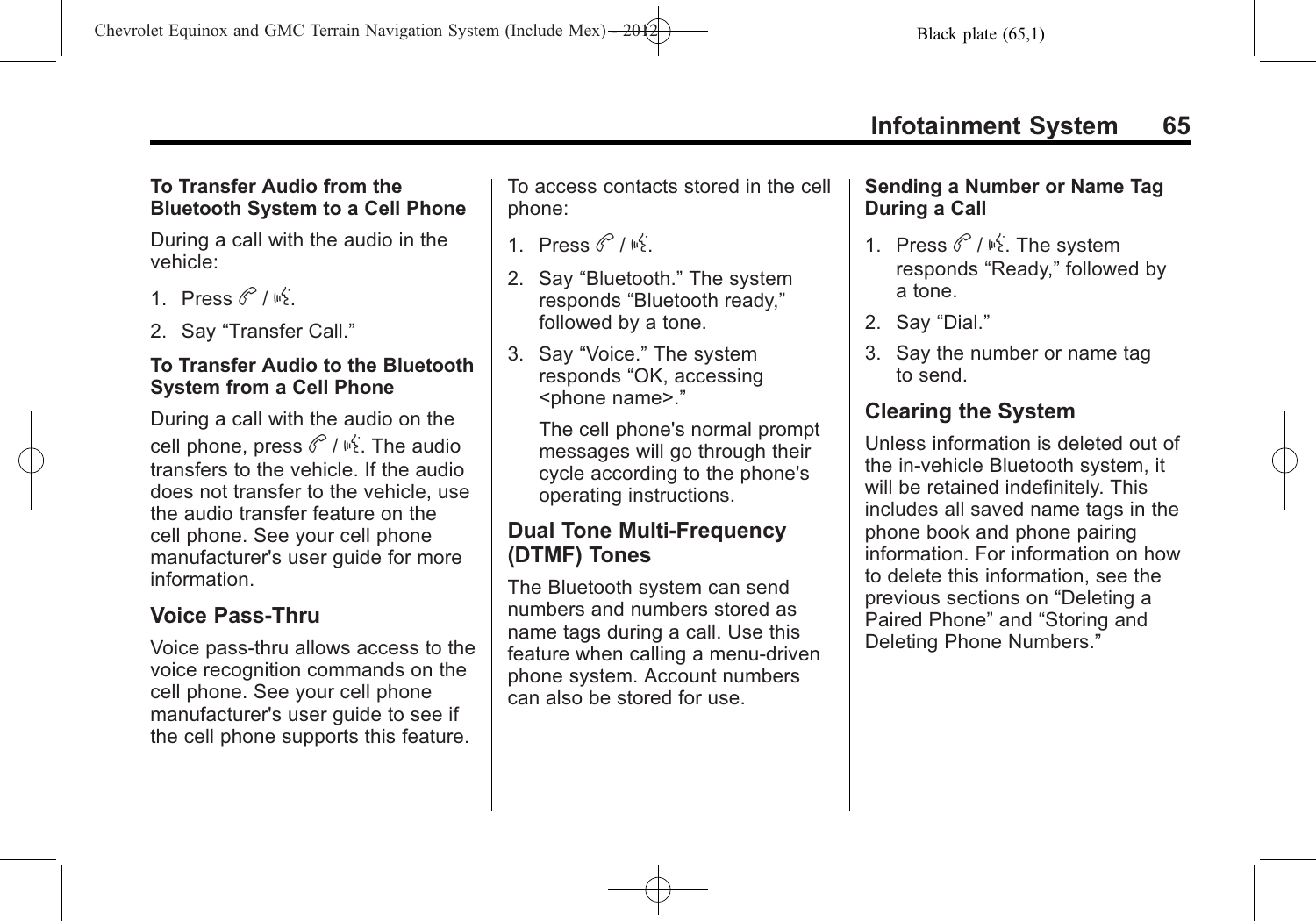# <span id="page-65-0"></span>**Pairing a Phone Using the Infotainment System**

The pairing process can be started by using the controls on the infotainment system.



1. Press the Phone screen button on the Home Page or  $\blacklozenge$  /  $\blacklozenge$  on the faceplate to display the Phone screen.

2. Press the  $\frac{1}{2}$  screen button to display more options.

| <b>Back</b> | Home                | Fav | Info | $75^{\circ}$ F | 12:00 PM |  |
|-------------|---------------------|-----|------|----------------|----------|--|
| Bluetooth   |                     |     |      | 网网阿贝图          |          |  |
|             | Device List         |     |      |                |          |  |
|             | Pair Device (Phone) |     |      |                |          |  |
|             |                     |     |      |                |          |  |
|             |                     |     |      |                |          |  |
|             |                     |     |      |                |          |  |
|             |                     |     |      |                |          |  |
|             |                     |     |      |                |          |  |
|             |                     |     |      |                |          |  |

3. Select the Pair Device (Phone) screen button. The pairing process will begin searching for Bluetooth devices on the cell phone. See the cell phone manufacturer's user guide for information on this process.



On the cell phone, locate the device named "General Motors" or "Your Vehicle." Follow the instructions given on the cell phone, or follow the voice prompts to enter the four-digit Personal Identification Number (PIN) that has been provided.

4. The system voice prompt requests a name for the phone being paired. Use a name that best describes the phone. The system voice prompt then repeats the name you provided for confirmation; say "Yes."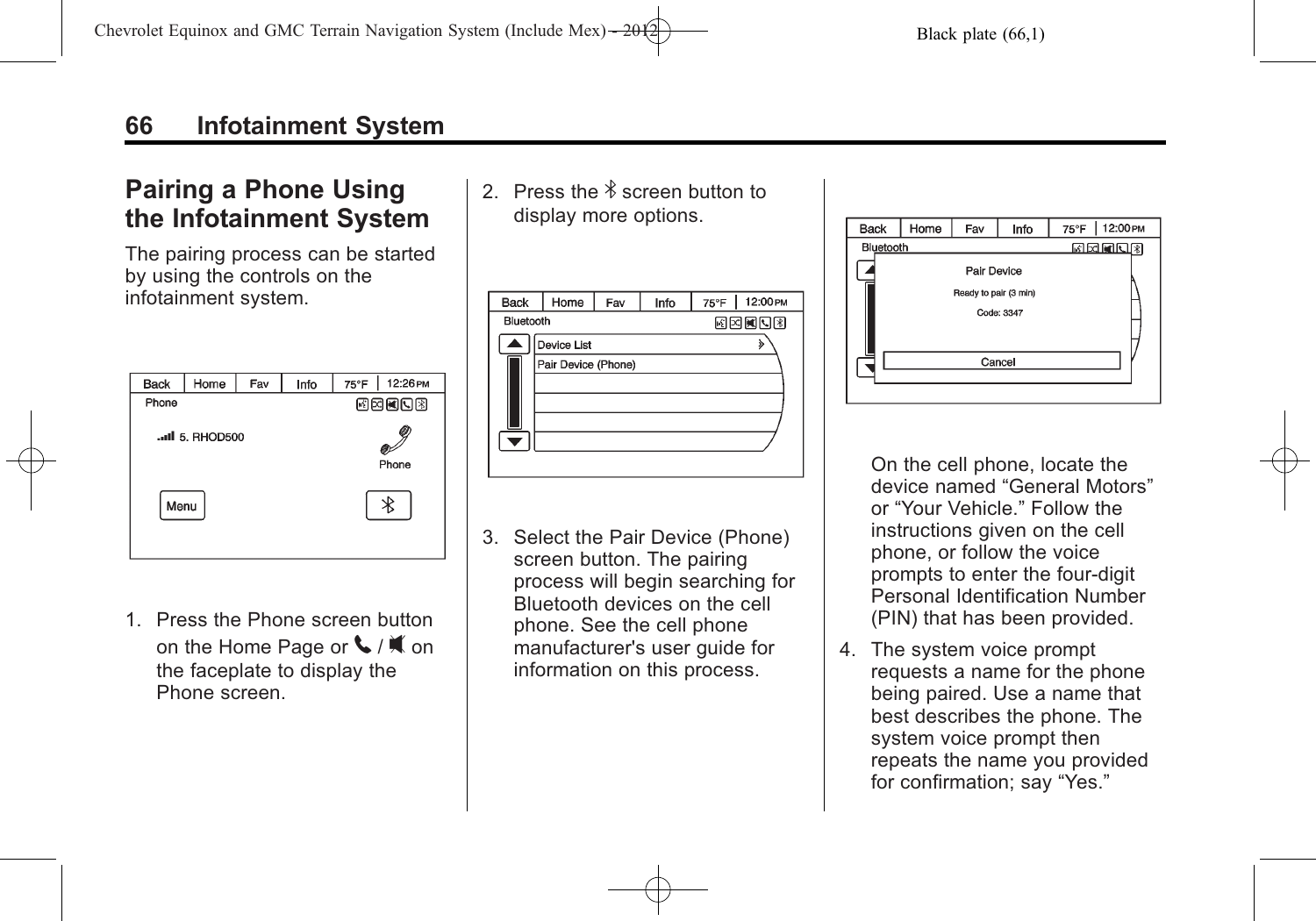5. The system responds with "phone name has been successfully paired" after the pairing process is complete.

#### **Listing All Paired and Connected Phones**



1. Press the Phone screen button on the Home Page or  $\blacklozenge$  /  $\nparallel$  on the faceplate to display the Phone screen.

2. Press the  $\frac{1}{2}$  screen button to display more options.

| <b>Back</b> | Home                | Fav | Info | 12:00 PM<br>75°F |  |  |
|-------------|---------------------|-----|------|------------------|--|--|
| Bluetooth   |                     |     |      | 网网阿阿图            |  |  |
|             | Device List         |     |      | ১                |  |  |
|             | Pair Device (Phone) |     |      |                  |  |  |
|             |                     |     |      |                  |  |  |
|             |                     |     |      |                  |  |  |
|             |                     |     |      |                  |  |  |
|             |                     |     |      |                  |  |  |
|             |                     |     |      |                  |  |  |

3. Turn the MENU/SEL knob until Device List displays. Press the MENU/SEL knob or press the Device List screen button to display other options.

| <b>Back</b> | Home             | Fav                   | Info | 12:00 PM<br>75°F |
|-------------|------------------|-----------------------|------|------------------|
| Device List |                  |                       |      | লিঘোৰাবেগ        |
|             |                  | 1 Dougs Bosch Phone   |      |                  |
|             | $O$ 2 Robs phone |                       |      |                  |
|             | 3 Marcus         |                       |      |                  |
|             |                  | 4 Lindsey's Work Cell |      |                  |
|             | 1 RHOD500<br>◉   |                       |      |                  |
|             |                  |                       |      |                  |
|             |                  |                       |      |                  |

A list of all previously paired phones will be displayed. If there is a currently connected phone, it will be marked on the screen.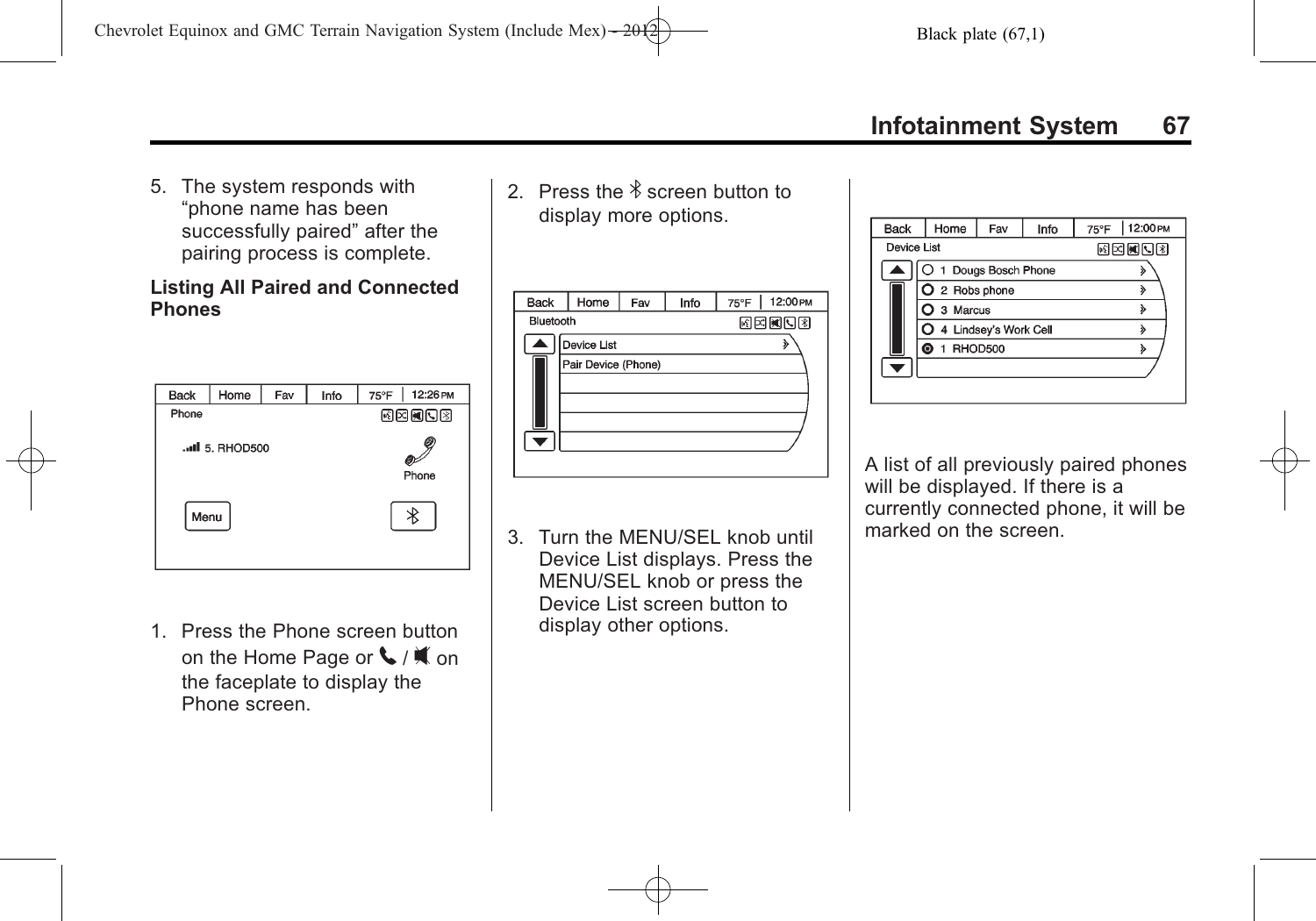# **68 Infotainment System**

#### **Deleting a Paired Phone**

| <b>Back</b> | Home            | Fav | Info | 12:26 PM<br>75°F |  |
|-------------|-----------------|-----|------|------------------|--|
| Phone       |                 |     |      | 國國國國國            |  |
|             | .all 5. RHOD500 |     |      | Phone            |  |
| Menu        |                 |     |      |                  |  |

| <b>Back</b> | Home                | Fav          | Info | 75°F | 12:00 PM |  |  |
|-------------|---------------------|--------------|------|------|----------|--|--|
| Bluetooth   |                     | <b>MENO3</b> |      |      |          |  |  |
|             | Device List         |              |      |      | ১        |  |  |
|             | Pair Device (Phone) |              |      |      |          |  |  |
|             |                     |              |      |      |          |  |  |
|             |                     |              |      |      |          |  |  |
|             |                     |              |      |      |          |  |  |
|             |                     |              |      |      |          |  |  |
|             |                     |              |      |      |          |  |  |

- 1. Press the Phone screen button on the Home Page or faceplate to display the Phone screen.
- 2. Press the  $\frac{1}{2}$  screen button to display more options.
- 3. Turn the MENU/SEL knob until Device List displays. Press the MENU/SEL knob or press the Device List screen button to display other options.

| <b>Back</b> | Home                | Fav                   | 12:00 PM<br>75°F |  |  |  |
|-------------|---------------------|-----------------------|------------------|--|--|--|
| Device List |                     |                       | 网内国国图            |  |  |  |
|             | 1 Dougs Bosch Phone |                       |                  |  |  |  |
|             | Q 2 Robs phone      |                       |                  |  |  |  |
|             | 3 Marcus            |                       |                  |  |  |  |
|             |                     | 4 Lindsey's Work Cell |                  |  |  |  |
|             | 1 RHOD500           |                       |                  |  |  |  |
|             |                     |                       |                  |  |  |  |
|             |                     |                       |                  |  |  |  |

4. Turn the MENU/SEL knob, then press it to select the phone to be deleted. Follow the on-screen prompts to delete the device from the system.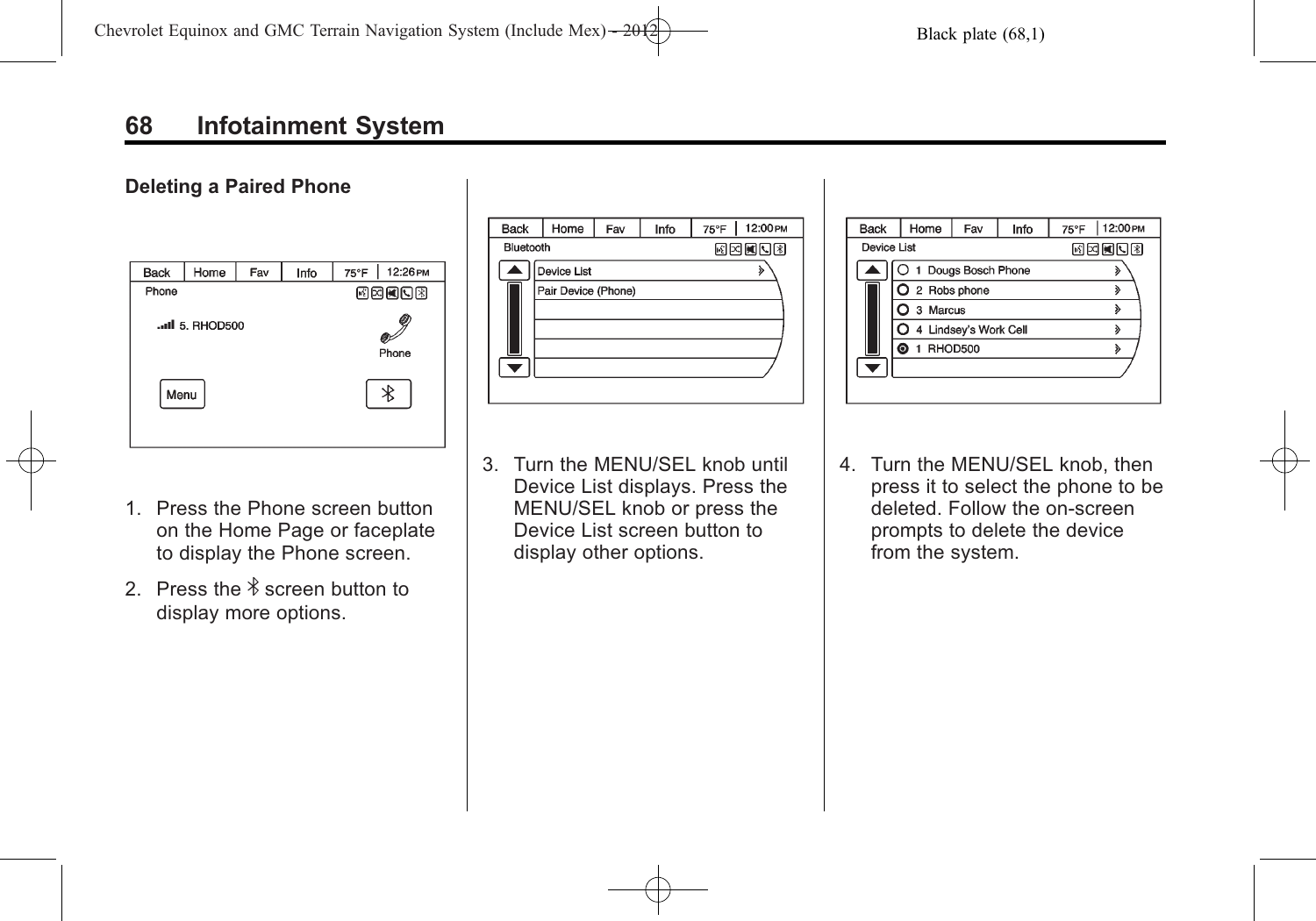

5. Once a phone has been deleted, the only way to connect back to that phone is to pair the phone again.

## **Linking to a Different Phone**

To link to a different phone, the new phone must be in the vehicle and available to be connected to the Bluetooth system before the process is started.

| <b>Back</b>   | Home | Fav | Info | 12:26 PM<br>75°F |  |  |
|---------------|------|-----|------|------------------|--|--|
| Phone         |      |     |      | BERDE            |  |  |
| II 5. RHOD500 |      |     |      | Phone            |  |  |
| Menu          |      |     |      |                  |  |  |

1. Press the Phone screen button on the Home Page or  $\blacklozenge$  /  $\blacklozenge$  on the faceplate to display the Phone screen.

2. Press the  $\frac{1}{2}$  screen button to display more options.

| <b>Back</b> | Home                | Fav | Info  | 12:00 PM<br>$75^{\circ}$ F |  |  |
|-------------|---------------------|-----|-------|----------------------------|--|--|
| Bluetooth   |                     |     | 网网阿阿图 |                            |  |  |
|             | Device List         |     |       |                            |  |  |
|             | Pair Device (Phone) |     |       |                            |  |  |
|             |                     |     |       |                            |  |  |
|             |                     |     |       |                            |  |  |
|             |                     |     |       |                            |  |  |
|             |                     |     |       |                            |  |  |
|             |                     |     |       |                            |  |  |

3. Turn the MENU/SEL knob until Device List displays. Press the MENU/SEL knob or press the Device List screen button to display other options.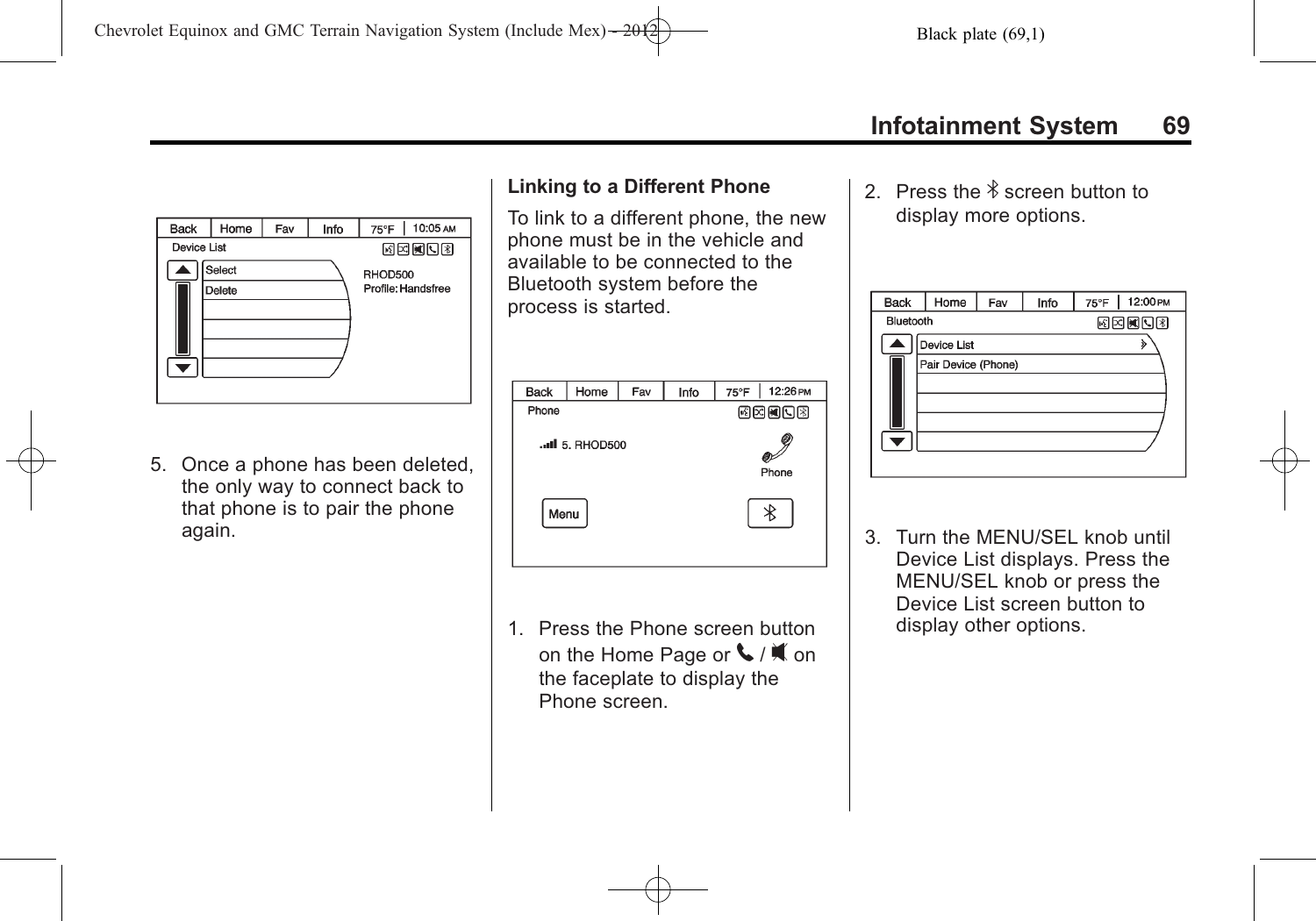

4. Select the phone to be linked and then follow the on-screen prompts.



5. The Phone screen will be displayed with the name of the phone linked.

# **Making a Call**

1. Press the Phone screen button on the Home Page or  $\blacklozenge$  /  $\blacklozenge$  on the faceplate to display the Phone screen.

| <b>Back</b>         | Home       | Fav          | Info | 75°F | 12:00 PM |  |
|---------------------|------------|--------------|------|------|----------|--|
| Phone               |            | <b>MENOI</b> |      |      |          |  |
| <b>Enter Number</b> |            |              |      |      | ১        |  |
|                     | Phone Book |              |      | ১    |          |  |
|                     | Call Lists |              |      |      | λ        |  |
|                     |            |              |      |      |          |  |
|                     |            |              |      |      |          |  |
|                     |            |              |      |      |          |  |
|                     |            |              |      |      |          |  |

2. Press the Menu button on the screen to access the Phone Menu.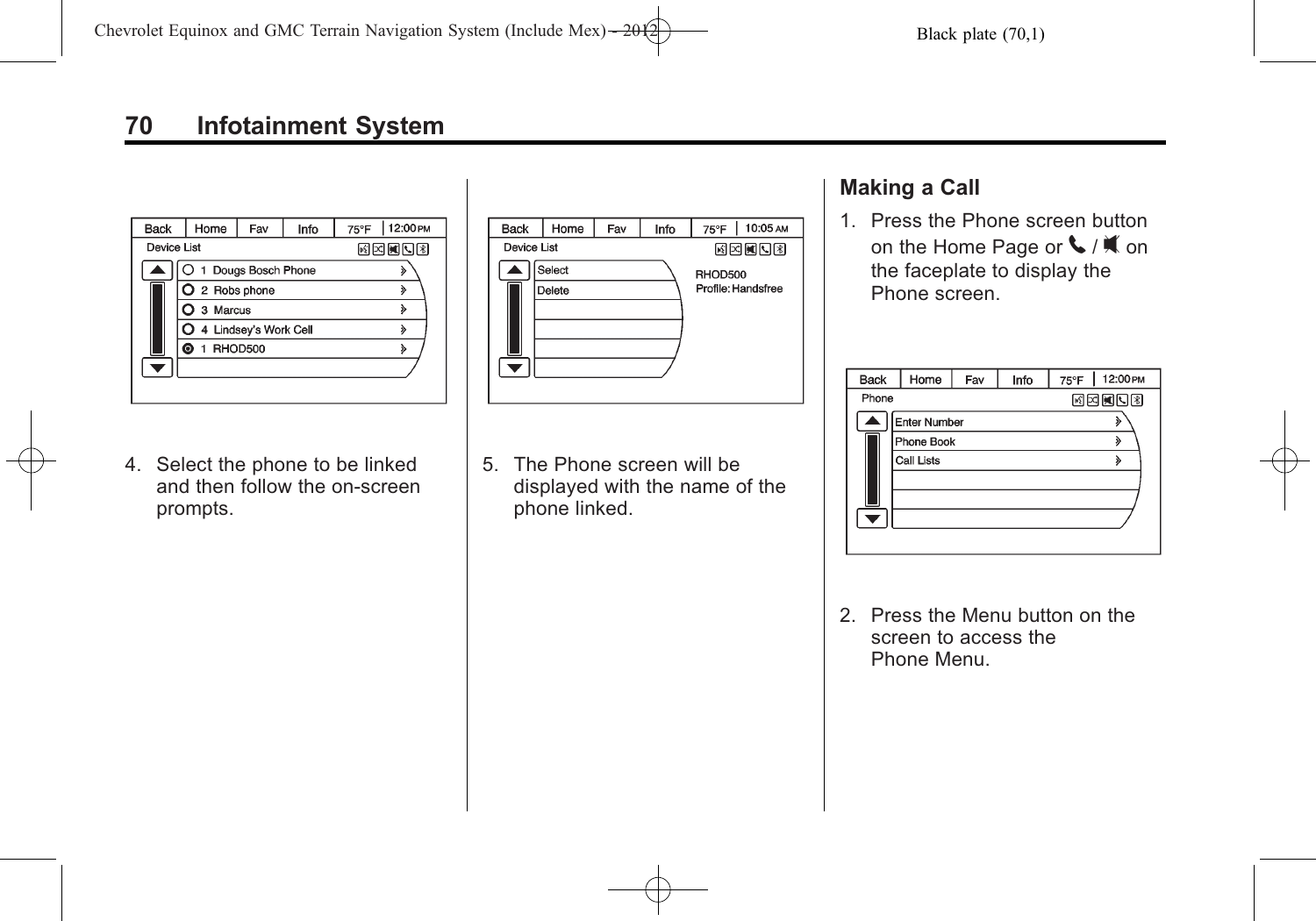

#### **Enter Number**

Use this option to enter a phone number and make a call.

1. Turn the MENU/SEL knob, then press it to select Enter Number. A dial pad displays.





- 2. Enter the phone number by pressing the numbers on the keypad.
- 3. Press the Dial screen button to make the call.

#### **Phone Book**

The Phone Book feature is only supported if that feature is available on the Bluetooth phone. See your cell phone manufacturer's user guide for more information.

The phone book can be accessed by pressing the Phone Book selection on the Dial Number screen.

- 1. Turn the MENU/SEL knob to select the letter group associated with the person or place to call.
- 2. Press the MENU/SEL knob to select the letter group.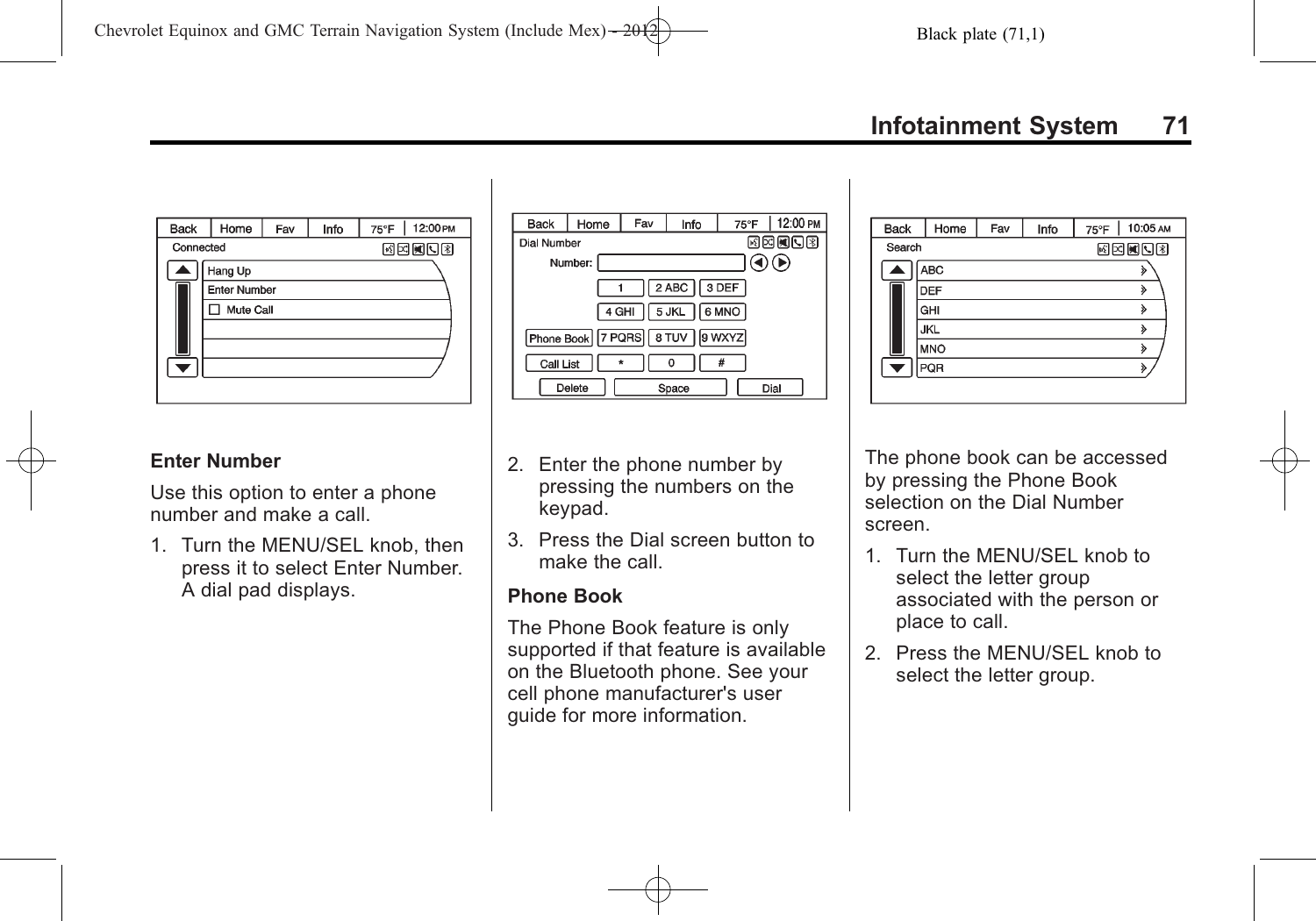| <b>Back</b> | Home         | Fav | Info | 12:00 PM<br>75°F |  |  |
|-------------|--------------|-----|------|------------------|--|--|
| Phone Book  | EEEO3        |     |      |                  |  |  |
| Eric Smith  |              |     |      |                  |  |  |
| Jeff White  |              |     |      |                  |  |  |
|             | Jessica Swan |     |      |                  |  |  |
|             | Joel Black   |     |      |                  |  |  |
|             | Laura Richie |     |      |                  |  |  |
| ÷           | Liz Johnson  |     |      |                  |  |  |

- 3. Select the person or place to call.
- 4. Press the MENU/SEL knob or number on the screen to make the call.

**Call Lists**

| <b>Back</b> | Home                | Fav | Info |   | 75°F 12:00 PM |  |  |
|-------------|---------------------|-----|------|---|---------------|--|--|
| Phone       |                     |     |      |   | <b>MEMBR</b>  |  |  |
|             | <b>Enter Number</b> |     |      |   | ১             |  |  |
|             | Phone Book          |     |      | ১ |               |  |  |
|             | Call Lists          |     |      |   | $\bf{r}$      |  |  |
|             |                     |     |      |   |               |  |  |
|             |                     |     |      |   |               |  |  |
|             |                     |     |      |   |               |  |  |
|             |                     |     |      |   |               |  |  |
|             |                     |     |      |   |               |  |  |

75°F | 12:26 PM Home  $\overline{Info}$ Back Fav Phone  $E$  $E$  $E$  $E$  $E$  $E$  $E$  $E$  $\mathscr{S}$ all 5. RHOD500 Phone  $\ast$ Menu

- 1. Press the Phone screen button on the Home Page or  $\blacklozenge$  /  $\blacklozenge$  on the faceplate to display the Phone screen.
- 2. Press the Menu screen button.

The Call List selection from the Phone Menu screen can be used to show a list of incoming calls, outgoing calls, and missed calls.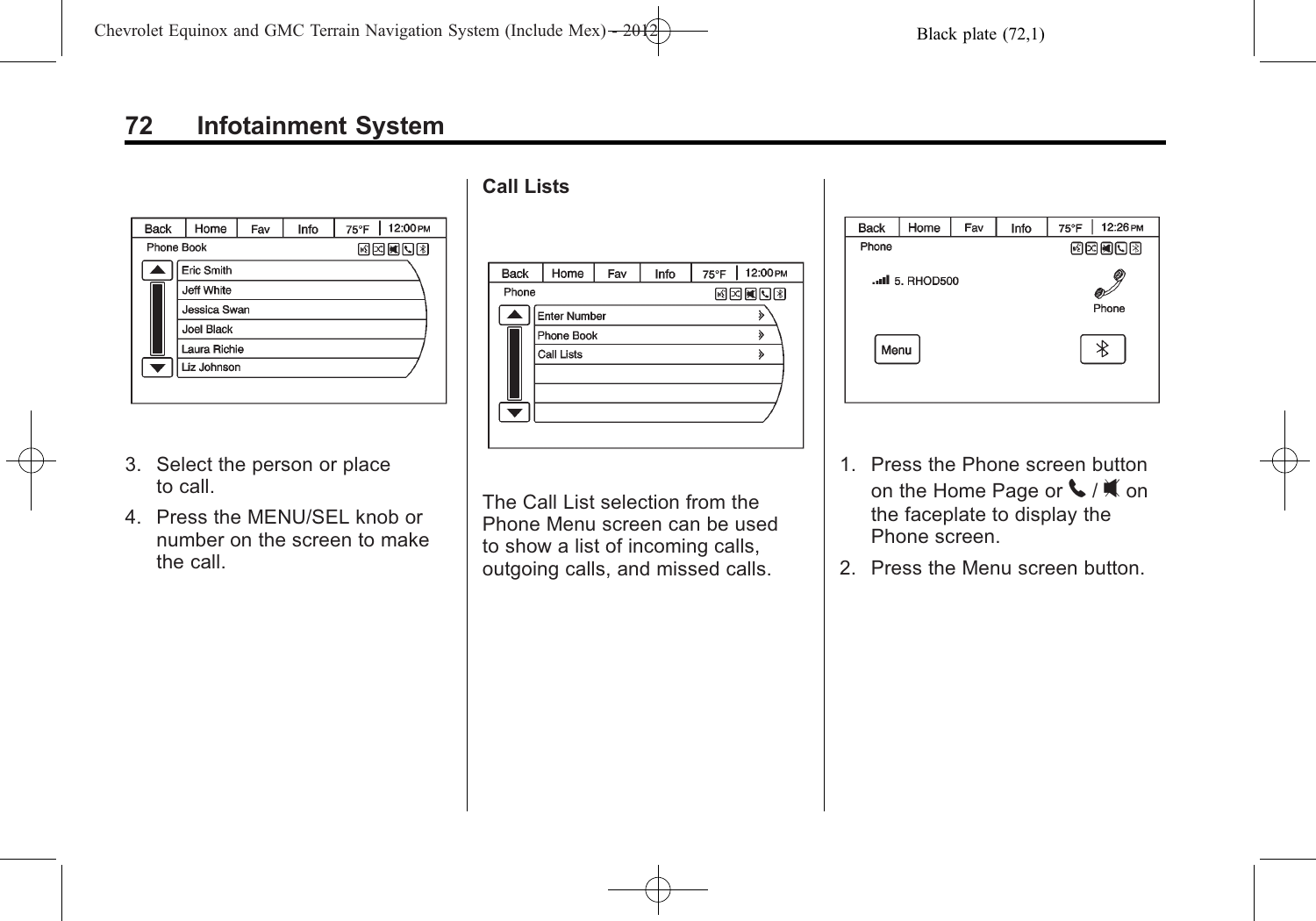Info

**Back** 

 $\overline{\phantom{a}}$ 

Outgoing Calls

Home

 $F = 5554368988$ 

**t** 5557766258

₩ 5552102566  $t$  5558456983

Fay

75°F | 12:00 PM

國國國國國



3. Select the Call Lists screen button.

| <b>Back</b> | Home                  | Fav | Info | 75°F | 12:00 PM |
|-------------|-----------------------|-----|------|------|----------|
|             | <b>Call Lists</b>     |     |      |      | 國國國國國    |
|             | <b>Incoming Calls</b> |     |      |      |          |
|             | <b>Outgoing Calls</b> |     |      |      |          |
|             | <b>Missed Calls</b>   |     |      |      |          |
|             |                       |     |      |      |          |
|             |                       |     |      |      |          |
|             |                       |     |      |      |          |
|             |                       |     |      |      |          |

4. Turn the MENU/SEL knob, or press to select either Incoming Calls, Outgoing Calls, or Missed Calls.

Once one of these options has been selected, a menu displays. A list of persons and places will display for the selected option.

Turn the MENU/SEL knob, then press this knob or press the appropriate screen button to select someone on that list. A menu displays showing the phone number for that person.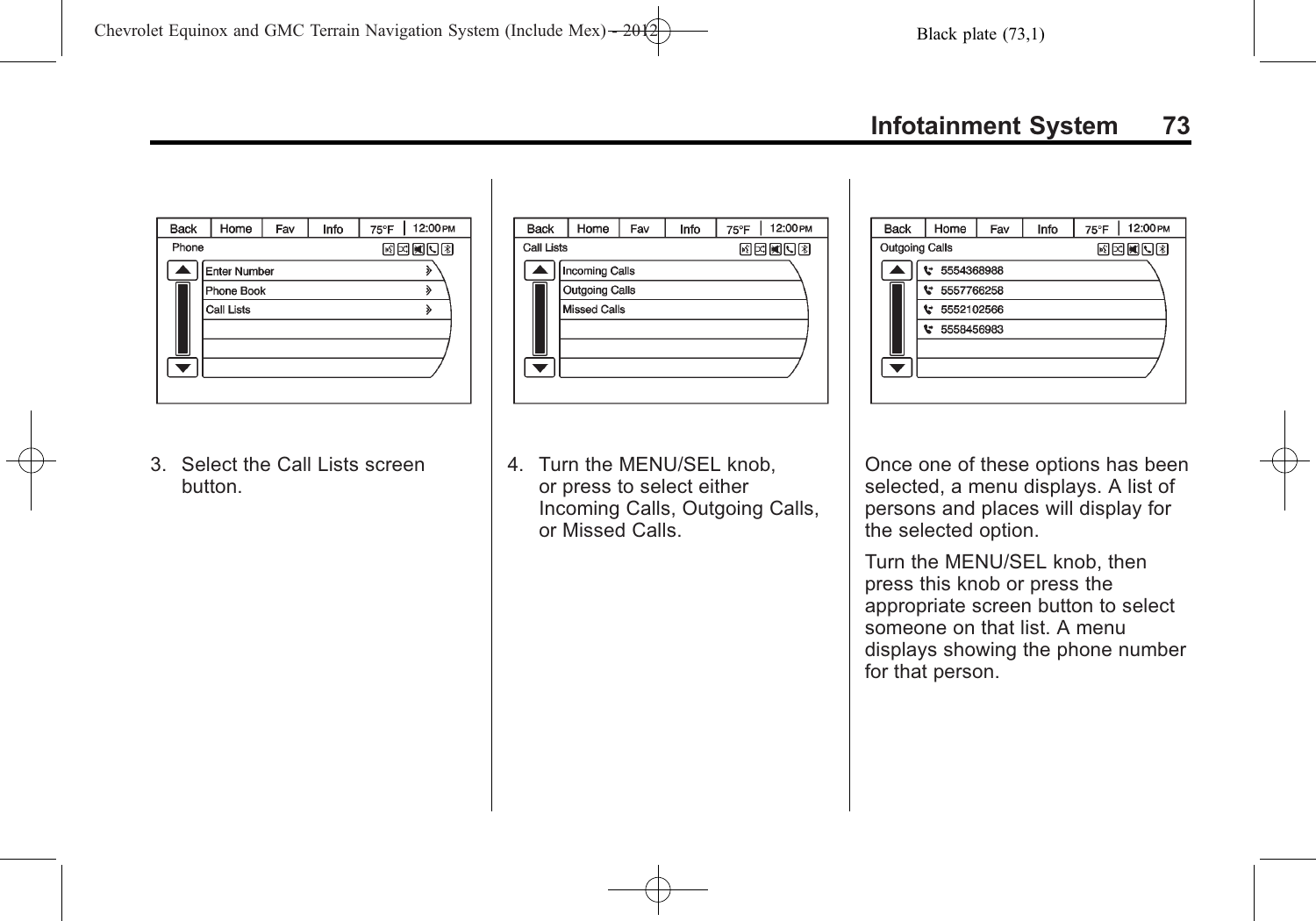## <span id="page-73-0"></span>**74 Infotainment System**

#### **Accepting or Declining an Incoming Call**

When an incoming call is received, the audio is muted and a ring tone sounds.

#### **Accepting a Call**

| <b>Back</b>       | Home          | Fav | Info | 75°F | 12:26 PM |
|-------------------|---------------|-----|------|------|----------|
| Phone             | 國國國國國         |     |      |      |          |
| -9                | Incoming Call |     |      |      |          |
|                   | ₹555 596 0433 |     |      |      |          |
| Decline<br>Answer |               |     |      |      |          |

Press the Answer option on the screen to answer the call.

#### **Declining a Call**

Select the Decline option on the screen.

### **Call Waiting**

Call waiting must be supported on the Bluetooth phone and enabled by the wireless service carrier to work.

#### **Switching Calls (Only Available with Call Waiting)**

This feature allows switching between calls, making one call active and placing the other on hold.

| <b>Back</b> | Home                | Fav | Info | 75°F   12:00 PM |  |
|-------------|---------------------|-----|------|-----------------|--|
| Connected   |                     |     |      | 网网阿阿图           |  |
|             | Hang Up             |     |      |                 |  |
|             | <b>Switch Calls</b> |     |      |                 |  |
|             | Merge Calls         |     |      |                 |  |
|             | □ Mute Call         |     |      |                 |  |
|             |                     |     |      |                 |  |
|             |                     |     |      |                 |  |
|             |                     |     |      |                 |  |

1. Press the Phone Menu button on the screen to access the Phone Menu.

2. Turn or press the MENU/SEL knob to Switch Calls and press Enter or press the Switch Calls option.

#### **Conference Calling**

Conference and three-way calling must be supported on the Bluetooth phone and enabled by the wireless service carrier to work.

To start a conference while in a current call:

- 1. Press the Phone screen button on the Home Page or  $\mathcal{L}/\mathcal{M}$  on the faceplate until the Phone main screen is shown with the current active call.
- 2. Press the Menu button.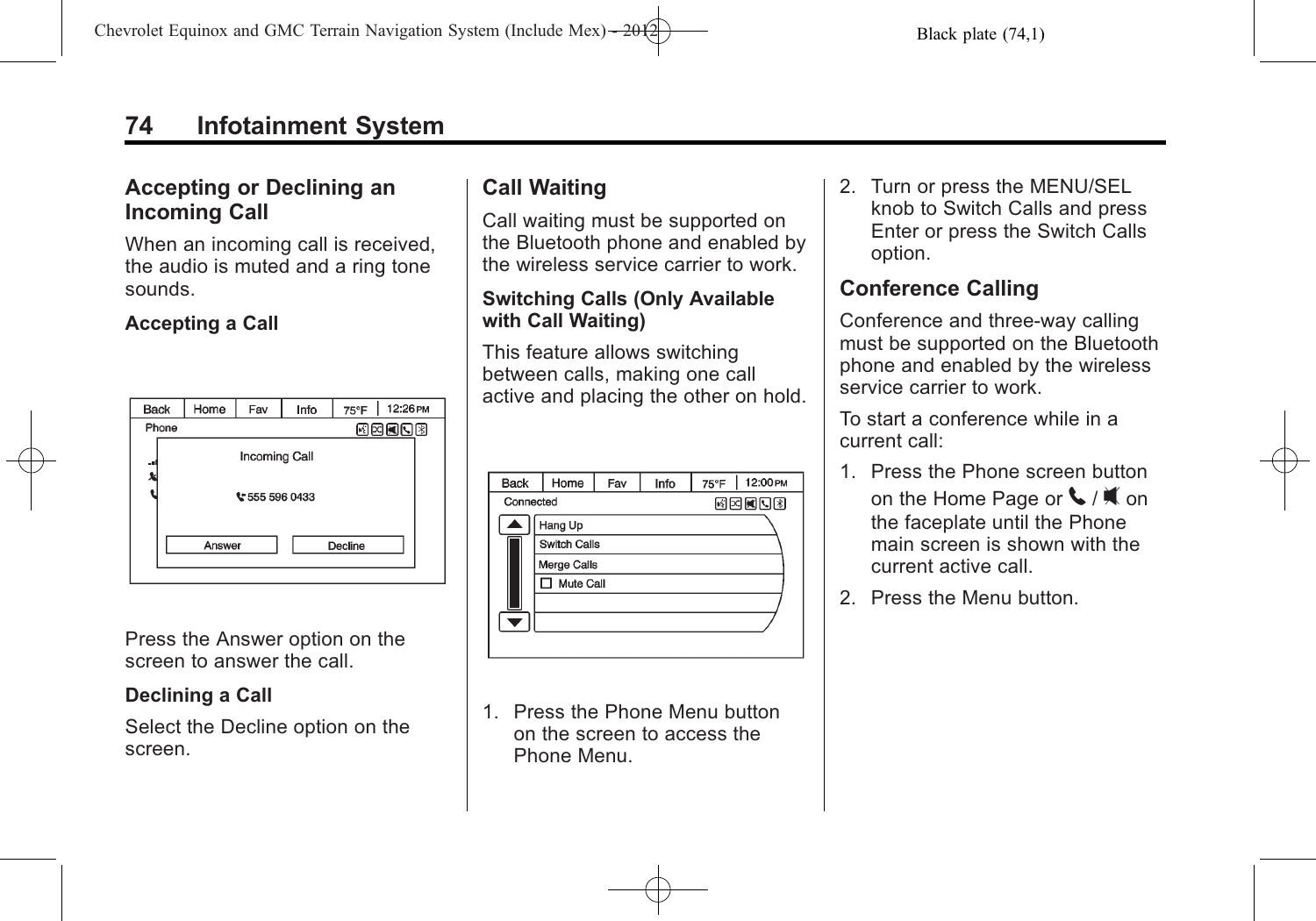<span id="page-74-0"></span>

3. Press Enter Number on the screen.

| Back                                 | Home | Fav | Info | 75°F | 12:00 PM |
|--------------------------------------|------|-----|------|------|----------|
| Dial Number                          |      |     |      |      | 网内阿冈冈    |
| Number:                              |      |     |      |      |          |
| 2 ABC   3 DEF                        |      |     |      |      |          |
| 5 JKL   6 MNO<br>4 GHI               |      |     |      |      |          |
| Phone Book   7 PQRS   8 TUV   9 WXYZ |      |     |      |      |          |
| Call List<br>#                       |      |     |      |      |          |
| Delete<br>Dial<br>Space              |      |     |      |      |          |

- 4. Make another call. The first call will be placed on hold while the second call is dialing and connected.
- 5. To make a conference call, select the Merge Calls screen button in the Phone Menu and both calls merge into one conference call.
- 6. To add more callers to the conference call, repeat Steps 3 through 5. The number of callers that can be added is limited by your wireless service carrier.

### **Ending a Call**

To end a call:

- 1. Press the Phone screen button on the Home Page or  $\blacklozenge$  /  $\blacklozenge$  on the faceplate to display the Phone screen.
- 2. Press the Phone screen button to access the Phone Menu.

| <b>Back</b> | Home                | Fav | Info | 12:00 PM<br>$75^{\circ}$ F |
|-------------|---------------------|-----|------|----------------------------|
| Connected   |                     |     |      | <b>EEEOB</b>               |
|             | Hang Up             |     |      |                            |
|             | <b>Enter Number</b> |     |      |                            |
|             | Mute Call           |     |      |                            |
|             |                     |     |      |                            |
|             |                     |     |      |                            |
|             |                     |     |      |                            |
|             |                     |     |      |                            |

3. Press the Hang Up screen button to end the call.

### **Mute or UnMute a Call**

- 1. Press the Phone screen button on the Home Page or  $\blacklozenge$  /  $\blacklozenge$  on the faceplate to display the Phone screen.
- 2. Press the Phone screen button to access the Phone Menu.
- 3. Press the Mute Call screen button.
- 4. Press Mute Call again to unmute the call.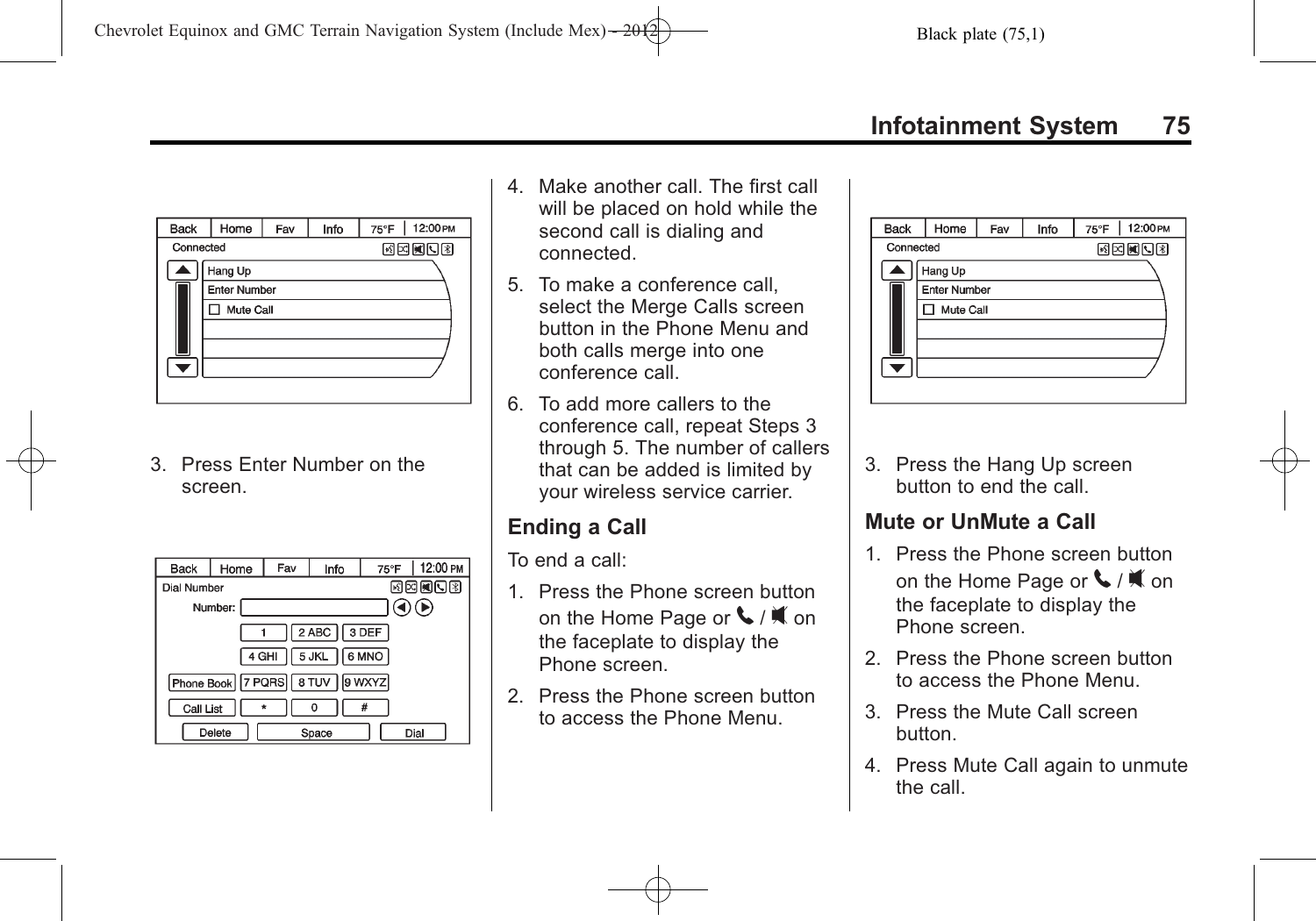#### <span id="page-75-0"></span>**Dual Tone Multi-Frequency (DTMF) Tones**

The in-vehicle Bluetooth system can send numbers during a call. This is used when calling a menu-driven phone system.

- 1. Press the Phone screen button on the Home Page or  $\mathcal{L}/\mathcal{K}$  on the faceplate to display the Phone screen.
- 2. Press the Phone screen button



to access the Menu. press this knob or press the Enter Number option and enter the number sequence.

> The DTMF Tones will be generated on the network as you enter each number.

# **Trademarks and License Agreements**



"Made for iPod" and "Made for iPhone" mean that an electronic accessory has been designed to connect specifically to iPod or iPhone and has been certified by the developer to meet Apple performance standards.

iPod and iPhone are trademarks of Apple Computer, Inc., registered in the U.S. and other countries.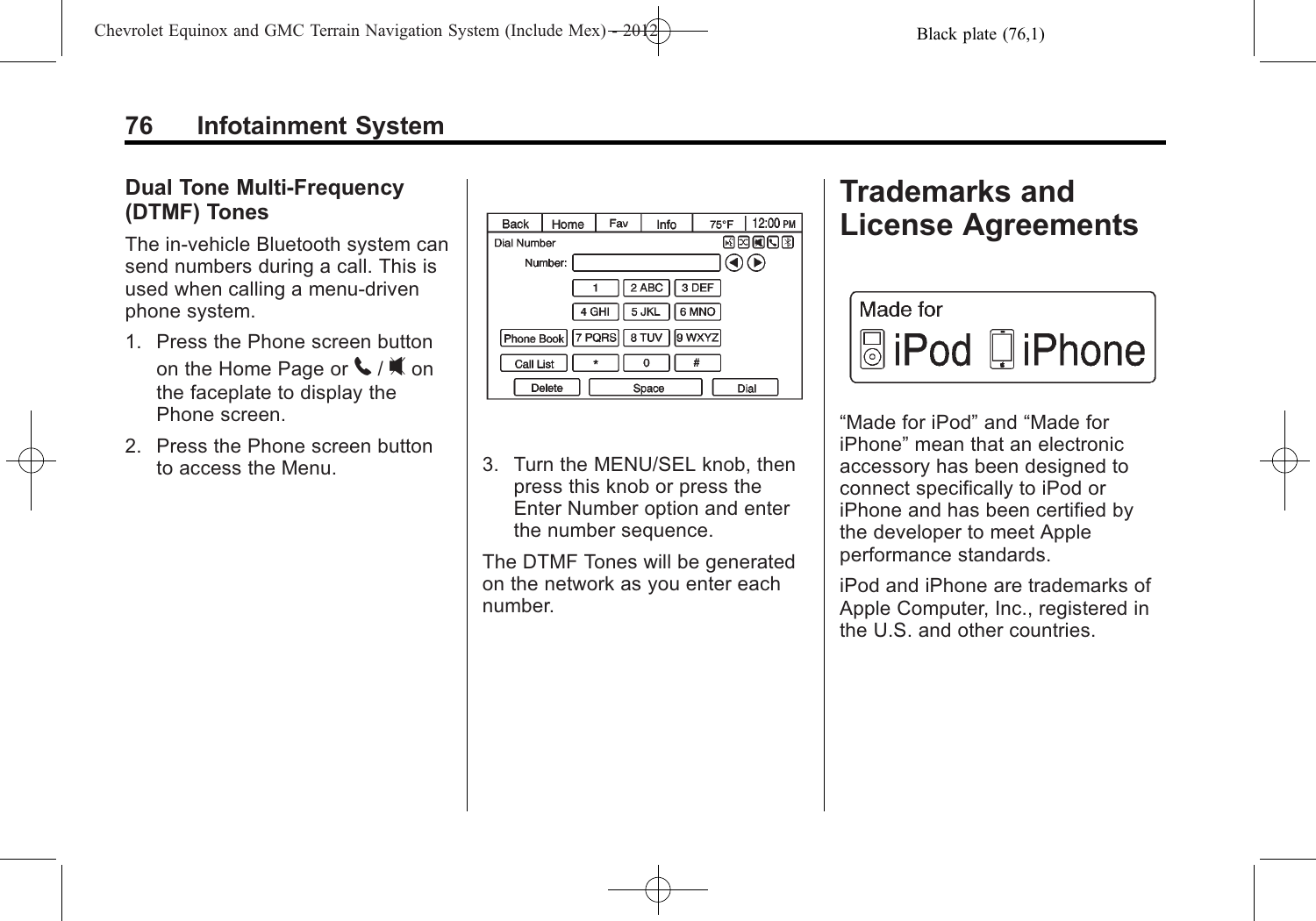# $((\times\wedge\wedge))$

Fees and Taxes: Subscription fee, taxes, one time activation fee, and other fees may apply. Subscription fee is consumer only. All fees and programming subject to change. Subscriptions subject to Customer Agreement available at www.xmradio.com. XM™ service only available in the 48 contiguous United States and Canada.

In Canada: Some deterioration of service may occur in extreme northern latitudes. This is beyond the control of XM™ Satellite Radio. Explicit Language Notice: Channels with frequent explicit language are indicated with an "XL" preceding the channel name. Channel blocking is available for XM Satellite Radio receivers by notifying XM:

- . USA Customers Visit www.xmradio.com or call 1-800-xmradio (1-800-929-2100).
- . Canadian Customers Visit www.xmradio.ca or call 1-877-438-9677.

It is prohibited to copy, decompile, disassemble, reverse engineer, hack, manipulate, or otherwise make available any technology or software incorporated in receivers compatible with the XM™ Satellite Radio System or that support the XM website, the Online Service or

any of its content. Furthermore, the AMBER voice compression software included in this product is protected by intellectual property rights including patent rights, copyrights, and trade secrets of Digital Voice Systems, Inc.

General Requirements:

- 1. A License Agreement from XM™ is required for any product that incorporates XM Technology and/or for use of any of the XM marks to be manufactured, distributed, or marketed in the XM Service Area.
- 2. For products to be distributed, marketed, and/or sold in Canada, a separate agreement is required with Canadian Satellite Radio Inc. (operating as XM Canada).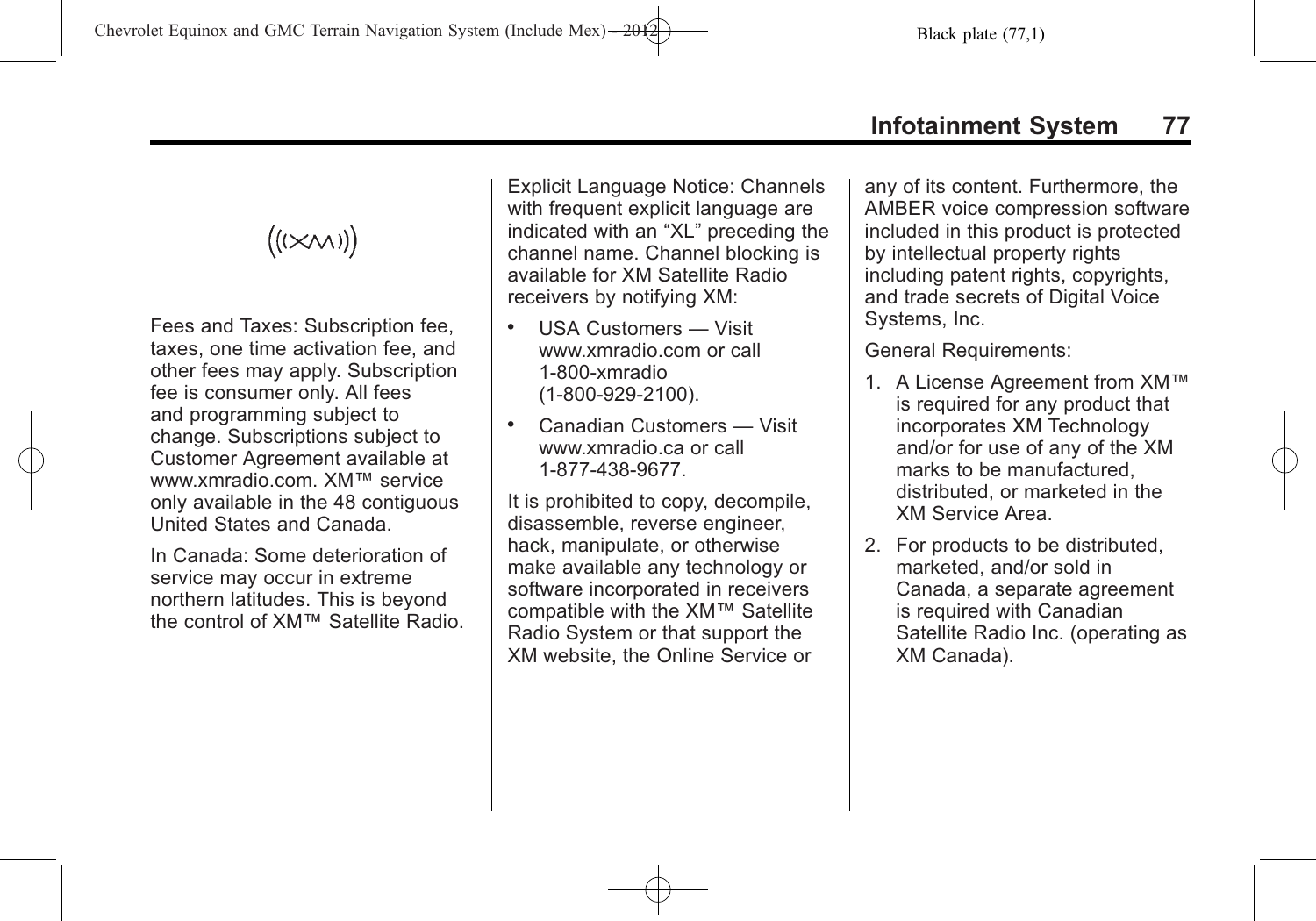#### <span id="page-77-0"></span>**FreeType 2**

Portions of this software are copyright ® 2007-2010 The FreeType Project (www.freetype.org). All rights reserved.

#### **Libjpeg**

The navigation software is based in part on the work of the independent JPEG Group.

#### **Map End User License Agreement**

#### **END USER TERMS**

The Map Data Disc ("Data") is provided for your personal, internal use only and not for resale. It is protected by copyright, and is subject to the following terms (this "End User License Agreement") and conditions which are agreed to by you, on the one hand, and NAVTEQ North America, LLC ("NT") and its licensors (including their licensors and suppliers) on the other hand.

The Data for areas of Canada includes information taken with permission from Canadian authorities, including: © Her Majesty the Queen in Right of Canada, © Queen's Printer for Ontario, © Canada Post Corporation, GeoBase®.

NT holds a nonexclusive license from the United States Postal Service® to publish and sell ZIP+4® information.

© United States Postal Service® 2011. Prices are not established, controlled, or approved by the United States Postal Service®. The following trademarks and registrations are owned by the USPS: United States Postal Service, USPS, and ZIP+4.

#### **TERMS AND CONDITIONS**

Personal Use Only: You agree to use this Data for the solely personal, noncommercial purposes for which you were licensed, and not for service bureau, timesharing or other similar purposes. Except as otherwise set forth herein, you agree not to otherwise reproduce, copy, modify, decompile, disassemble or reverse engineer any portion of this Data, and may not transfer or distribute it in any form, for any purpose, except to the extent permitted by mandatory laws. You may transfer the Data and all accompanying materials on a permanent basis if you retain no copies and the recipient agrees to the terms of this End User License Agreement. Multi-disc sets may only be transferred or sold as a complete set as provided to you and not as a subset thereof.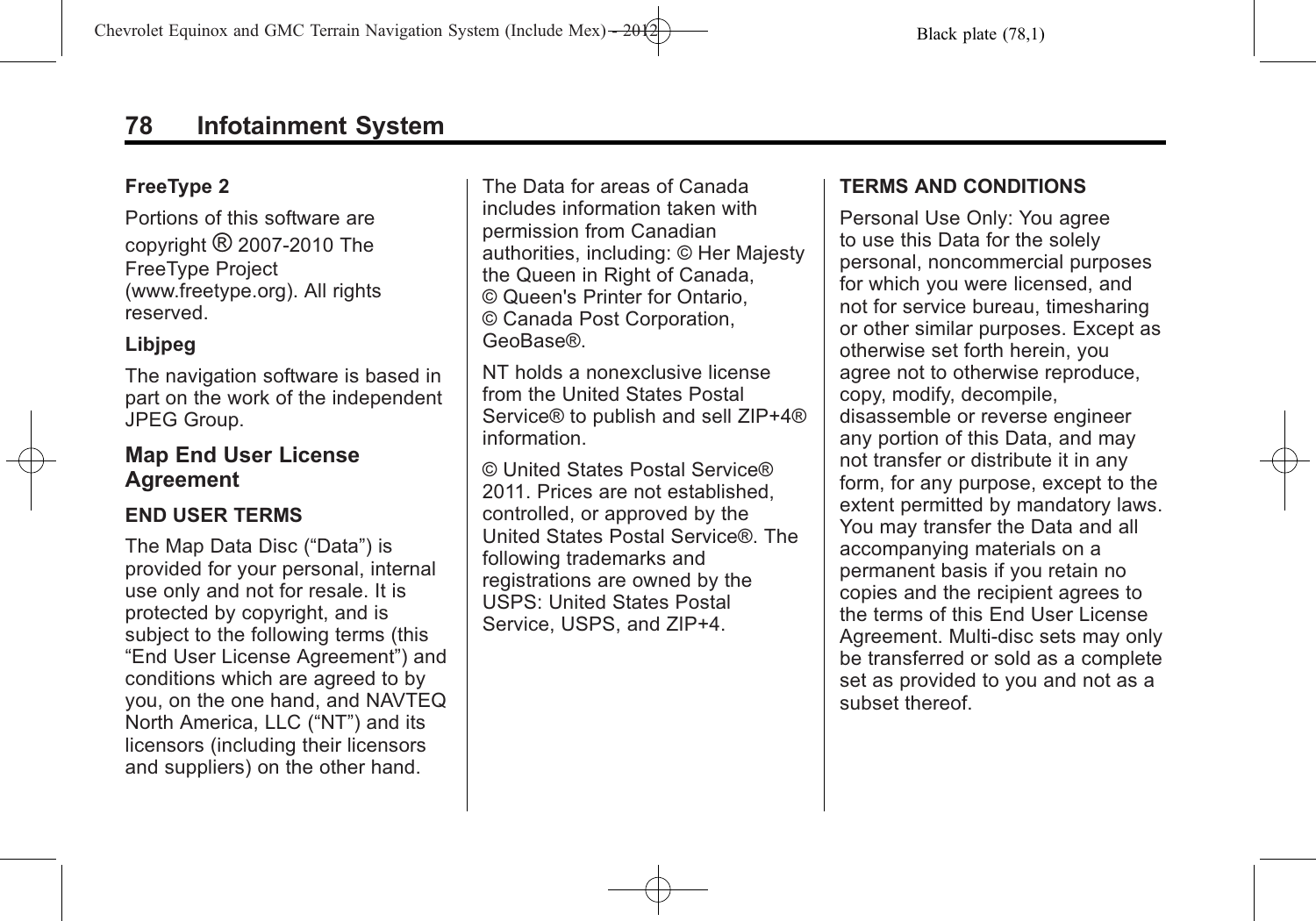#### **Restrictions**

Except where you have been specifically licensed to do so by NT and without limiting the preceding paragraph, you may not (a) use this Data with any products, systems, or applications installed or otherwise connected to or in communication with vehicles capable of vehicle navigation, positioning, dispatch, real time route guidance, fleet management or similar applications; or (b) with, or in communication with, including without limitation, cellular phones, palmtop and handheld computers, pagers, and personal digital assistants or PDAs.

#### **Warning**

This Data may contain inaccurate or incomplete information due to the passage of time, changing circumstances, sources used, and the nature of collecting comprehensive geographic data, any of which may lead to incorrect results.

#### **No Warranty**

This Data is provided to you "as is," and you agree to use it at your own risk. NT and its licensors (and their licensors and suppliers) make no guarantees, representations, or warranties of any kind, express or implied, arising by law or otherwise, including but not limited to, content, quality, accuracy, completeness, effectiveness, reliability, fitness for a particular purpose, usefulness, use or results to be obtained from this Data, or that the Data or server will be uninterrupted or error free.

#### **Disclaimer of Warranty**

THE DATABASE IS PROVIDED ON AN "AS IS" AND "WITH ALL FAULTS BASIS" AND BOSCH (AND THEIR LICENSORS AND SUPPLIERS) EXPRESSLY DISCLAIM ALL OTHER WARRANTIES, EXPRESS OR IMPLIED, INCLUDING BUT NOT LIMITED TO, THE IMPLIED WARRANTIES OF NON-INFRINGEMENT,

MERCHANTABILITY, SATISFACTORY QUALITY, ACCURACY, TITLE AND FITNESS FOR A PARTICULAR PURPOSE. NO ORAL OR WRITTEN ADVICE OR INFORMATION PROVIDED BY BOSCH (OR ANY OF THEIR LICENSORS, AGENTS, EMPLOYEES, OR THIRD PARTY PROVIDERS) SHALL CREATE A WARRANTY, AND YOU ARE NOT ENTITLED TO RELY ON ANY SUCH ADVICE OR INFORMATION. THIS DISCLAIMER OF WARRANTIES IS AN ESSENTIAL CONDITION OF THIS AGREEMENT.

#### **Disclaimer of Liability**

NT AND ITS LICENSORS (INCLUDING THEIR LICENSORS AND SUPPLIERS) SHALL NOT BE LIABLE TO YOU IN RESPECT OF ANY CLAIM, DEMAND OR ACTION, IRRESPECTIVE OF THE NATURE OF THE CAUSE OF THE CLAIM, DEMAND OR ACTION ALLEGING ANY LOSS,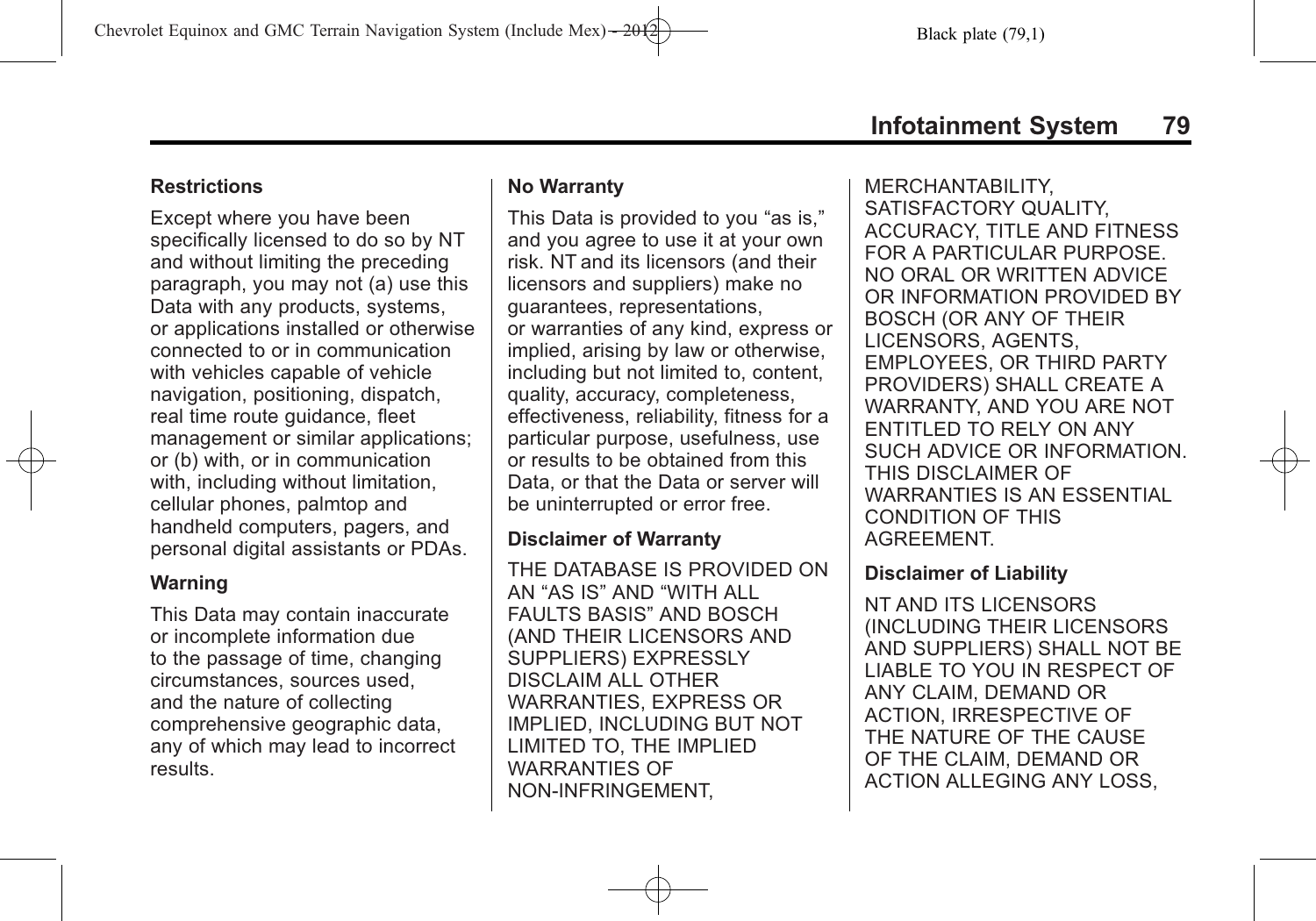INJURY OR DAMAGES, DIRECT OR INDIRECT, WHICH MAY RESULT FROM THE USE OR POSSESSION OF THIS DATA; OR FOR ANY LOSS OF PROFIT, REVENUE, CONTRACTS OR SAVINGS, OR ANY OTHER DIRECT, INDIRECT, INCIDENTAL, SPECIAL OR CONSEQUENTIAL DAMAGES ARISING OUT OF YOUR USE OF OR INABILITY TO USE THIS DATA, ANY DEFECT IN THIS DATA, OR THE BREACH OF THESE TERMS OR CONDITIONS, WHETHER IN AN ACTION IN CONTRACT OR TORT OR BASED ON A WARRANTY, EVEN IF NT OR ITS LICENSORS HAVE BEEN ADVISED OF THE POSSIBILITY OF SUCH DAMAGES. Some States, Territories, and Countries do not allow certain liability exclusions or damages limitations, so to that extent the above may not apply to you.

#### **Export Control**

You agree not to export from anywhere any part of the Data provided to you or any direct product thereof except in compliance with, and with all licenses and approvals required under, applicable export laws, rules and regulations. Entire Agreement: These terms and conditions constitute the entire agreement between NT (and its licensors, including their licensors and suppliers) and you pertaining to the subject matter hereof, and supersedes in their entirety any and all written or oral agreements previously existing between us with respect to such subject matter.

#### **Governing Law**

The above terms and conditions shall be governed by the laws of the State of Illinois, without giving effect to (i) its conflict of laws provisions, or (ii) the United Nations Convention for Contracts for the International Sale of Goods, which is explicitly excluded. You agree to submit to the jurisdiction of the State of Illinois for any and all disputes, claims, and actions arising from or in connection with the Data provided to you hereunder.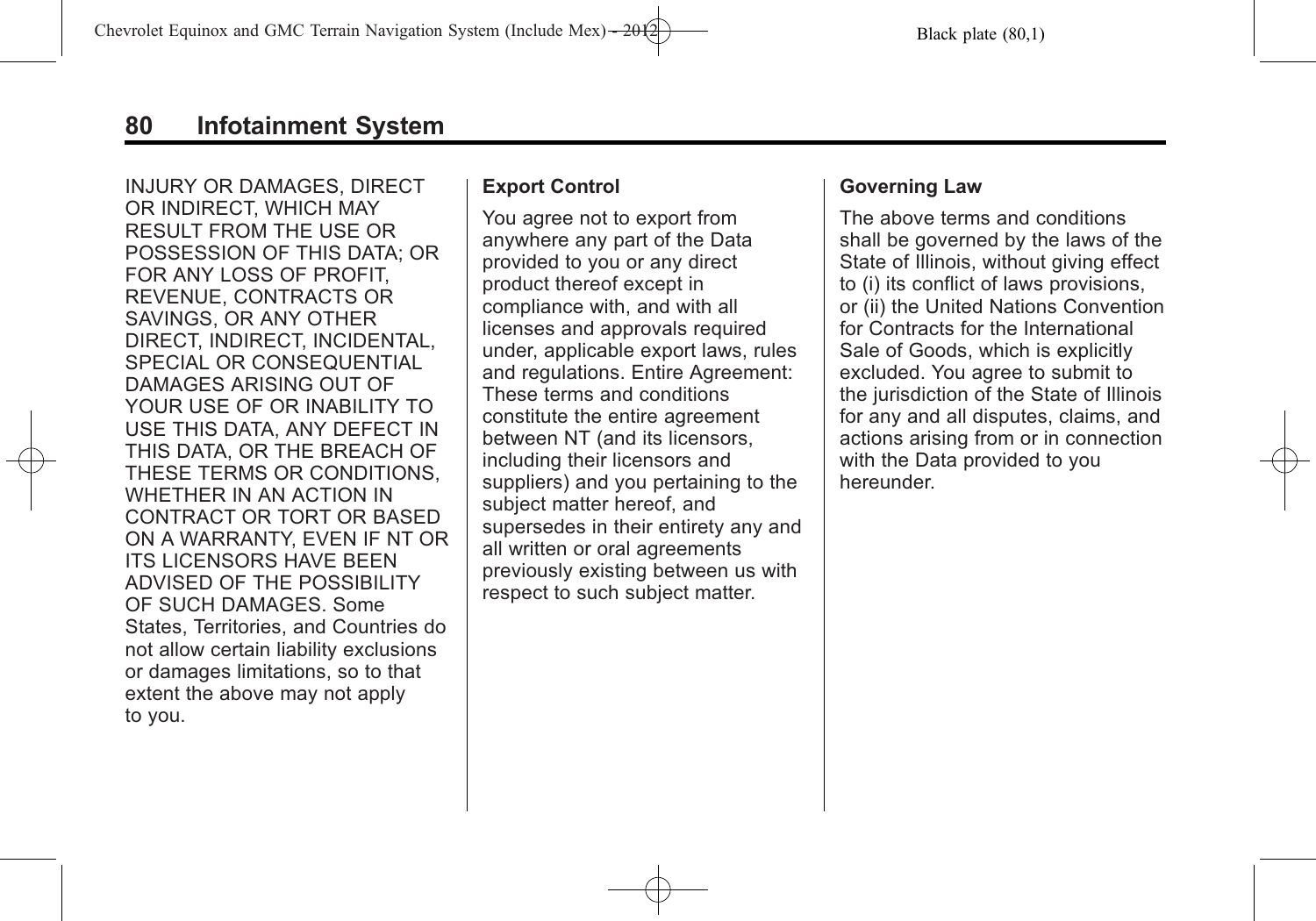If the Data is being acquired by or on behalf of the United States government or any other entity seeking or applying rights similar to those customarily claimed by the United States government, this Data is a "commercial item" as that term is defined at 48 C.F.R. ("FAR") 2.101, is licensed in accordance with this End User License Agreement, and each copy of Data delivered or otherwise furnished shall be marked and embedded as appropriate with the following "Notice of Use," and be treated in accordance with such Notice:



#### **NOTICE OF USE**

**CONTRACTOR** (MANUFACTURER/ SUPPLIER)

NAME:

### **NAVTEQ**

**CONTRACTOR** (MANUFACTURER/SUPPLIER)

ADDRESS:

#### **425 West Randolph Street, Chicago, IL 60606.**

This Data is a commercial item as defined in FAR 2.101 and is subject to the End User License Agreement under which this Data was provided.

© 2011 NAVTEQ. All rights reserved.

If the Contracting Officer, federal government agency, or any federal official refuses to use the legend provided herein, the Contracting Officer, federal government agency, or any federal official must notify NAVTEQ prior to seeking additional or alternative rights in the Data.

#### **END USER NOTICE**

The marks of companies displayed by this product to indicate business locations are the marks of their respective owners. The use of such marks in this product does not imply any sponsorship, approval, or endorsement by such companies of this product.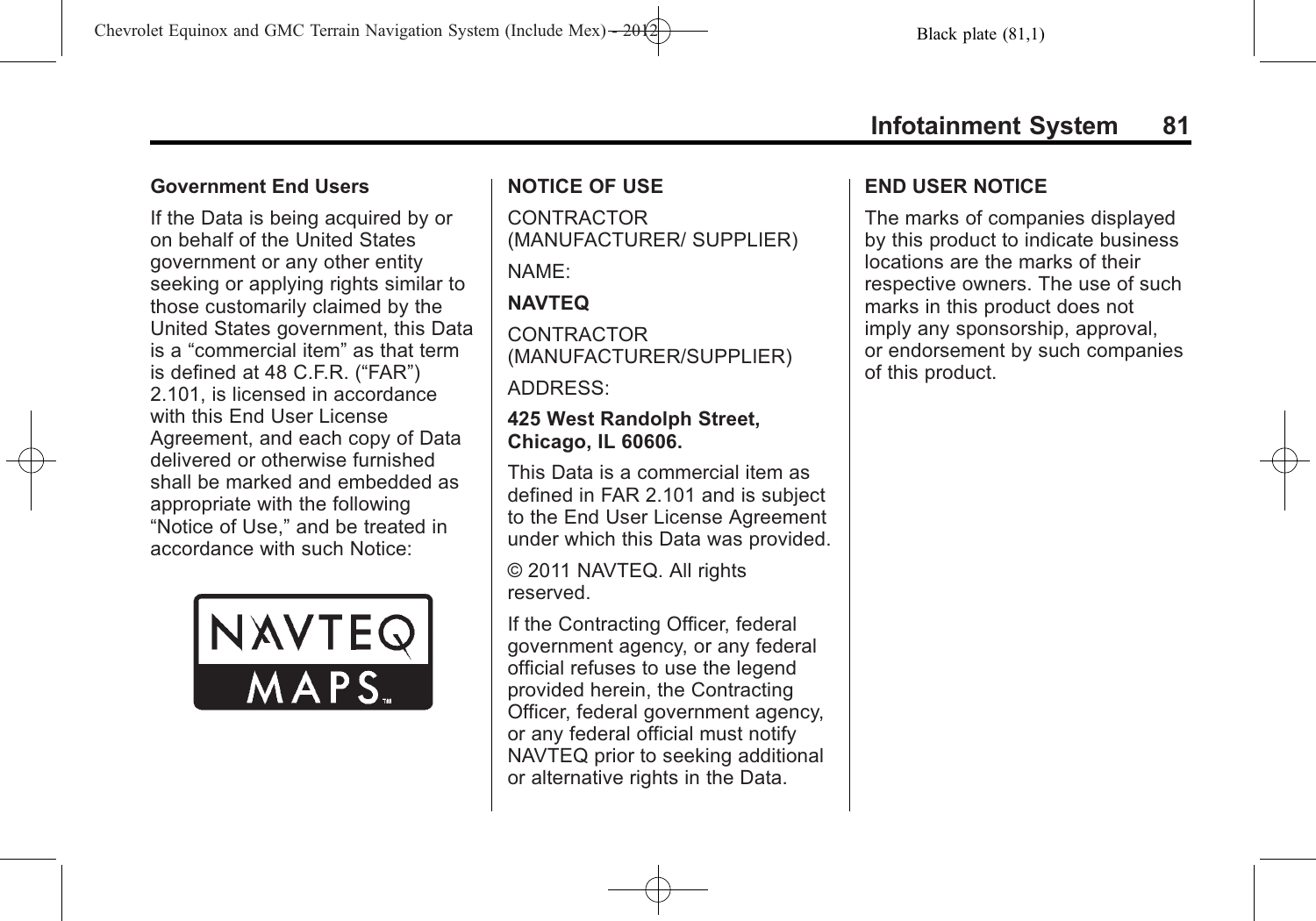# 2 **NOTES**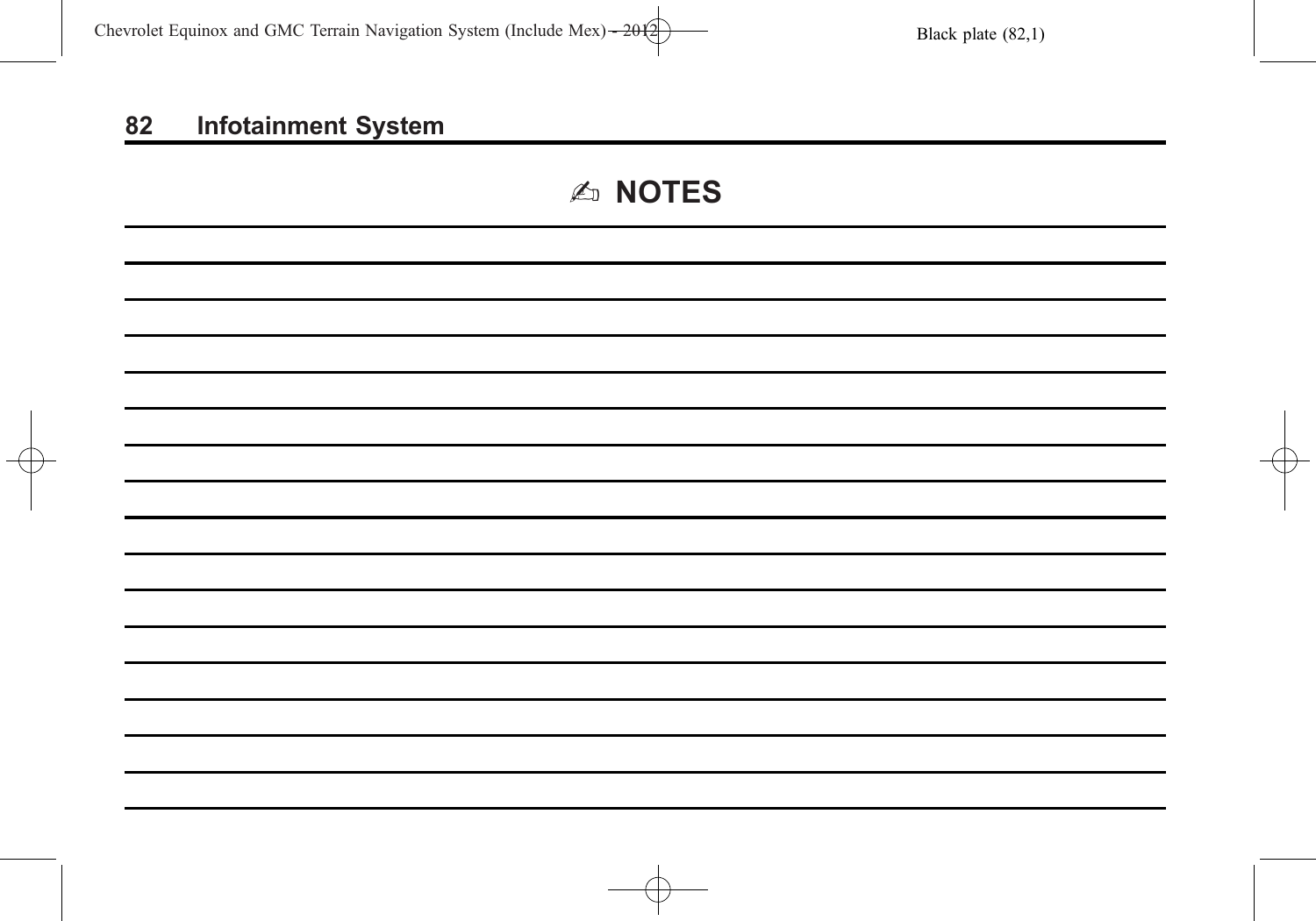**INDEX i-1**

# **A**

| Incoming Call  74 |
|-------------------|
|                   |
| Categories  20    |
| AM-FM Radio 14    |
| Audio Players  21 |
|                   |
| MP3 23            |
|                   |
| Devices25         |
|                   |

# **B**

[Bluetooth](#page-59-0) . . . . . . . . . . . . . . . . . . . . . . . . [60](#page-59-0)

| Call Waiting 64, 74             |
|---------------------------------|
| <b>Canadian Vehicle Owners</b>  |
| (Propriétaires des Véhicules    |
|                                 |
| Canceling Voice Recognition  59 |
| CD Player  21                   |
| Cleaning the Display  13        |
| Clearing the System  65         |
| Conference Calling  74          |
| Configure Menu  46              |

# **D**

| Database Coverage                 |  |
|-----------------------------------|--|
| Explanations  59                  |  |
| Deleting Personal Information  13 |  |
| Destination Download.             |  |
| OnStar <sup>®</sup> 45            |  |
|                                   |  |

| Destination Menu with Route |  |
|-----------------------------|--|
| Guidance Active  43         |  |
| Destination, Navigation  36 |  |
| Detailed Areas  33          |  |
| Devices, Auxiliary  25      |  |
| Display Settings  53        |  |
| Driving on a Route  35      |  |
| Dual Tone                   |  |
| Multi-Frequency (DTMF)      |  |
| Tones  65, 76               |  |

# **E**

| Ending a Call  64, 75   |  |
|-------------------------|--|
| English and Metric Unit |  |
|                         |  |
| Error Messages  23      |  |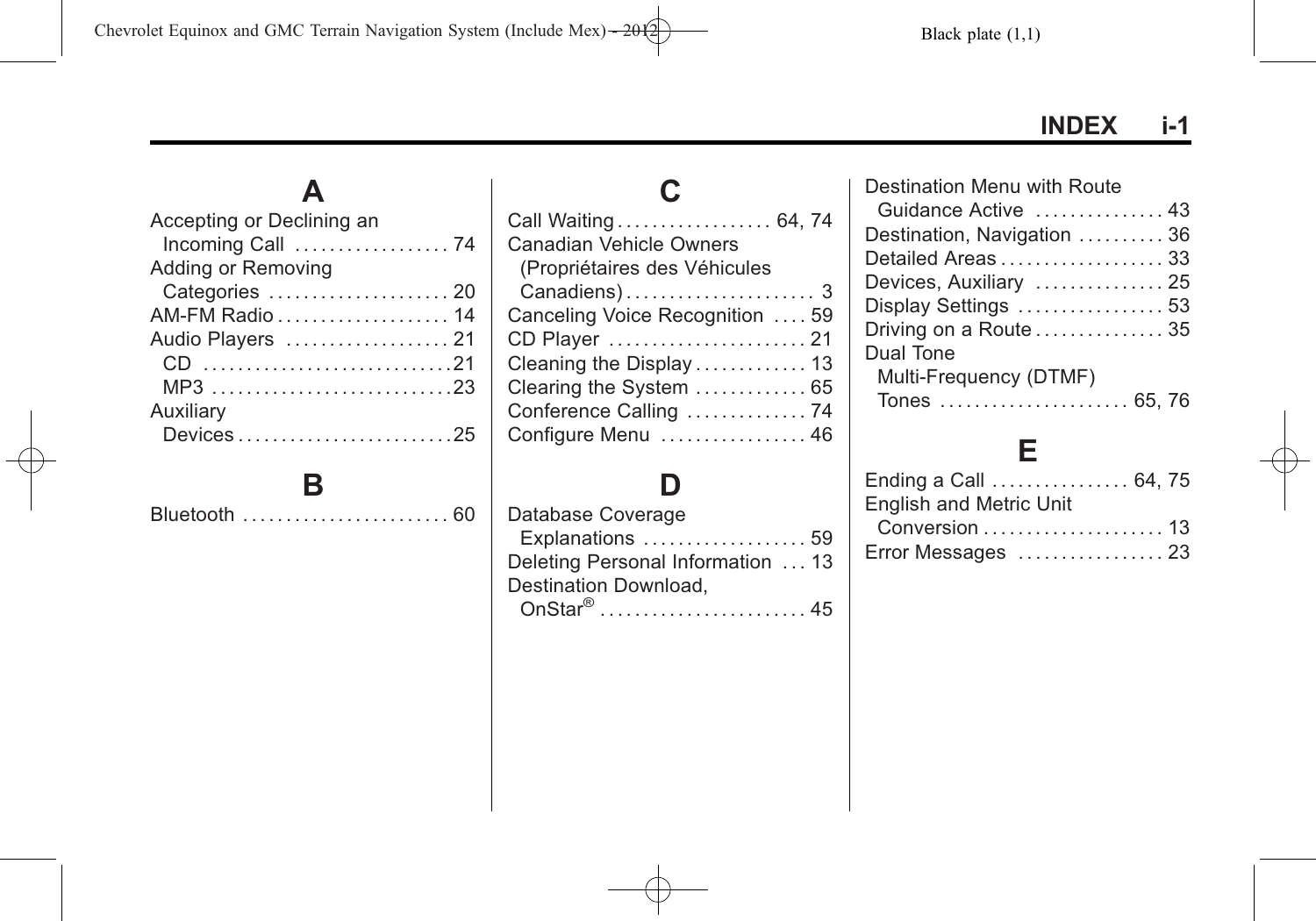# **i-2 INDEX**

| Finding a Station $\dots\dots\dots\dots\dots$ 16                                                                                           | Languages  13, 47                                                                                                                                                                            | Navigation                                                                                                                                                                        |
|--------------------------------------------------------------------------------------------------------------------------------------------|----------------------------------------------------------------------------------------------------------------------------------------------------------------------------------------------|-----------------------------------------------------------------------------------------------------------------------------------------------------------------------------------|
| G<br><b>Global Positioning</b>                                                                                                             | Listing Stored Numbers 63<br>Loading and Ejecting Discs  21                                                                                                                                  | Destination $\ldots \ldots \ldots \ldots \ldots \ldots$ .36<br>Symbols 34<br>Using the System 29                                                                                  |
|                                                                                                                                            | M                                                                                                                                                                                            | Navigation Audio System  15                                                                                                                                                       |
| Home Page Features  10<br>Infotainment Control Buttons 7<br>Infotainment Controls  60<br>Introduction $\ldots \ldots \ldots \ldots \ldots$ | Making a Call  63, 70<br>Map Adjustments  32<br>Map Data Updates 58<br>Map End User License<br>Map Scales  32<br>Menu<br>Configure 46<br>Mixed-Band Presets  19<br>Mute or UnMute a Call  75 | Navigation Settings  48<br>Navigation Settings Button  48<br>Navigation System Overview  5<br>OnStar <sup>®</sup> Destination<br>Download  45<br>Overview, Infotainment System  4 |
|                                                                                                                                            |                                                                                                                                                                                              |                                                                                                                                                                                   |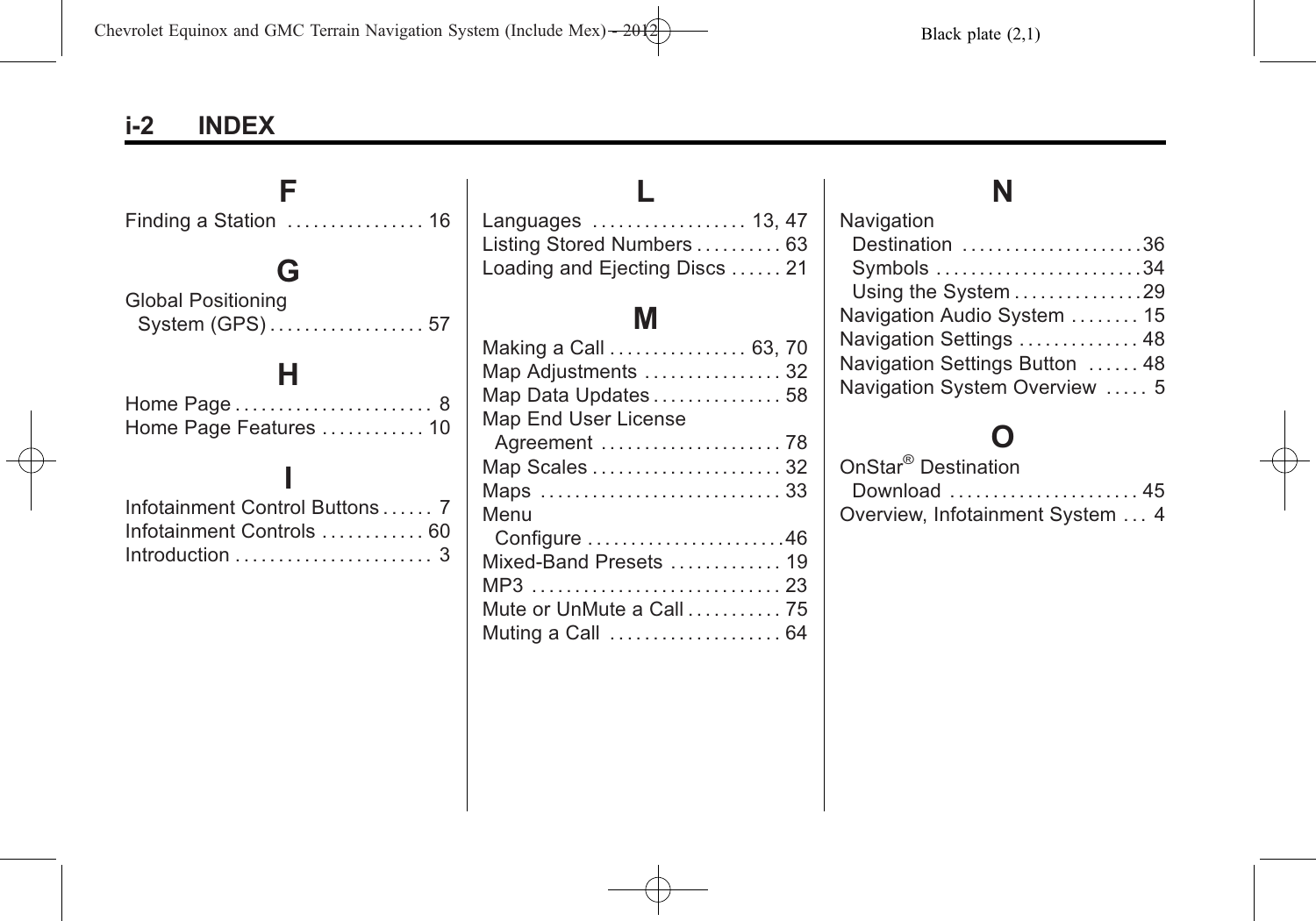**P**

[Phone](#page-59-0)

| Bluetooth 60                           |  |
|----------------------------------------|--|
| Phone Settings  48                     |  |
| Photo Viewer  56                       |  |
| Playing an Audio CD  22                |  |
| Playing an MP3 CD  23                  |  |
| Playing from a USB  25                 |  |
| Playing from an iPhone <sup>®</sup> 29 |  |
| Playing from an iPod <sup>®</sup> 27   |  |
| Playing the Radio  14                  |  |
| <b>Problems with Route</b>             |  |
| Guidance  58                           |  |

#### **R** [Radio Data System \(RDS\)](#page-18-0) . . . . . . [19](#page-18-0)<br>Radio Settings . . . . . . . . . . . . . . . . . 48 [Radio Settings](#page-47-0) . . . . . . . . . . . . . . . . . . . [48](#page-47-0) [Radios](#page-13-0) [AM-FM Radio](#page-13-0) . . . . . . . . . . . . . . . . . . .[14](#page-13-0) [Satellite](#page-19-0) . . . . . . . . . . . . . . . . . . . . . . . . .[20](#page-19-0) [Receiving a Call](#page-63-0) ................... [64](#page-63-0)

### **S**

| Satellite Radio  20               |  |
|-----------------------------------|--|
| Scroll Features  32               |  |
| Storing and Deleting Phone        |  |
| Numbers  62                       |  |
| Storing Radio Station Presets  18 |  |
| Symbols, Navigation  34           |  |
| System Needs Service, If  58      |  |
|                                   |  |

### **T**

| Three-Way Calling  64      |  |
|----------------------------|--|
| Time and Date Settings  47 |  |
| Touch Screen Buttons  8    |  |
| Transferring a Call  64    |  |

# **U**

| Updates                        |  |
|--------------------------------|--|
| Map Data 58                    |  |
| Using Destination Download  45 |  |
| Using Voice Recognition  59    |  |